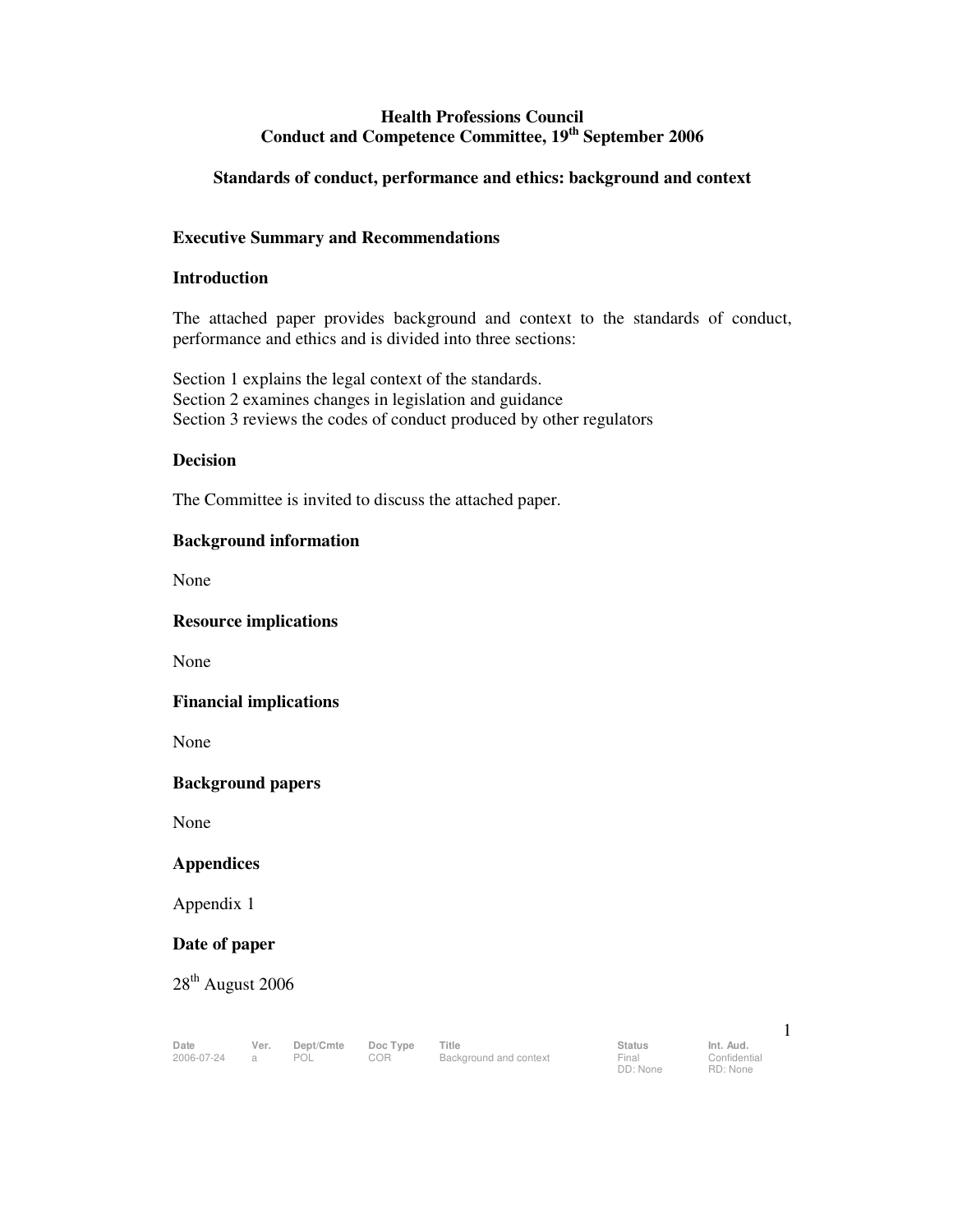Appendix 1

## **Section 1: Legal background and context to the standards**

Article 21 (1) of the Health Professions Order 2001 ("the order") provides that:

*The Council shall—* 

*(a) establish and keep under review the standards of conduct, performance and ethics expected of registrants and prospective registrants and give them such guidance on these matters as it sees fit* 

The standards have two main functions:

- in making decisions about fitness to practise cases; and
- in making health and character decisions at the point of entry to the register.

Applicants and registrants (on renewal) are required to sign a declaration confirming that have signed and will keep to the standards.

## **The relationship of the standards of conduct, performance and ethics to other standards and frameworks**

There is some overlap in content between the standards and the council's standards of proficiency. For example, the standards ask registrants to '…respect the confidentiality of patients, clients and user at all times' whilst the standards of proficiency say that registrants must 'be able to maintain confidentiality and obtain informed consent'.

The standards of proficiency, however, perform a different function in describing the threshold abilities necessary to be admitted to the register.

The standards complement other standards and frameworks such as policies and protocols developed by employer and guidance or codes of conduct produced by professional bodies and others.

The standards are written in a way so that they can be relevant to wide range of registrants and can take into account changes in the law, technology or working practices which might take place over time.

There is normally more than one way in which the standards can be met. Registrants can make their own informed decisions about the best way in which they can meet our standards. This might be by following the guidance provided by their professional body which is often aimed at promoting best practice.

**Date Ver. Dept/Cmte Doc Type Title Status Int. Aud.**<br>2006-07-24 a POL COR Background and context Final Confident Background and context

DD: None

Confidential RD: None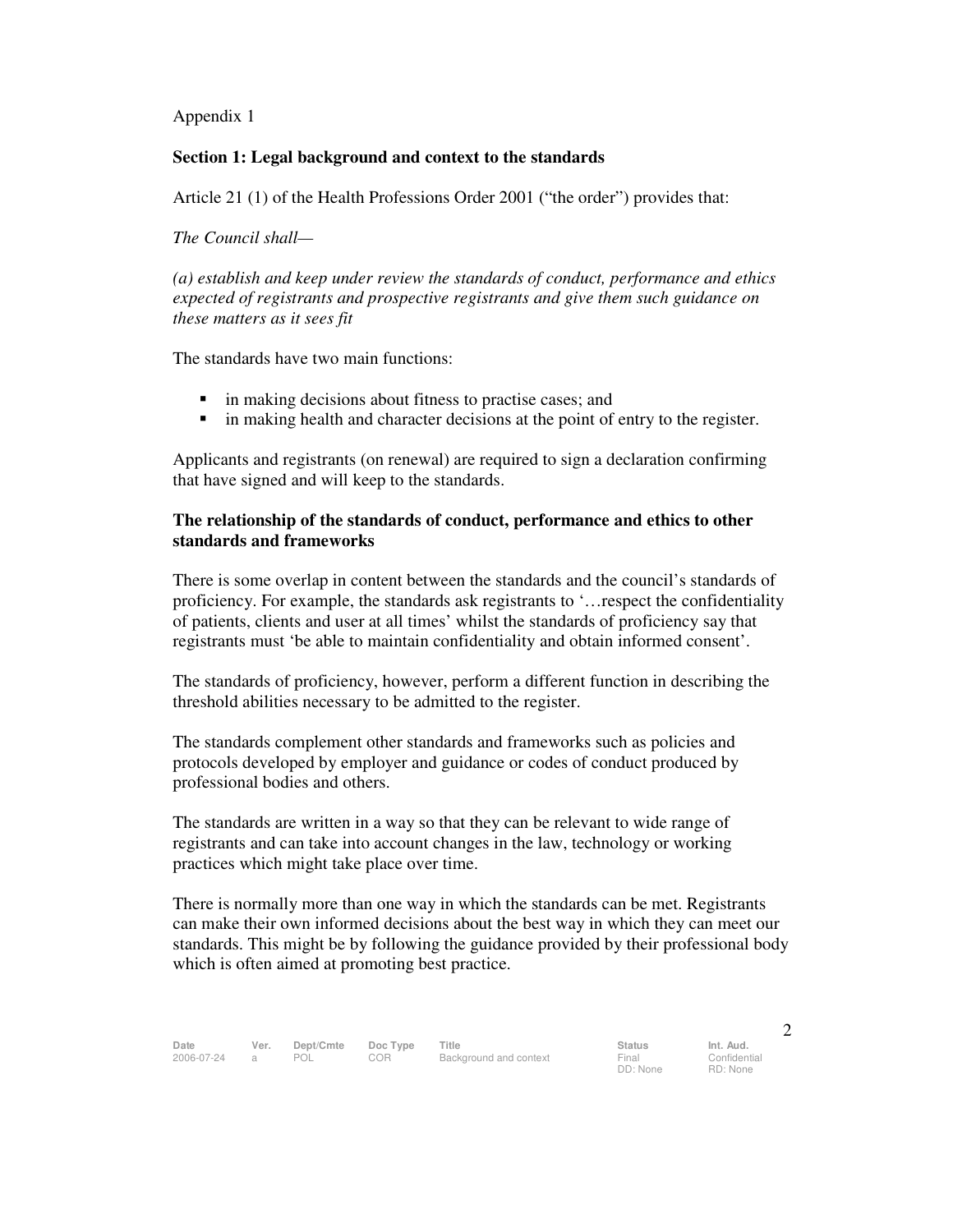#### **Example**

The existing standards say:

"You are personally responsible for making sure that you promote and protect the best interest of the people you care for. You must respect and take account for these factors when providing care and must not exploit or abuse the relationship with a patient, client and user" (Paragraph 1)

The British Association of Dramatherapists provides clear guidance on one aspect of how its members might meet this standard:

*"Dramatherapists should be aware of professional boundaries with all clients. Role awareness is of paramount importance in the therapy relationship. Under no circumstances should a sexual relationship be formed with a client or ex client. Social contact with clients should be avoided".* **<sup>1</sup> -------------------------------------------------------------------------------------------------------** 

#### **Example**

 $\ddot{\phantom{a}}$ 

The existing standards say:

 "You must not knowingly release any personal or confidential information to anyone who is not entitled to it…" (Paragraph 2)

The Chartered Society of Physiotherapists suggests ways in which their members might meet this standard in the practice environment:

*"If a telephone call is received in a physiotherapy department, unless the physiotherapist is confident that they recognise the voice of an anxious relative, the caller must be informed that no information about the patient can be divulged"*. 2

-------------------------------------------------------------------------------------------------------

<sup>1</sup> British Association of Dramatherapists, Code of practice, September 2005, http://www.badth.org.uk/Dth/codeofpract.htm, p.5.<br><sup>2</sup> Chartered Society of Physiotherany, Pulse of Prof Chartered Society of Physiotherapy, Rules of Professional conduct, 2002,

http://www.csp.org.uk/uploads/documents/csp\_rules\_conduct.pdf, p.22.

**Date Ver. Dept/Cmte Doc Type Title Status Int. Aud.**<br>2006-07-24 a POL COR Background and context Final Confident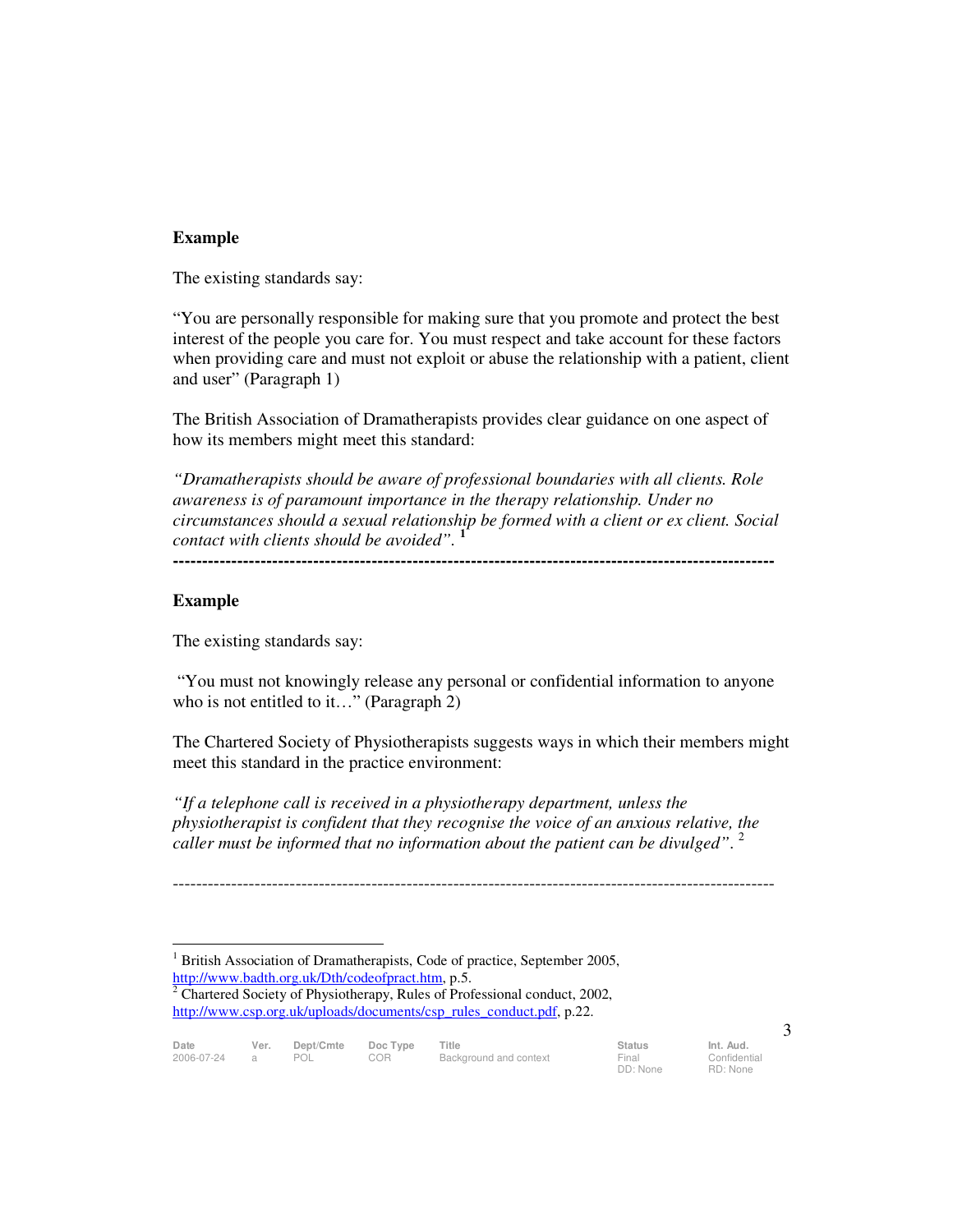Employers also often take into account local circumstances, such as a specific area of practice or the available to resources to develop ways of working which are practice, effective, and meet the needs of patients, clients and users and our standards.

#### **The standards and fitness to practise**

Rule 9 of the Health Professions Council (Conduct and Competence Committee) Rules Order of Council 2003 says:

*'Where the Committee has found that the health professional has failed to comply with the standards of conduct, performance and ethics established by the Council under article 21(1)(a) of the Order, the Committee may take that failure into account but such failure shall not be taken of itself to establish that the fitness to practise of the health professional is impaired.'* 

A fitness to practise panel can therefore only take into account the standards of conduct, performance and ethics in determining whether a registrant's fitness to practise is impaired. The introduction to the existing standards explains that the standards are not a complete list and that an allegation could be found well founded even in the unlikely circumstances that a 'breach' of the standards of conduct, performance is not identified.

**Date Ver. Dept/Cmte Doc Type Title Status Int. Aud.** 2006-07-24 a POL COR Background and context Final

DD: None

Confidential RD: None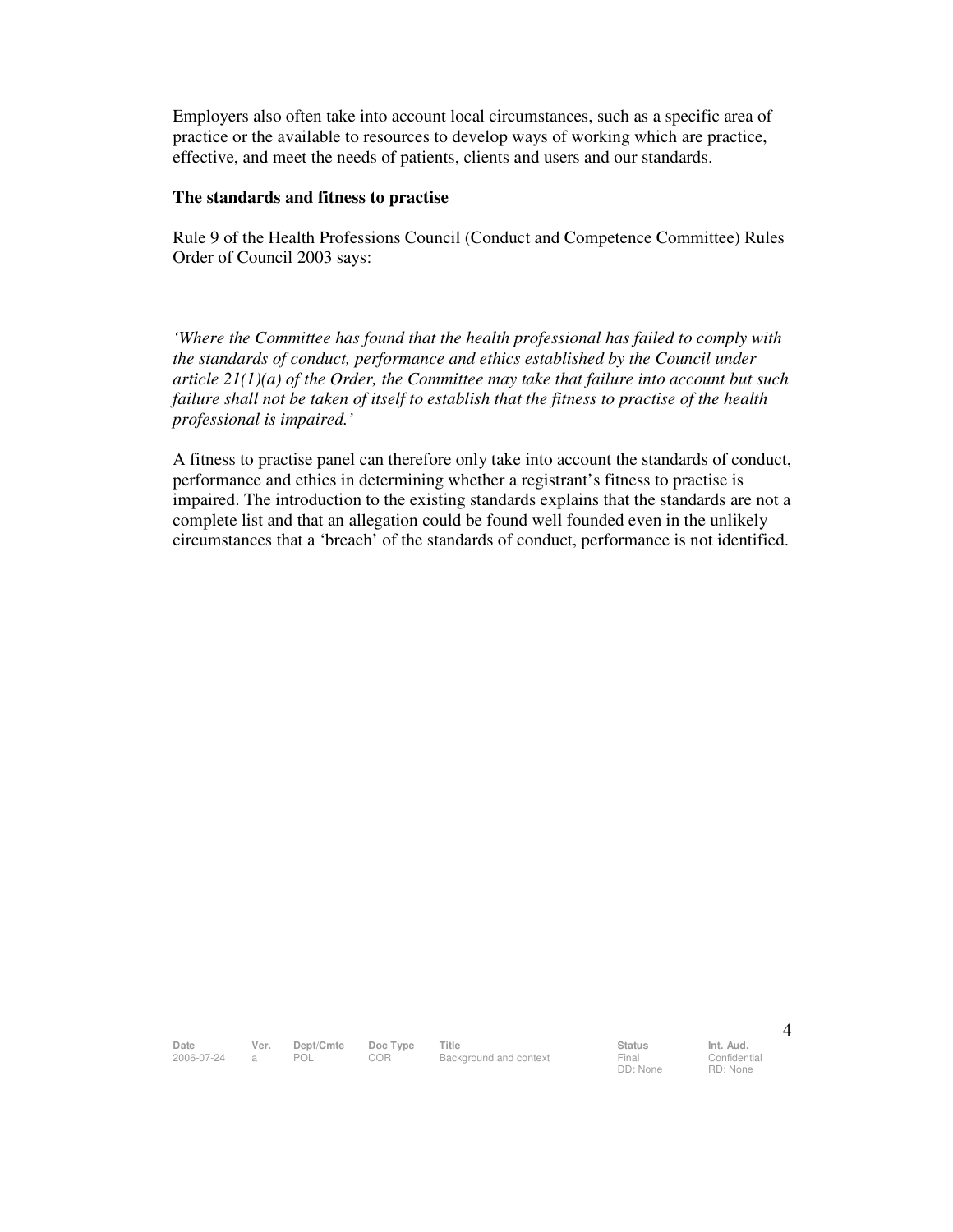## **Section 2: Changes to legislation and guidance**

In this section we look at changes to legislation and guidance since the publication of the standards in 2003. We look at how references to best practice and legislation are made in the existing standards.

Changes in legislation and guidance since the publication of the standards of conduct, performance and ethics include:

## **Disability discrimination act – amendment 2005**

- Extended responsibilities to ensure that policies and procedures do not discriminate against disabled people to qualifications bodies (such as regulators).

## **Prescription Only Medicines (Human Use) Amendment order 2005**

- Extended supplementary prescribing to include chiropodists and podiatrists, physiotherapists and radiographers

## **HIV Infected health care workers: Guidance on management and patient notification (Department of health, revised 2005)**

 - Guidance on steps that health professionals who are infected with HIV and employers should take to ensure patient safety

- Updated to include advice on notification exercises when a health care worker is found to have HIV.

Advice from HPC's legal advisor is that there have been no changes to legislation, guidance or any case law which would indicate that a specific change in the standards is necessary.

## **The existing standards**

The existing standards do not make any reference to specific legislation or guidance by name. However, the following references are made:

*"You must also keep to the conditions of any relevant data-protection legislation and*  follow best practice for handling confidential information relating to individuals at all *times"* (Paragraph 2, confidentiality).

*"You must keep to your employers' procedures on consent and be aware of nay guidance issued by the Department of Health or other appropriate authority in the country in which you practice"* (Paragraph 9, consent).

**Date Ver. Dept/Cmte Doc Type Title COR Status Int. Aud.**<br>2006-07-24 a POL COR Background and context Final Confident Background and context

DD: None

Confidential RD: None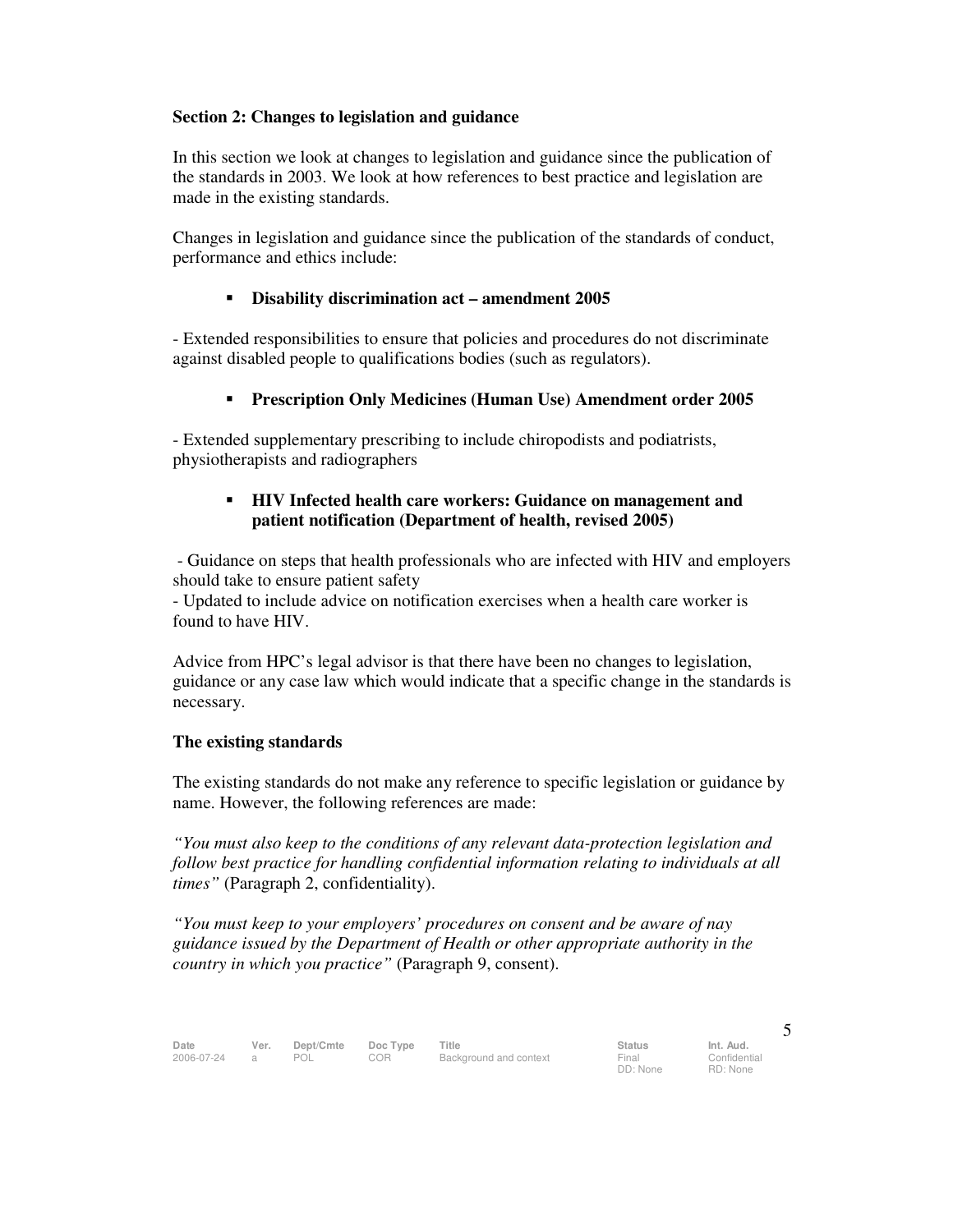The importance of following best practice, employers' procedures and legislation is highlighted with regard to these two areas. However, the references are flexible enough to accommodate changes in best practice, legislation or guidance which take place over time.

It is noteworthy, however, that other areas of the standards do not have similar references to the positive duties of registrants to follow or take account of best practice or keep to guidance or legislation.

## **Conclusions**

- 1.1 There are no specific changes in legislation or guidance which immediately suggest that a specific change to the standards is necessary.
- 1.2 The standards should be written in broad terms (as presently) to ensure that they remain relevant and up-to-date despite any changes in legislation or guidance.
- 1.3 The Committee should consider whether the positive duty of registrants to be aware of legislation, guidance and best practice, and act appropriately, could be more consistently expressed in the standards and/or introduction.

**Date Ver. Dept/Cmte Doc Type Title Conflict Status Int. Aud.**<br>1999-07-24 a POL COR Background and context Final Confident Background and context

DD: None

Confidential RD: None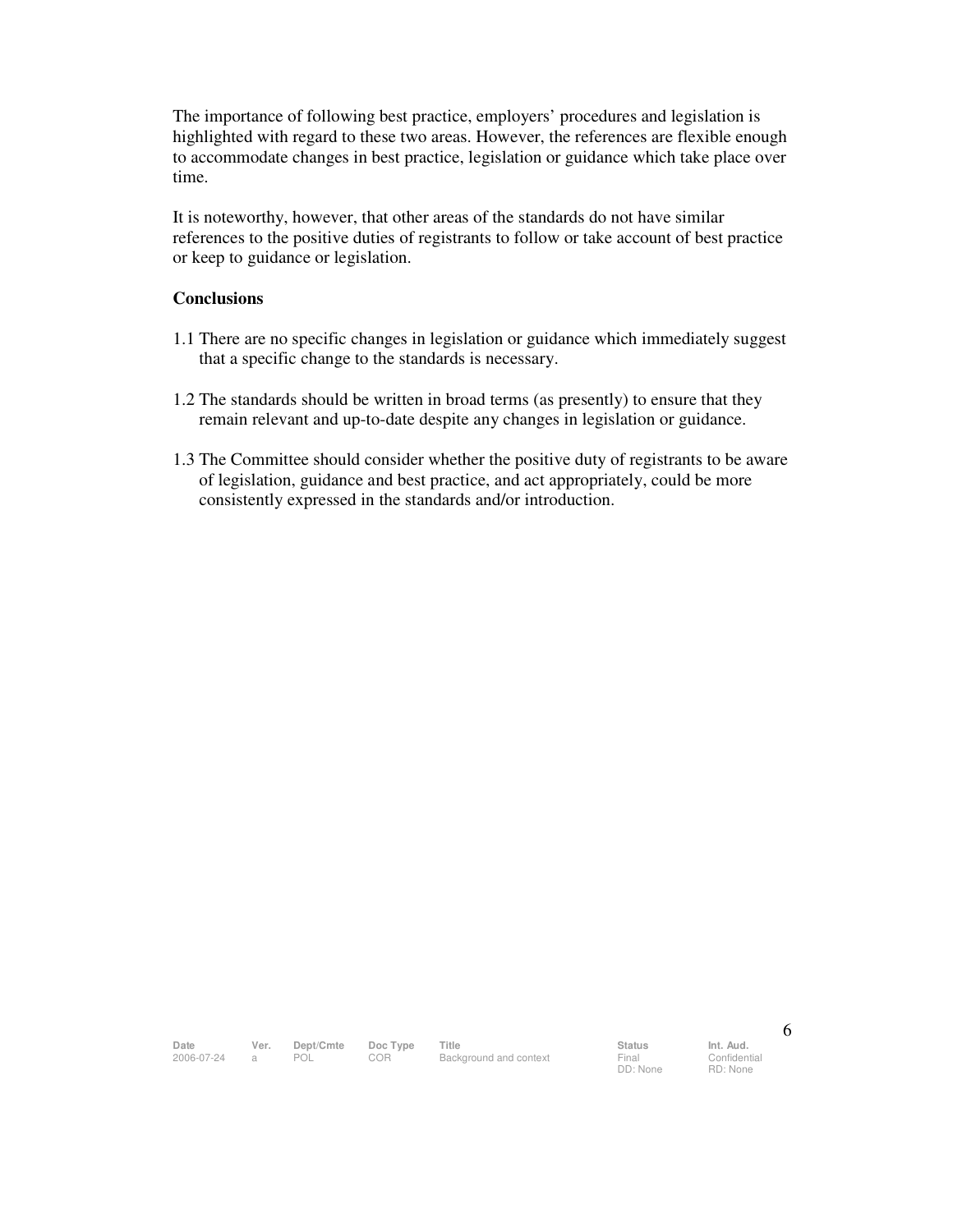#### **Section 3: Other regulators' standards**

In this section we look at the work undertaken and standards produced by the other UK health regulators.

#### **Statement of common principles (2001)**

A statement of common principles was developed by the UK healthcare regulators in 2001 which describes the principles common to all health professionals and common to the codes of conduct produced by the regulators.

Links to the existing standards of conduct, performance and ethics are shown in brackets and in italics.

"All health care workers are personally accountable for and their decisions and actions and must be able to justify the matter in which they exercise their professional judgement. While the scope of their practice varies, all are bound by a common duty to safeguard and promote the interests of their patients and clients. To do this they must:

## 1. **Be open with patients and clients and show respect for their dignity, individuality and privacy and for their right to make decisions about their treatment and health care**:

- Listen to patients and clients and provide information in a way they can understand (*SCPE 7*);

- Keep information about patients and clients confidential (*2*);

- Ensure appropriate consent has been given before providing treatment or undertaking investigations (*9*);

- Make sure their personal beliefs and values do not prejudice their patients' or clients' care (*1*).

## 2. **Justify public trust and confidence by being honest and trustworthy**:

- Always act with integrity and never abuse their professional standing or privileges (*1, 13, 14, 16*);

- Not ask for, or accept any inducement, gift hospitality or referral which may affect, or be seen to affect, their judgement (*1*);

- Recommend the use of particular products or service son the basis of clinical judgement not commercial gain (*1, 15*);

- Declare any personal interests to those that may be affected (*1*).

## 3. **Act quickly to protect patients, clients and colleagues from risk of harm**:

- If either their own or another health care worker's conduct, health or performance may place patients or clients at risk (*1, 4*);

| Date       | Ver. | Dept/Cmte | Doc Type | Title                  | <b>Status</b> | Int. Aud.    |
|------------|------|-----------|----------|------------------------|---------------|--------------|
| 2006-07-24 |      | POL       | COR.     | Background and context | Final         | Confidential |
|            |      |           |          |                        | DD: None      | RD: None     |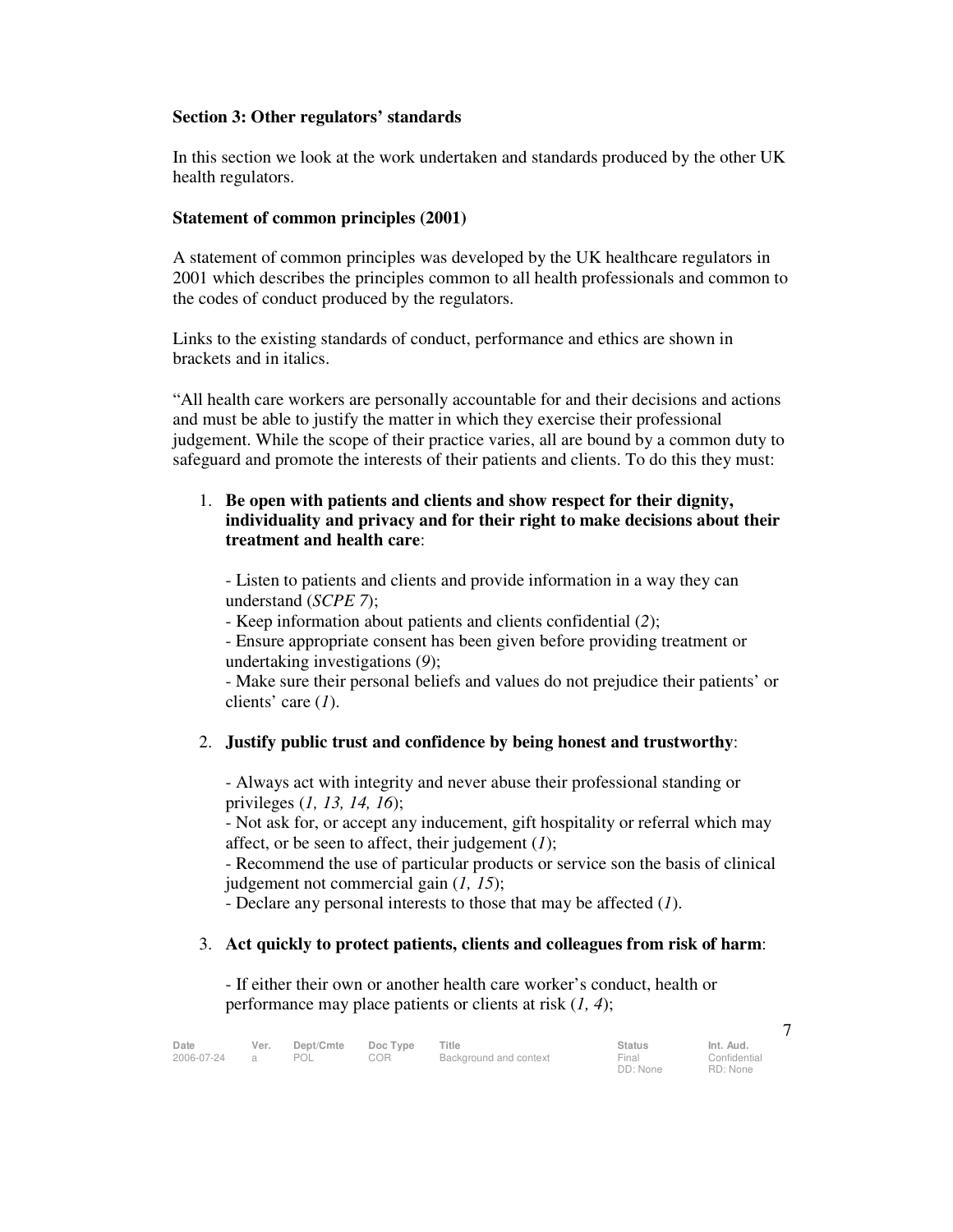- If there are risk of cross infection or other dangers in the environment (*11*);

- If health and safety cannot be safeguarded (*1, 4*)

## 4. **Provide a good standard of practice and care**

- Recognise and work within the limits of their competence (*6, 12*);

- Maintain and improve their professional knowledge and skills (*5*);

- Make records promptly and include all relevant information in a clear and legible form (*10*).

#### 5. **Co-operating with colleagues from their own and other professions**:

- Respect the skills and contributions which others bring to the care of patients and clients (7);

- Within their work environment, help professional colleagues to develop professional skills and competence (7);

- Not require colleagues to take on responsibilities which are beyond their level of competency (8)".

## **Other regulators' standards**

The UK health regulators each produce equivalent standards for their registrants. These are sometimes known as a 'code of conduct', 'code of ethics' or 'code of practice' or similar. The General Osteopathic Council and General Chiropractic Council both publish documents which incorporate both the standards of conduct, performance and ethics and the standards of proficiency.

We look here at the equivalent standards produced by the General Medical Council (GMC), Nursing and Midwifery Council (NMC), General Dental Council (GDC) and Royal Pharmaceutical Society of Great Britain (RPSGB).

## *General Medical Council*

The GMC produces Good Medical Practice (GMP) which is intended to be a positive guidance document for doctors to use in their professional lives. GMP was originally produced to move away from previous publications which focused more on statements of professional misconduct rather than providing positive guidance to doctors. The GMC has been reviewing GMP since February 2005 and is due to republish the guidance in September 2006.

The guidance is generic to all doctors, is very detailed and includes reference points to the GMC's supplementary guidance publications. The principles outlined in the August 2005 consultation draft of GMP are:

| Date       | Ver. | Dept/Cmte | Doc Type | Title                  | <b>Status</b> | Int. Aud.    |
|------------|------|-----------|----------|------------------------|---------------|--------------|
| 2006-07-24 |      | POL       | COR      | Background and context | Final         | Confidential |
|            |      |           |          |                        | DD: None      | RD: None     |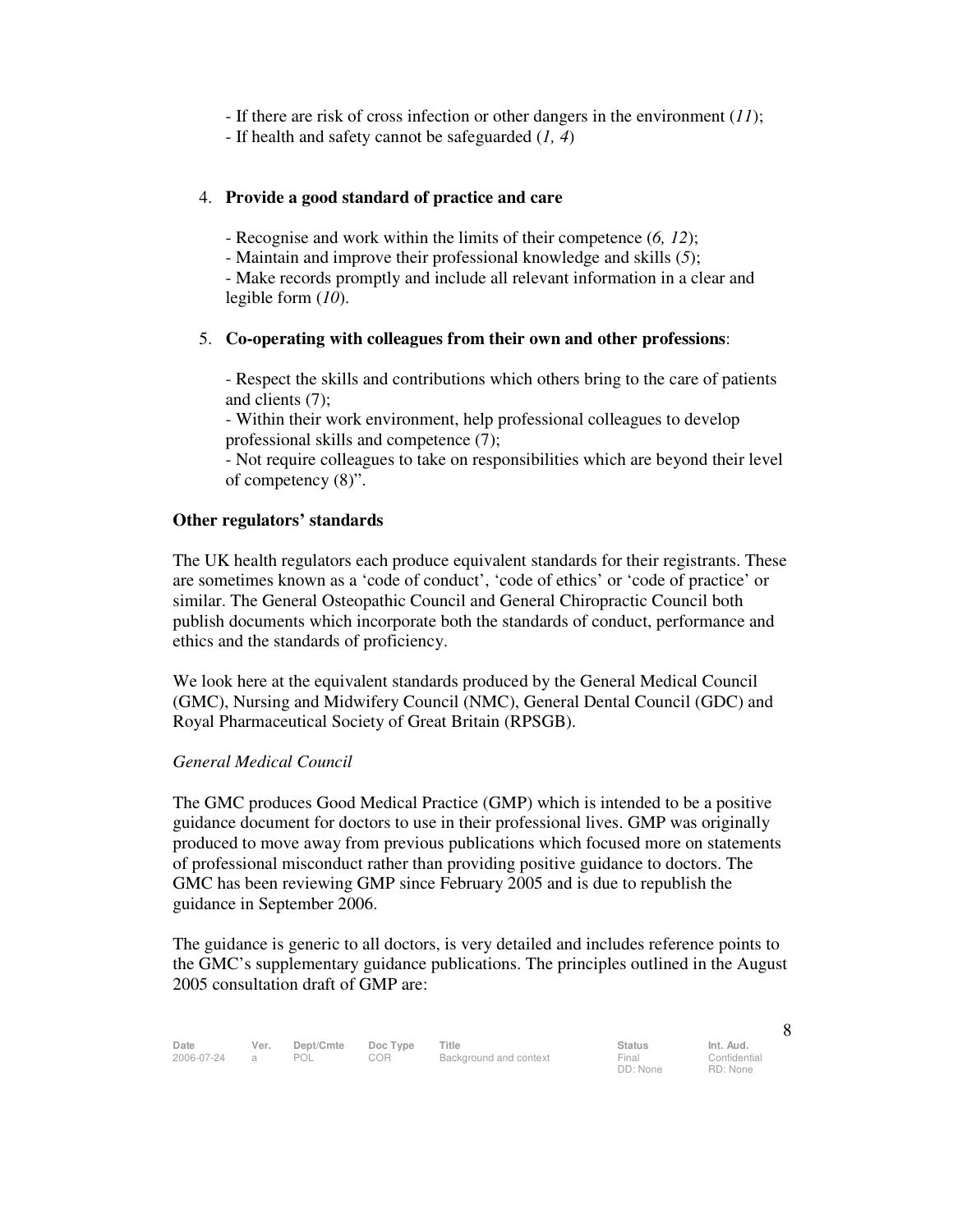- Respect human rights;
- Make the care of your patient your first concern;
- Provide a good standard of practice and care;
- Protect and promote the health of patients and the public;
- Respect each patient's dignity and individuality;
- Work with patients as partners in their care; and
- $\blacksquare$  Be honest and trustworthy.<sup>3</sup>

Notable areas of the consultation draft code which the Committees may wish to consider when reviewing the standards are:

'*50. Delegation involves asking a colleague to provide treatment or care on your behalf. You will still be responsible for the overall management of the patient, and accountable for your decision to delegate. When you delegate care or treatment you must be sure that the person to whom you delegate has the qualifications, experience, knowledge and skills to perform the duties which they will be required to carry out. You must always pass on enough information about the patient and the treatment needed.*' (GMP consultation draft, p. 23).

The standard nicely clarifies that a professional remains responsible for the decision to delegate rather than the outcome of the care or treatment of the patient after delegation has taken place.

Throughout the standards there is a strong focus on professional accountability and the importance of the professional being able to justify their decisions. The main body of the guidance is preceded by this sentence: 'You are personally accountable for your professional practice and must always be prepared to justify your actions and decisions' (GMP consultation draft, p. 4).

The GMC website provides further information about their review, including a report undertaken by the Picker Institute Europe into public and professional opinions of its guidance. Please see: http://www.gmcuk.org/guidance/good\_medical\_practice\_review/formal\_consultation.asp.

## *Nursing and Midwifery Council*

The NMC publishes 'The NMC *code of professional conduct: standards for conduct, performance and ethics'* (latest edition July 2004).

The code says that nurses, midwives and specialist community public health nurses must:

<sup>&</sup>lt;sup>3</sup> General Medical Council, Good Medical Practice (consultation draft), August 2005, http://www.gmcuk.org/guidance/good\_medical\_practice\_review/Good\_Medical\_Practice\_Aug\_2005.pdf.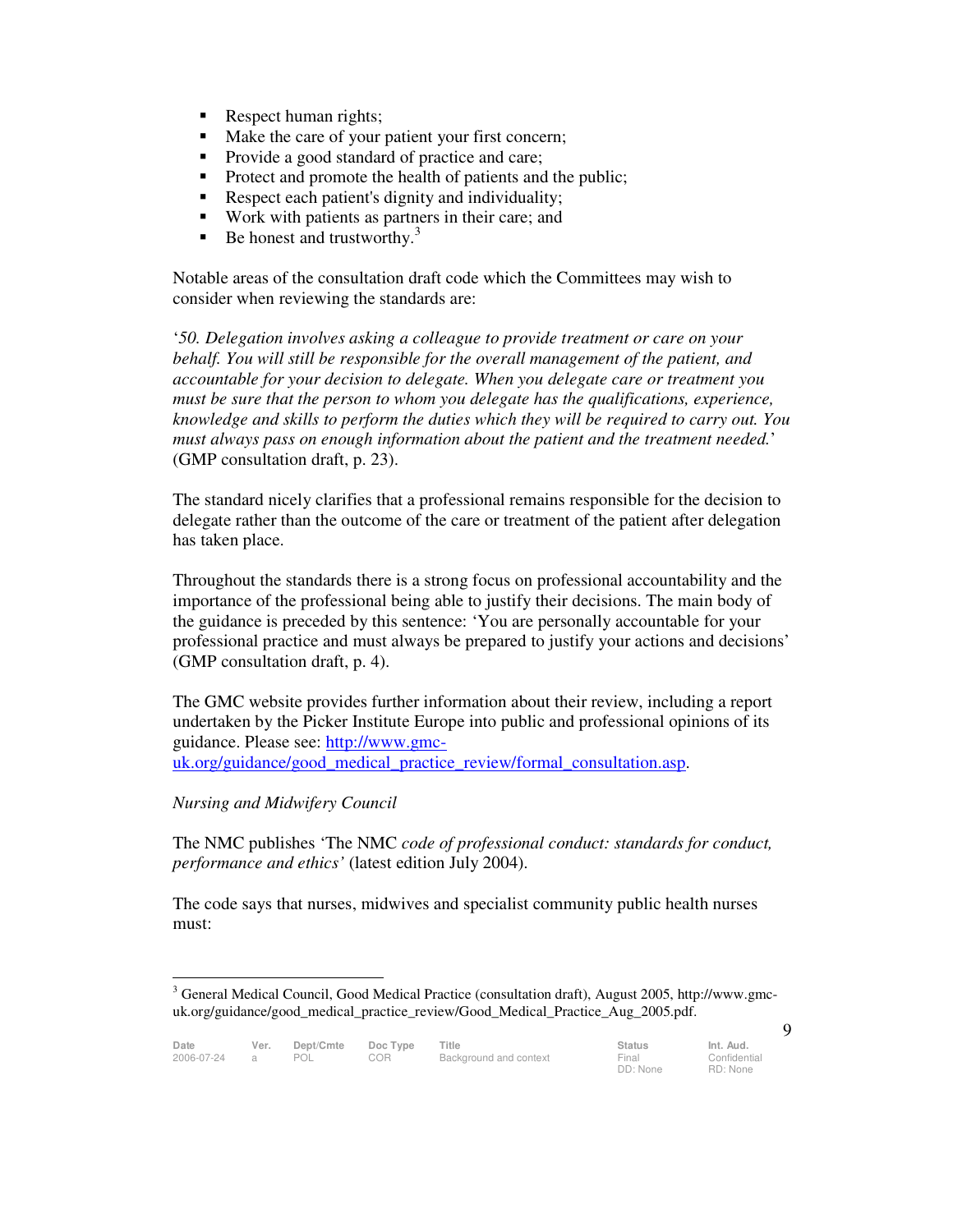- Respect the patient or client as an individual
- Obtain consent before you give any treatment or care
- Co-operate with others in the team
- Protect confidential information
- Maintain your professional knowledge and competence
- $\blacksquare$  Be trustworthy
- Act to identify and minimise and risk to patients and clients
- $\blacksquare$  Hold indemnity insurance where appropriate (recommendation)<sup>4</sup>

The existing code is very detailed, providing, in particular, detailed guidance about dealing with confidentiality and consent issues. Much of this duplicates separate guidance which the NMC already produces as formal publications or as advice sheets which are available via their website or from their professional advice service.

Notable areas of the code which the Committees may wish to consider when reviewing the standards are:

*4.5 When working as a member of a team you remain accountable for your professional conduct, any care you provide and any omission on your part.* (page 8)

*4.6 You may be expected to delegate care delivery to others who are not registered nurses or midwives, Such delegation must not compromise existing care but must be directed to meeting the needs and serving the interests of patients and client. You remain accountable for the appropriateness of the delegation, for ensuring that the person who does the work is able to do it and that adequate supervision or support is provided. (page 8)* 

The NMC code is stronger than the existing standards on the tension between team working and individual responsibility as a registrant. The existing standards at paragraph 8 might be interpreted as inferring that a registrant who delegates to another professional would continue to be responsible for the outcome of the work undertaken by that professional. The NMC's standards are clearer in that they clarify that the professional delegating the work to another remains accountable for the decision to delegate.

The NMC is currently reviewing their code of conduct and a representative from the Executive recently attended a consultation event about the review. The likely outcome of the review is that the NMC code of conduct will become less detailed and instead articulate clear principles which are built upon in the NMC's supplementary guidance.

*General Dental Council:* 

 4 Nursing and Midwifery Council, The NMC code of professional conduct: standards for conduct, performance and ethics, November 2004, http://www.gmc-uk.org/guidance/good\_medical\_practice\_review/formal\_consultation.asp.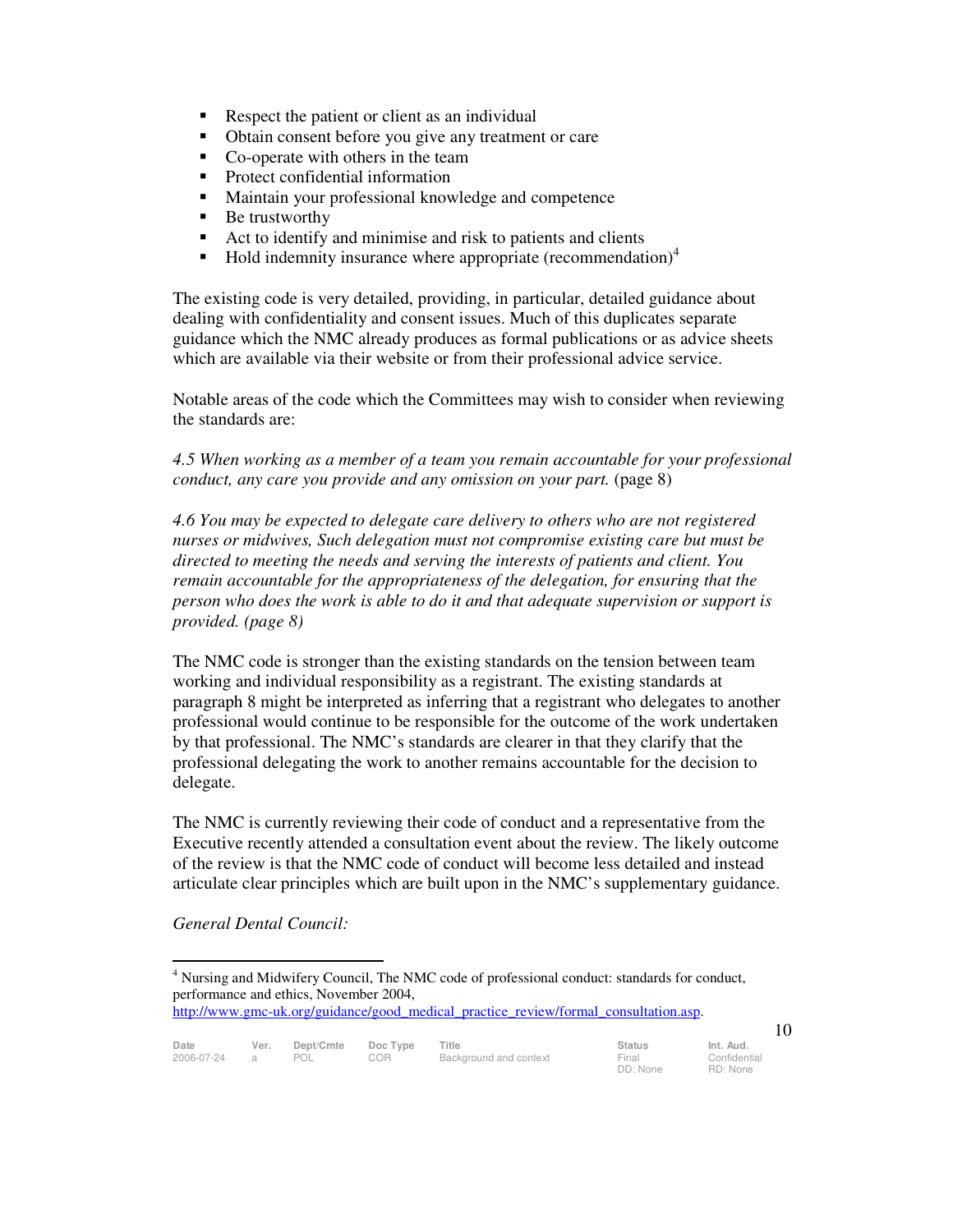The GDC produce 'Standards for Dental Professionals'. The latest edition of the standards was published in June 2004.

The standards say that dentists are responsible for doing the following:

- Putting patients' interests first and acting to protect them
- Respecting patients' dignity and choices
- Protecting the confidentiality of patients' information
- Co-operating with other members of the dental team and other health care colleagues in the interests of patients
- Maintaining your professional knowledge and competence
- Being trustworthy<sup>5</sup>

The GDC concluded that the standards or ethical guidance should:

- Act as guide for dental professionals on the principles of ethical practice
- Establish a framework of principles and values which dental professional should operate within
- Be addressed to individual professionals but be accessible to all
- Not include detailed guidance on specific complex issues which should be published separately elsewhere<sup>6</sup>

In contrast with the existing standards, the GDC includes clauses about responding to complaints (in recognition that a large number of dental professionals work in private practice) and a clause about following local procedures relating to child protection.

#### *Royal Pharmaceutical Society of Great Britain*

The RPSGB currently produces a 'Code of Ethics and Standards for Pharmacists' and 'The Code of Ethics for Pharmacy Technicians'. The Society is currently undertaking a review of the codes and plans to produce one code for pharmacists and pharmacy technicians. The existing code for pharmacists is very technical and detailed, covering topics such as medicines legislation affecting pharmacists.

In their consultation document on a proposed new structure for the code of ethics, the RPSGB proposes that the code should:

<sup>&</sup>lt;sup>5</sup> General Dental Council, Standards for dental professional, June 2004, http://www.gdcuk.org/News+publications+and+events/Publications/Guidance+documents/Standards+for+dental+profes sionals.htm.<br><sup>6</sup> Council for

Council for Healthcare Regulatory Excellence, response to performance review questionnaire, http://www.chre.org.uk/Website/about/Functions/performance/performance2004\_2005/Questionnaire\_re sponses\_by\_question/Question%20E.A1.pdf.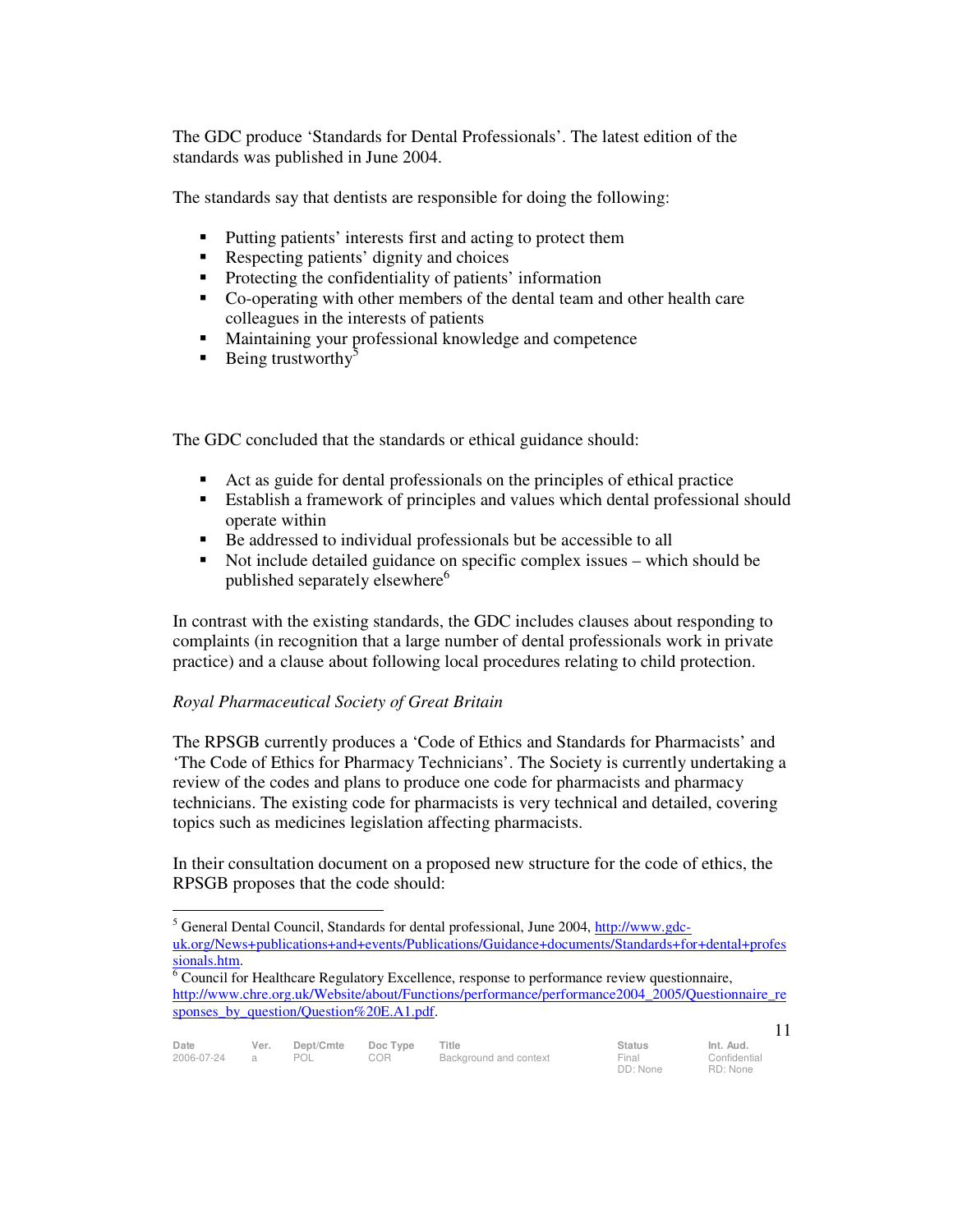- be based on a set of 'over-arching principles';
- not need to change much over time;
- be applicable to all even when their role does not involve direct patient care;
- be clear and understandable for both profession and members of the public; and that
- detailed or technical guidance should be given in separate publications.

The following are the principles for pharmacists and pharmacy technicians proposed in the recent consultation:

- Make the care of patients your fist concern
- Exercise your professional judgement in the interest of patients and the public
- Demonstrate respect for people
- **Promote the rights of patients to participate in decisions about their care**
- **Maintain your professional knowledge and competence**
- Be honest and trustworthy
- **Take responsibility for your working practices**

One notable area of the draft code produced by the RPSGB is around reporting concerns:

*Raise concerns if policies, systems or working conditions, or the actions, professional performance or health of others may compromise patient safety and ensure that systems are in place to report these concerns. (*Page 6)

The existing standards explain the importance of reporting concerns about other health professionals and say 'as soon as you become aware of any situation which puts a patient, client or user at risk, you should discuss the matter with a senior professional colleague'. However, it may be beneficial to specifically clarify that this includes circumstances where systems and policies, as well as individuals, may be affecting patient safety and patient care.

## **Conclusions**

1.1 Regulators are relatively consistent in the standards they set: the terminology and structure of each set of standards differs between regulators but the underlying philosophies are the same.

 $\ddot{\phantom{a}}$ 

**Date Ver. Dept/Cmte Doc Type Title Confident Status Int. Aud.**<br>1999-1992 - POL COR Background and context Final Confiden Background and context

12

RD: None

<sup>7</sup> Royal Pharmaceutical Society of Great Britain, Consultation on the Structure of the Revised Code of Ethics for Pharmacists and Pharmacy Technicians, June 2006, http://www.rpsgb.org/pdfs/coeconsbackground.pdf.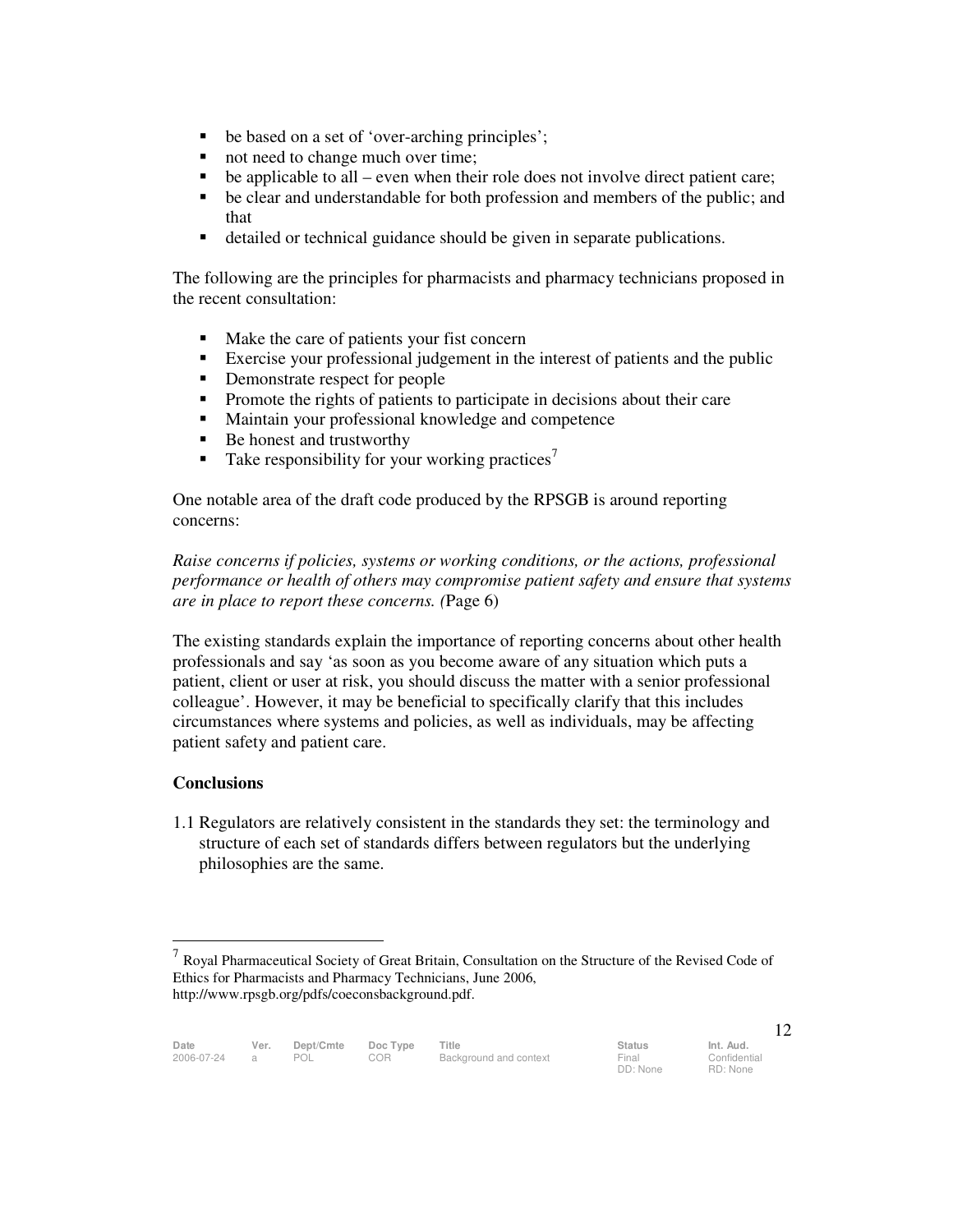- 1.2 The existing standards are consistent with the principles agreed by the regulators in 2001.
- 1.3 Most other regulators focus on their codes or standards as 'guidance' for the professionals they regulate.
- 1.4 There is general consensus amongst the regulators studied that standards of conduct should be:
- 1.4.1 easy to understand for patients and professionals alike;
- 1.4.2 based on overarching principles with some further detail on key points; and that
- 1.4.3 detailed or technical guidance should be published in separate publications.

1.5 The Committee is invited to consider adopting the text overleaf which seeks to express the broad areas of principle on which the standards should be based. This position could be used as part of informing registrants of the work of the review. It could also guide the Committees during the review process.

## **Position**:

The Committee believes that the standards (and introduction) should:

- focus where possible on providing guidance to registrants based around our expectations of their behaviour;
- be based on overarching principles with some further detail on key points (with more detailed guidance available elsewhere);
- be clearly applicable to all registrants including those engaged in research, clinical practice, education and roles in industry;
- be written in broad terms to accommodate changes in best practice, technology, legislation and in wider society; and that
- they should not seek to cover every situation which might arise in a registrant's professional life or in fitness to practise proceedings.

| - - - |  |  |
|-------|--|--|
|       |  |  |

**Date Ver. Dept/Cmte Doc Type Title Status Int. Aud.** a POL COR Background and context Final

DD: None

Confidential RD: None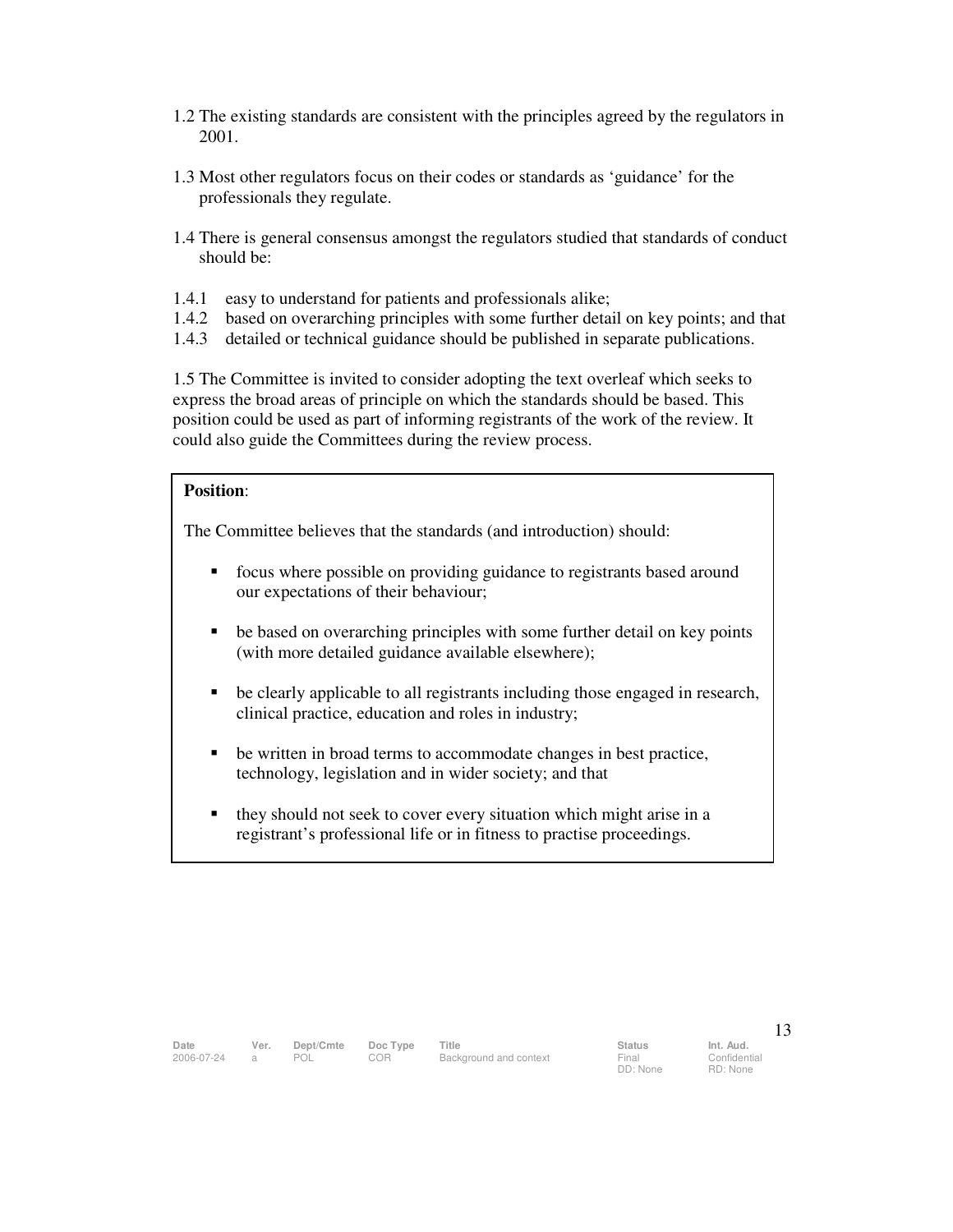# **Health Professions Council Conduct and Competence Committee, 19th September 2006**

#### **Standards of conduct, performance and ethics review: possible changes**

#### **Executive Summary and Recommendations**

#### **Introduction**

The attached paper details suggested changes to the standards. The changes have been suggested by the Executive.

The Committee is invited to discuss these identified areas and compare them to the other information considered, in particular, the responses to the 'call for ideas'. Discussion of these areas may form a useful part of discussion at the Council away day on  $4<sup>th</sup>$  and  $5<sup>th</sup>$  October 2006.

## **Decision**

The Committee is requested to discuss the attached paper.

|      |                        |       | Int. Aud.                |
|------|------------------------|-------|--------------------------|
| CORI | Background and context | Final | Confidential<br>RD: None |
|      |                        |       | DD: None                 |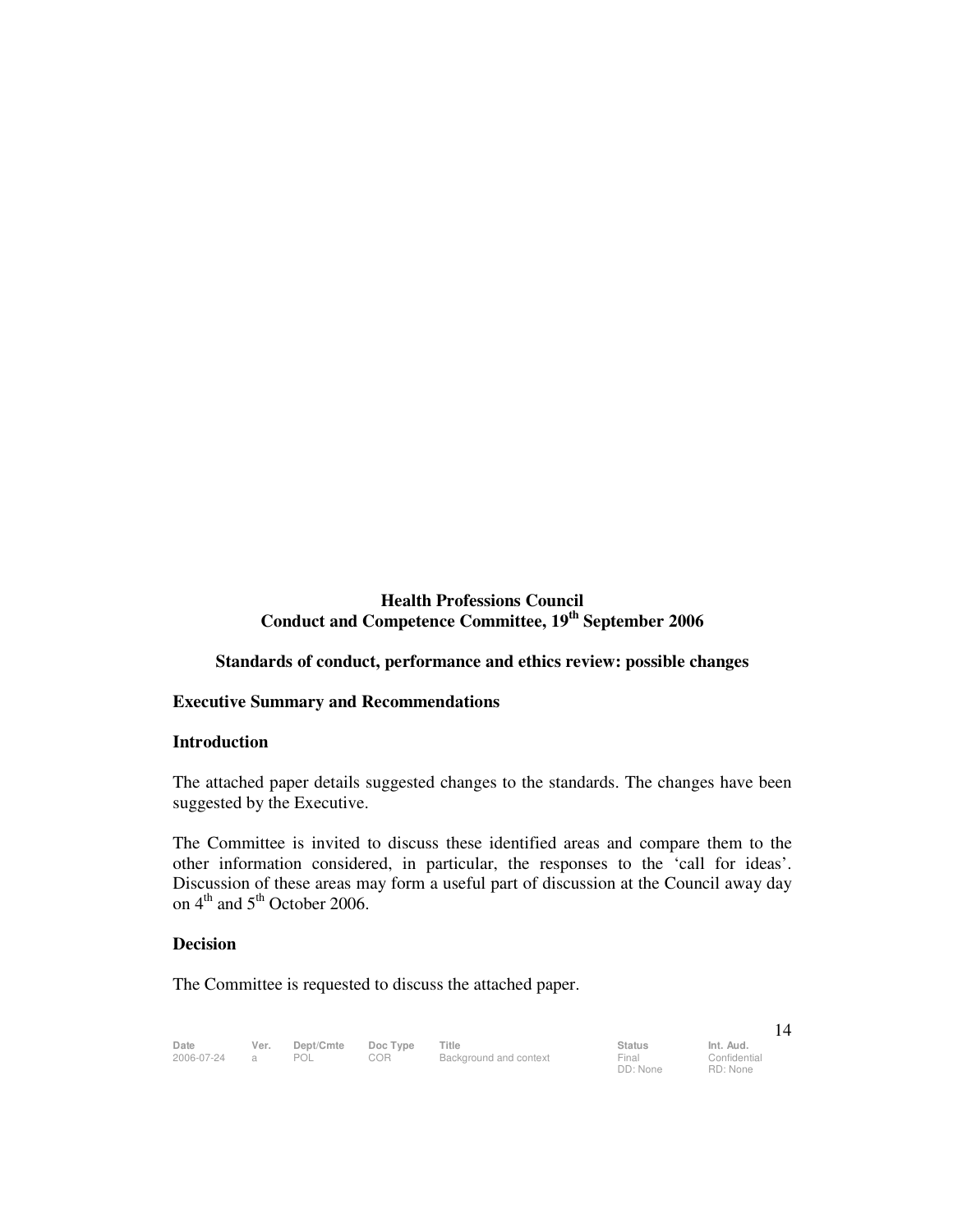#### **Background information**

None

**Resource implications** 

None

**Financial implications** 

None

**Background papers** 

None

#### **Appendices**

Appendix 1

## **Date of paper**

28<sup>th</sup> August 2006

Appendix 1

#### **Standards of conduct, performance and ethics: possible changes**

## **Introduction**

The Committee may wish to consider the following observations about the present introduction to the standards:

- 1.1 The existing introduction focuses almost entirely on the standards and their use in fitness to practise inquiries rather than their helpfulness as a benchmark which can guide registrants.
- 1.2 There is no acknowledgement of professional body advice and guidance, or of working practices and protocols developed by employers which can help registrants meet the standards
- 1.3 There is little emphasis on interpreting the standards, in particular, the importance of making reasonable, informed decisions with the standards in mind.

| Date       | Ver. | Dept/Cmte | Doc Type | Title                  | <b>Status</b> | Int. Aud.    |
|------------|------|-----------|----------|------------------------|---------------|--------------|
| 2006-07-24 |      | POL       | COR      | Background and context | Final         | Confidential |
|            |      |           |          |                        | DD: None      | RD: None     |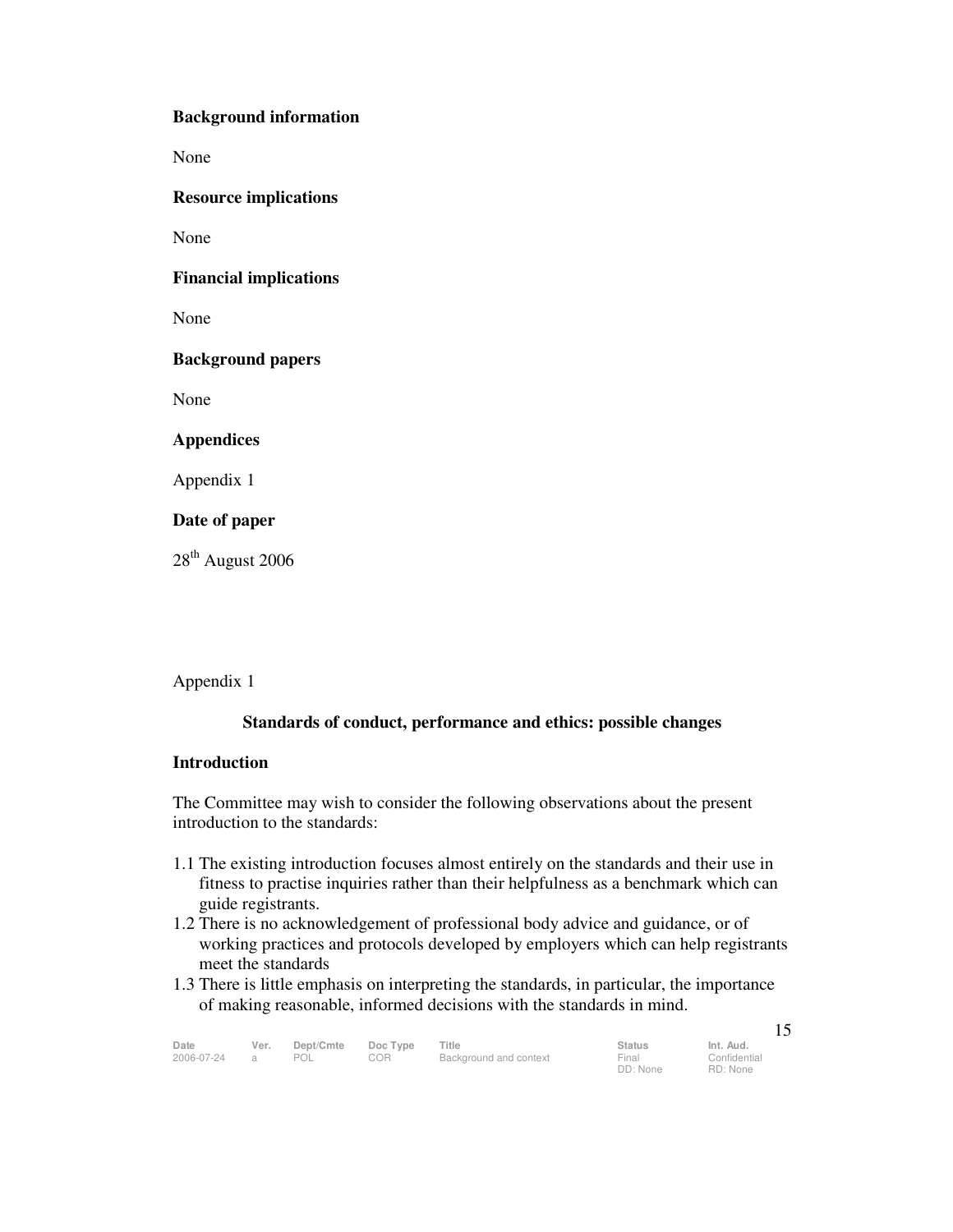1.4 Specifically, page 1 of the introduction includes a reference to HPC taking 'disciplinary' action – a term which is no longer used in the Health Professions Order or during the fitness to practise process.

#### **The standards**

#### **1. You must act in the best interests of your patients, clients and users**

"You must protect patients if you believe that they are threatened by a colleague's conduct, performance or health, The safety of patients, clients and users must come before any personal and professional loyalties at all times. As soon as you become aware of any situation that puts a patient, client or user at risk, you should discuss the matter with a senior professional colleague".

## **4. You must provide any important information about conduct, competence and health**.

"You should also provide information about the conduct or competence of other healthcare providers if someone who is entitled to know asks for it."

In the existing standards we explicitly make reference here, and in paragraph 4, about ensuring that health professionals report concerns about the conduct and competence of colleagues. This standard later goes on to say about taking appropriate action when 'any situation' might put a patient, client or user at risk. However, it might be appropriate to make more explicit here that registrants should also take action if a policy, process or system rather than an individual's conduct is putting patients at risk. The Council is often contacted by registrants who are concerned that the policies of their employer might compromise patient care and mean that they are unable to meet our standards.

**Date Ver. Dept/Cmte Doc Type Title Status Int. Aud.** 2006-07-24 a POL COR Background and context Final

DD: None

Confidential RD: None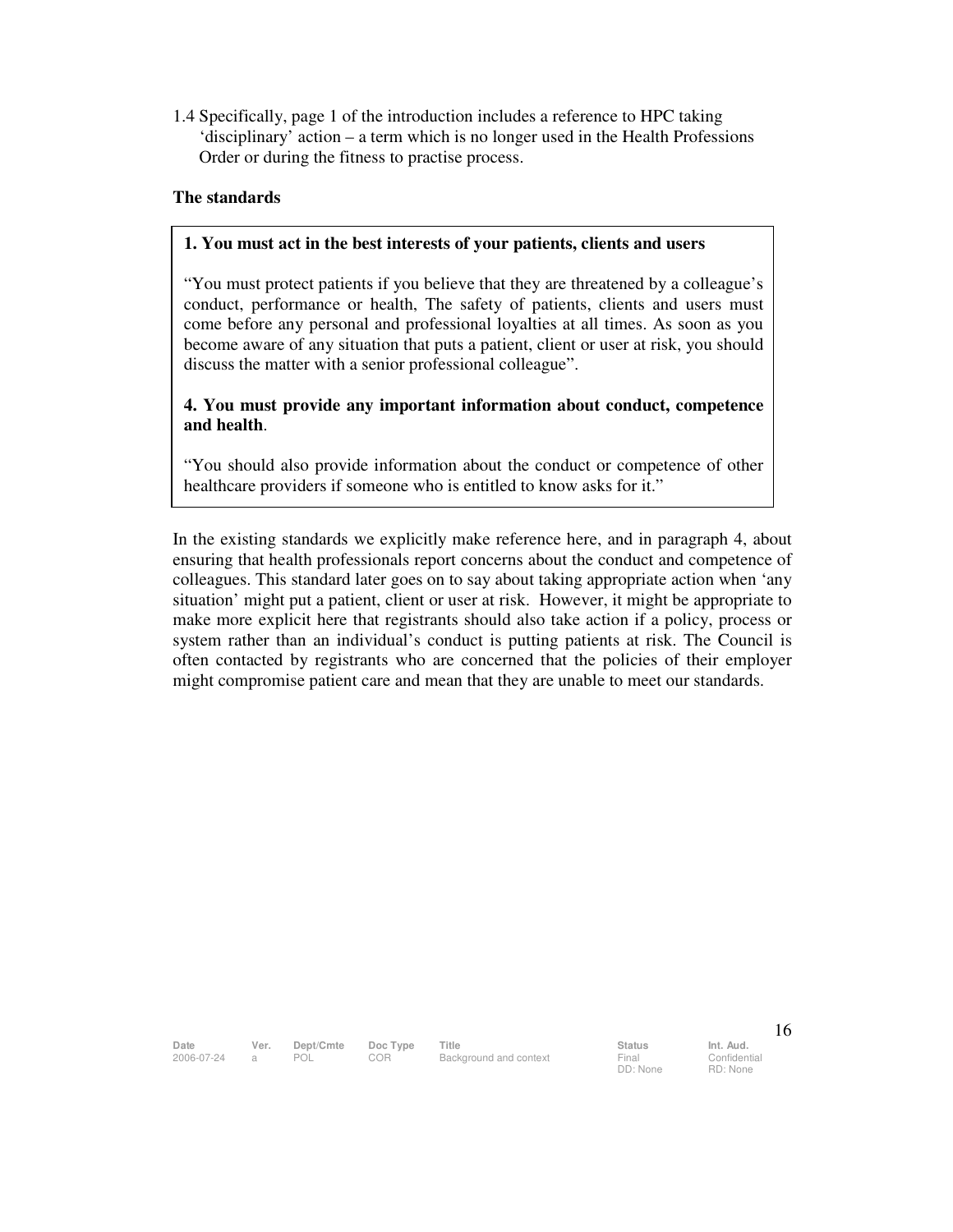## **4. You must provide any important information about conduct, competence or health**

"Even so, you must tell us (and other relevant regulators and professional bodies) if you have any important information about your conduct or competence….In particular you must let us know if you are:

- convicted of a criminal offence (other than a minor motoring offence or accept a police caution;
- disciplined by an organisation responsible for regulating or licensing a health or social-care profession; or
- suspended or placed under a practice restriction by an employer or similar organisation because of concerns about your conduct or competence."

We might give attention to amending this part of the standards in two ways. Firstly, we may wish to explore ways in which we could clarify what is meant by a 'minor motoring offence'. This has the potential to be misunderstood. Whilst we would not wish to be notified of parking tickets or speeding fines (as they are minor matters and, in any event, do not constitute a conviction or caution), we would wish to know convictions for drink driving or dangerous driving. It may be more appropriate to simply state that we need to be informed of any criminal convictions or cautions.

Secondly, we need to make reference here to conditional discharges. To receive a conditional discharge an offender has to go to court and be found guilty (or admit their guilt) for an offence. No further action is taken against them on the condition that they do not commit a further offence within a prescribed period (no more than 3 months). However, under legislation, a conditional discharge cannot be considered to be a conviction for any other purpose (i.e. in regulatory proceedings) and we are not routinely informed by police forces when a conditional discharge has been received.

The Council needs to be aware of conditional discharges as, in a small number of cases, they may raise concerns regarding the fitness to practise of a registrant. This has recently happened in a case. In these circumstances the Council would proceed on the basis of misconduct. We should therefore consider amending this paragraph to take account of this

**Date Ver. Dept/Cmte Doc Type Title Status Int. Aud.** 2006-07-24 a POL COR Background and context Final

DD: None

Confidential RD: None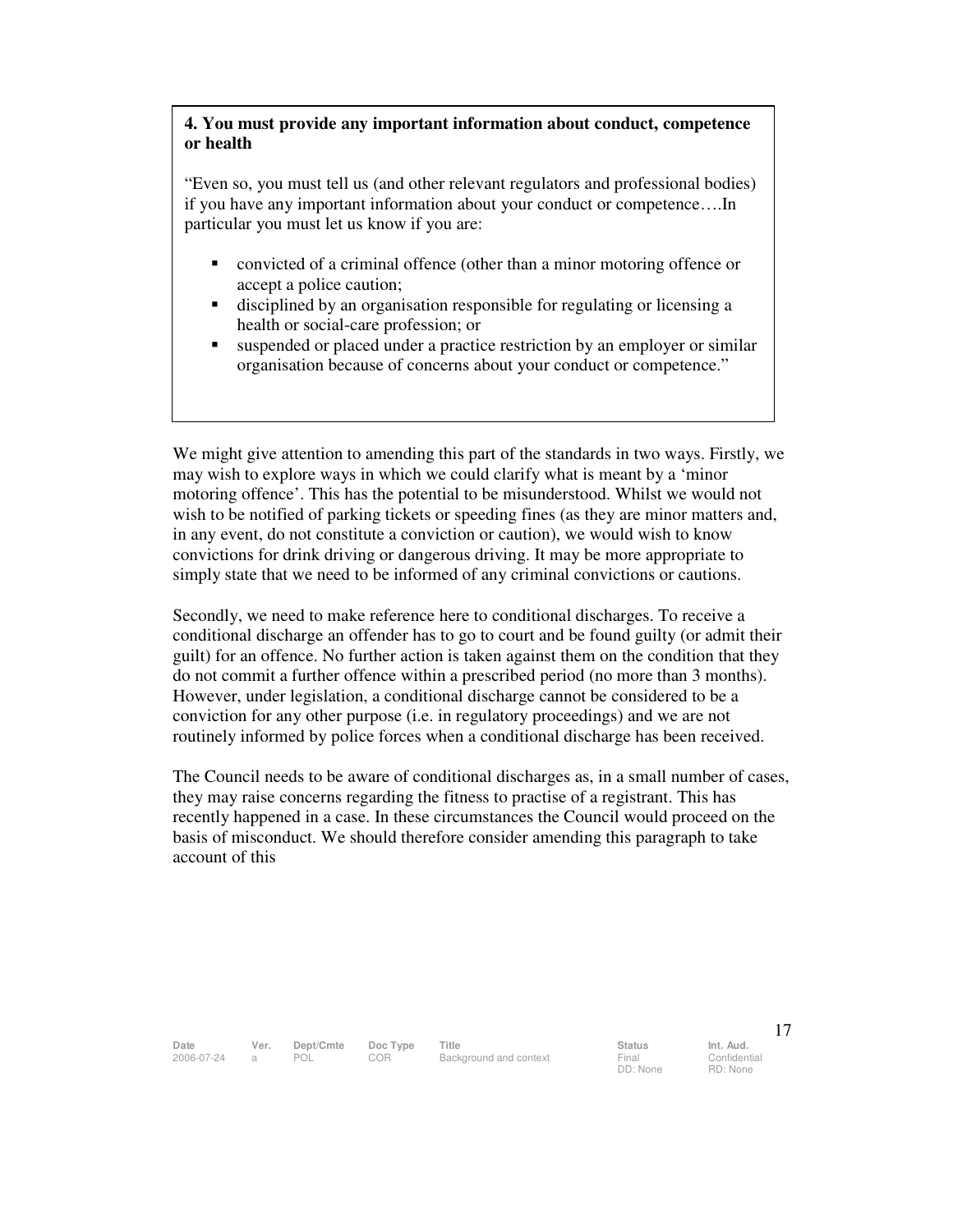# **4. You must provide any important information about conduct, competence or health**

"You should also tell us about any significant changes in your health, especially if you have changed your practice as a result of medical advice. We will keep this information private but it is vital that you tell us, and if you do not, we could take action against you."

## **12. You must limit your work or stop practising if your performance or judgement is affected by your health**

"You have a duty to take action if you health could be harming your fitness to practise. We can take action against you if you do not take action and your physical or mental health is harming your fitness to practise

You should also tell us about significant changes to your health and any changes you make to your practice as result."

In paragraph 12 of the standards we explain how registrants must limit their practise or stop practising if their performance or judgement is affected by their health. We expect registrants to act responsibly and to demonstrate insight and understanding into their condition. They should stop working or limit their practice in some way to ensure that they practice in a way which poses no risks to patients, clients, users or themselves. For example, a registrant might refer patients requiring a particular treatment to a colleague if they are no longer able to carry out that treatment safely and effectively. Alternatively, a registrant could move away from clinical practice into a role in management, education or industry.

The existing standards say that registrants should tell us of any significant changes in their health. Whilst it is important that registrants feel able to contact the Council for advice relating to its standards, the act of informing us demonstrates insight and understanding and therefore conforms with the obligations described in paragraph 12. Health matters would not normally cause concern unless there was evidence that a registrant had been practising when their health meant that were unable to do so safely and effectively. Therefore a registrant who does not tell us about a health condition but effectively self regulates would be of no concern.

In addition, paragraph 12 in the existing standards seems to focus on the possible consequences of failing to take appropriate action rather than the positive duty of registrants to ensure that they limit or stop practising if their performance is affected by their health. Paragraph 4 also suggests that we might take action against someone solely because they failed to tell us about a health condition or any changes they had made to their practice because of medical advice.

18

RD: None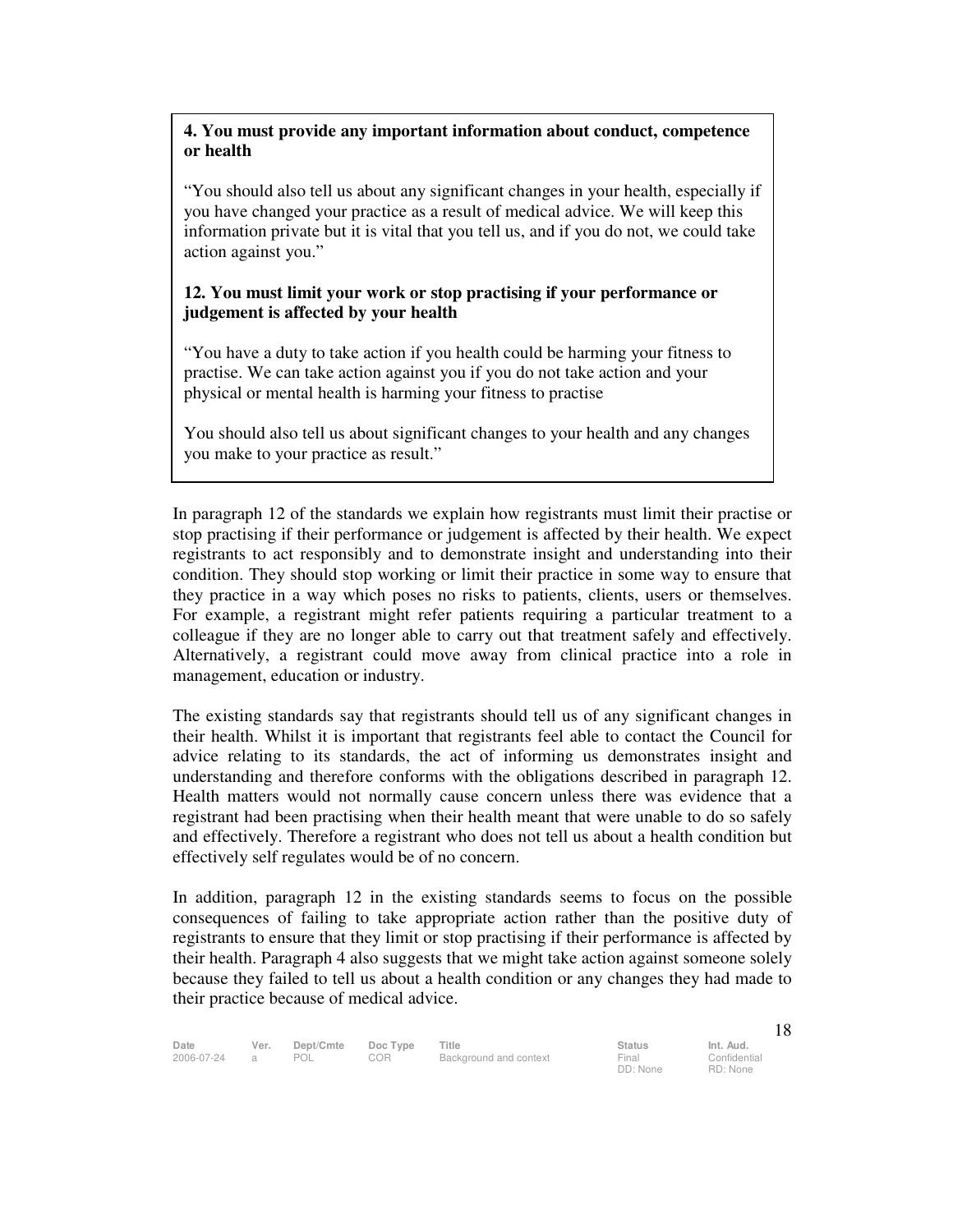## **5. You must keep your professional knowledge and skills up to date**

"You must be capable of meeting our standards of proficiency that relate to clinical practice. You have to meet these standards, whether you are in clinical practice or not, and this includes managers, educators and researchers. However, it is important to recognise that the standards of proficiency are minimum standards of clinical practice. If you want to be on our register and use a professional title, you must maintain your clinical standards so that you are able to practise the basic skills of your profession safely, even it this no longer forms the basis of your day-to-day work.

We cannot and will not test all registrants to check that are still meeting the standards of proficiency. However, we can and will test you if we have reason to believe that you might not meet the standards of proficiency anymore".

This paragraph is now inconsistent with the introduction to the standards of proficiency and other publications such as 'Managing fitness to practise' and 'A disabled person's guide to becoming a health professional'.

The standards of proficiency describe the threshold standards necessary for safe and effective practice. Someone successfully completing an approved course will meet the standards of proficiency.

Once someone is successfully registered we expect them to meet the standards of proficiency which apply to their scope of practice. This recognises that a registrant who specialises in a particular clinical area after registration or who moves into education, management, research or a role in industry may be unable to continue to meet each of the standards of proficiency. We explain about scope of practice in paragraph 6 of the existing standards. Registrants need to ensure that they practise safely and effectively and undertake any necessary training or experience necessary to do so.

Therefore the existing standards are incorrect in that they suggest that registrants need to meet all of the standards of proficiency even if they do not work in clinical practice or if they have specialised in a particular area.

In addition, paragraph 5 suggests that we can and will test registrants if we have reason to believe that they might not meet the standards of proficiency. This is incorrect. The Council has no powers to 'test' registrants or to ask them to undergo a performance assessment. Instead, concerns about the competence of a registrant would be referred to the fitness to practise process. The Conduct and Competence Committee considers any lack of competence cases referred to it and will look at whether a registrant has met the standards of proficiency in deciding whether an allegation of lack of competence is well founded.

Confidential RD: None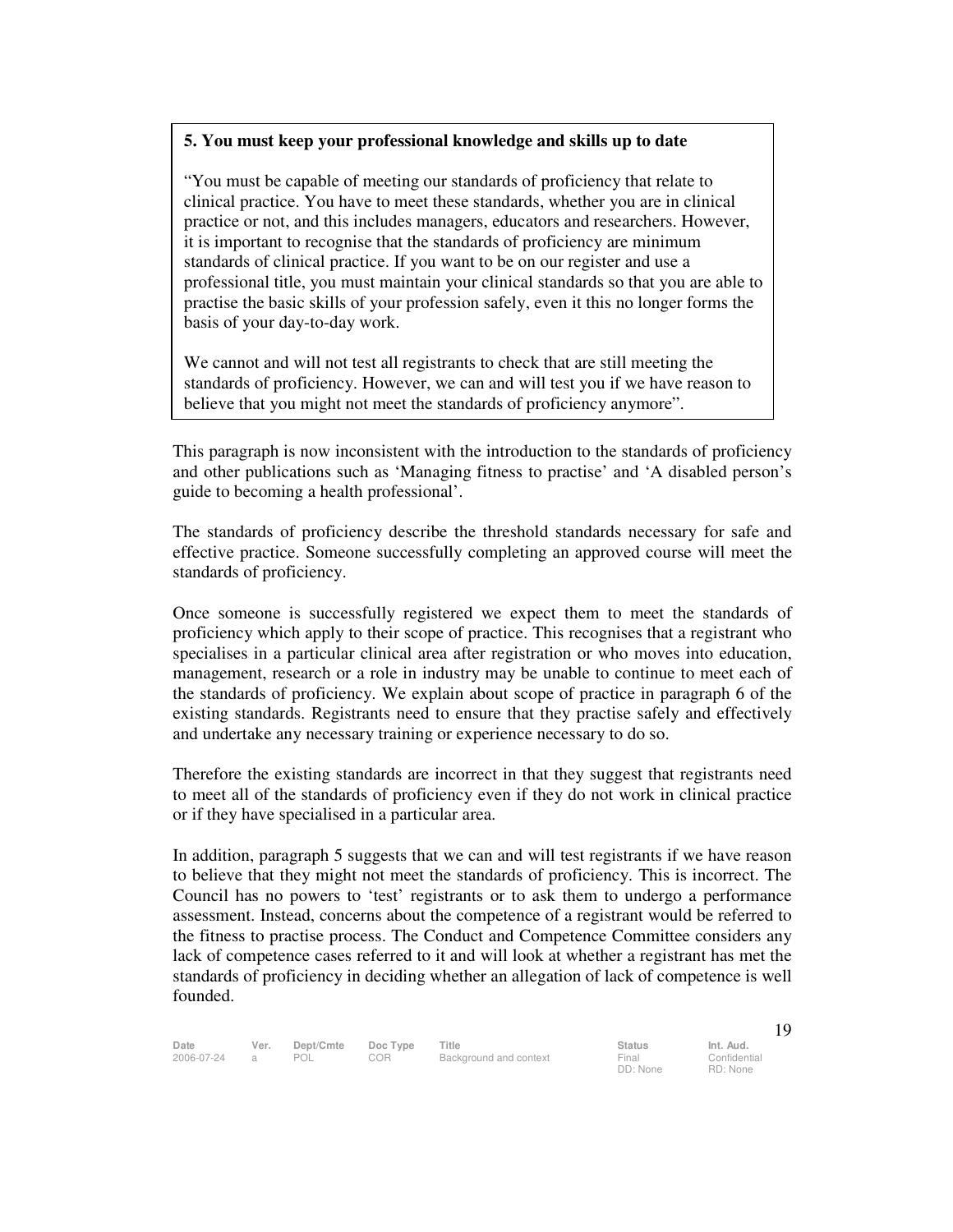**8. You must effectively supervise tasks you have asked others to carry out for you** 

"Whenever you give tasks to another person to carryout on your behalf, you must be sure that they have the knowledge, skills and experience to carry out the task safely and effective.

Whoever you ask to carry out a task, you must always continue to give adequate and appropriate supervision and you will stay responsible for the outcome."

This standard relates to delegating tasks to someone else to carry out on your behalf. This therefore differs from referral to another professional.

The important parts of this standard would seem to be that the health professional should ensure that they only delegate a task to someone who they are satisfied is able to carry out that task safely. They should also ensure that that individual receives adequate supervision.

The existing standard suggests that a health professional remains responsible for the outcome of the work carried out after delegation. This is problematic. For example, a physiotherapy manager delegating a task to a junior physiotherapist would need to ensure that they were satisfied that the junior could carry out the task. They would also need to offer appropriate supervision. However, the junior physiotherapist would also have responsibilities (as a registered health professional) to ensure that he or she did not practise outside of her scope of practice. Therefore, although the manager would be accountable for any failure of supervision and for the decision to delegate, the junior physiotherapist would still remain accountable for the appropriateness of the treatment given.

It may therefore be appropriate to amend this standard to make it clearer that registrants remain accountable for the decision to delegate rather than the outcome following that delegation.

## **15. You must follow our guidelines for how you advertise your services**

We have received a small number of queries about this standard from registrants asking to see our guidelines on advertising. The standard as written would seem to infer that guidelines exist over and above the detail in the standard. It may be more appropriate to amend the standard heading so that it reads: "You must make sure that any advertising is accurate" or something similar.

**Date Ver. Dept/Cmte Doc Type Title Status Int. Aud.** 2006-07-24 a POL COR Background and context Final

DD: None

Confidential RD: None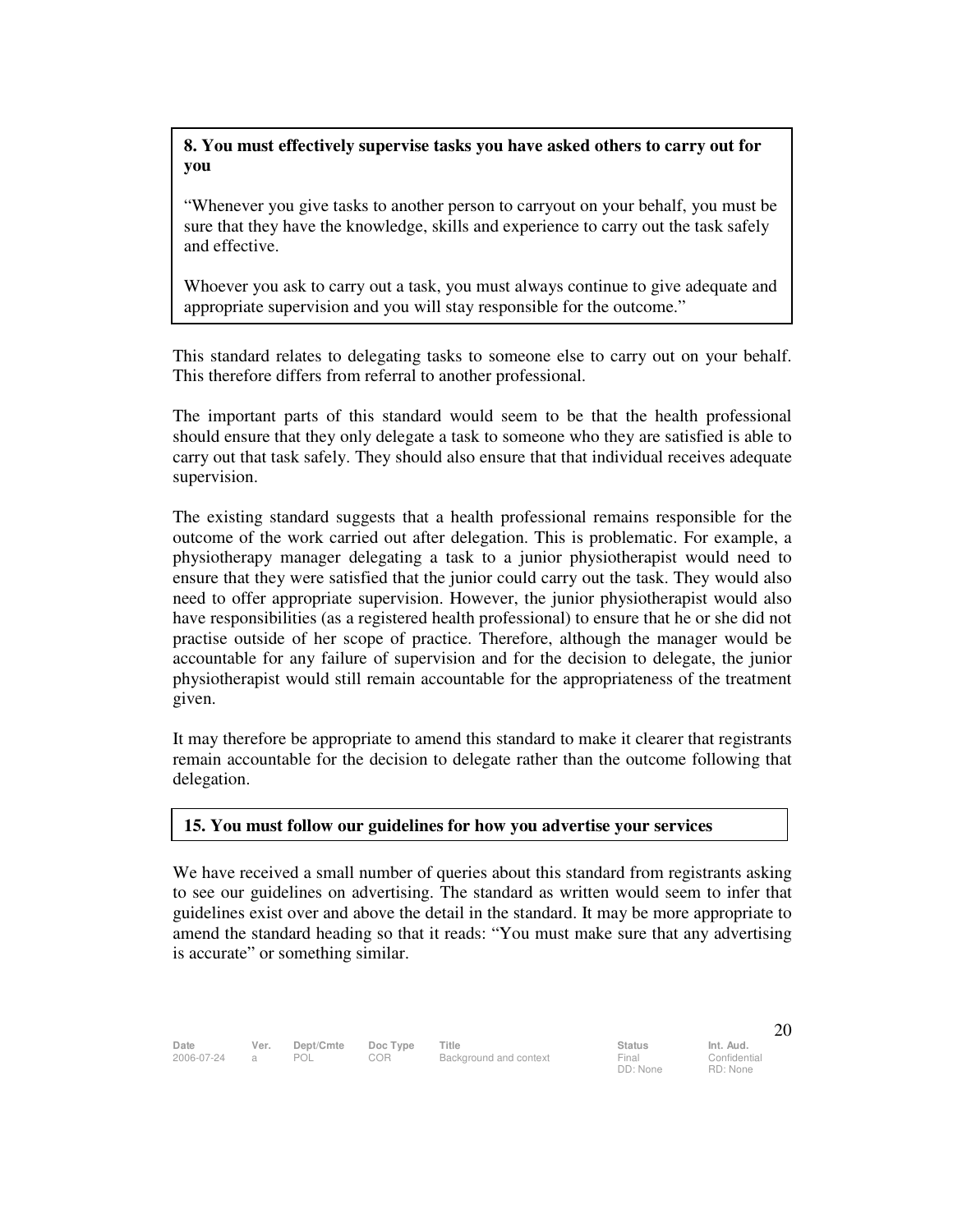## **16. You must make sure that your behaviour does not damage your profession's reputation**

"You must not get involved in any behaviour or activity which is likely to damage your profession's reputation or undermine public confidence in your profession."

This standard has been identified as the standard most used by fitness to practise cases (in a sample of cases discussed in another paper).

However, the Committee may wish to discuss the following comments. The purpose of the Council's fitness to practise processes are to determine whether a registrant's fitness to practise is impaired and to take appropriate to protect the public and the public interest. Protecting the public might include preventing public contact with an incompetent practitioner or a practitioner who has displayed inappropriate behaviour. Protecting the public interest would entail acknowledging the shortcomings of a practitioner and taking action to protect public confidence and faith in health professionals generally.

The Committee may wish to accordingly consider whether it would be more appropriate in the standards to focus more on 'public confidence' rather than 'the reputation of the profession'. It may that the wording 'damage your profession's reputation' is too close to the old-style conception of regulators' disciplinary procedures which focused on infamous conduct in a professional respect or serious professional misconduct.

**Date Ver. Dept/Cmte Doc Type Title Status Int. Aud.** 2006-07-24 a POL COR Background and context Final

DD: None

Confidential RD: None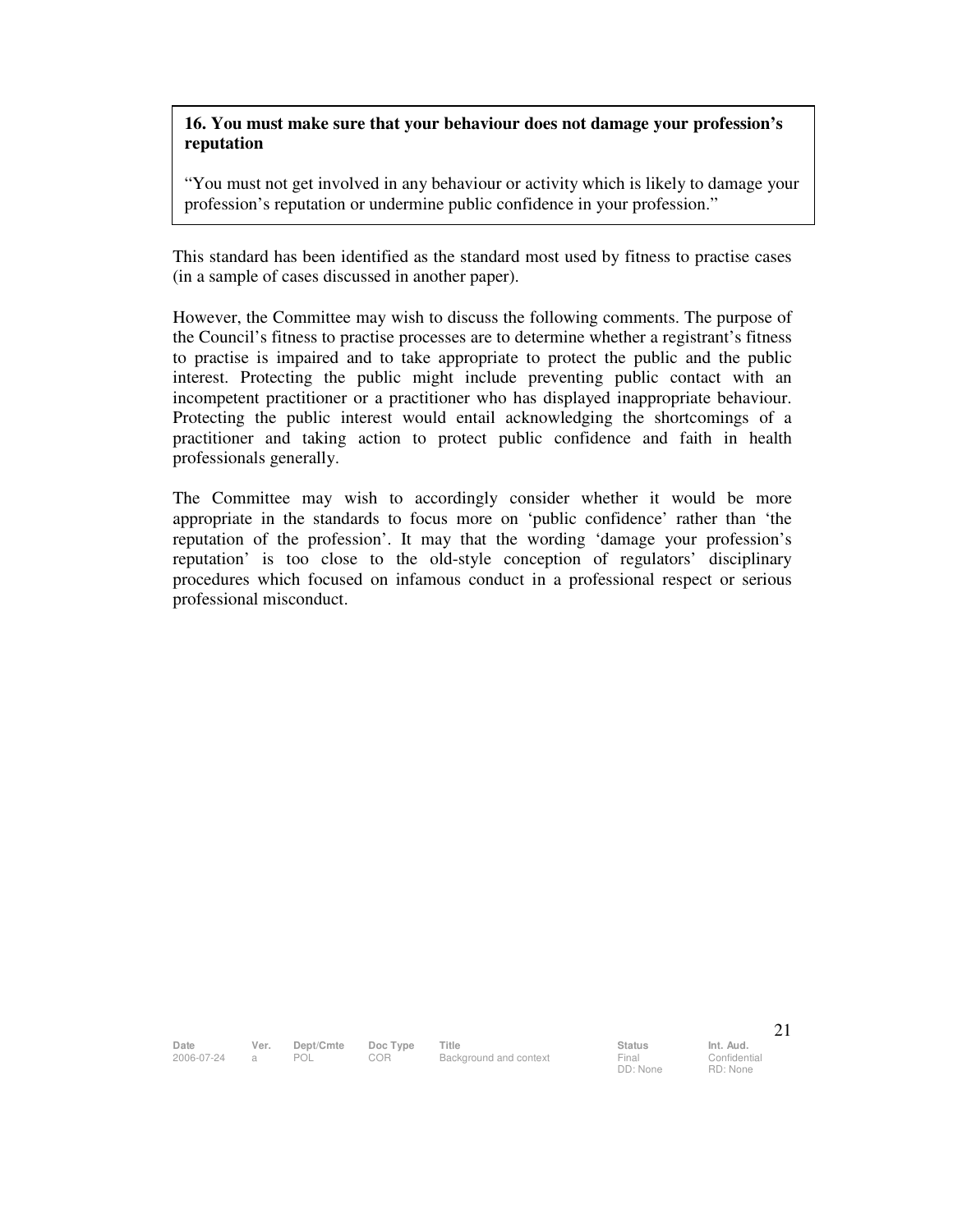# **Health Professions Council Conduct and Competence Committee, 19th September 2006 Standards of conduct, performance and ethics review: fitness to practise cases review**

#### **Executive Summary and Recommendations**

## **Introduction**

The attached paper analyses a sample of fitness to practise cases to determine the usage of the standards by fitness to practise panels and identify any trends.

#### **Decision**

The Committee is invited to discuss the attached paper.

#### **Background information**

The Professional Liaison Group (PLG) which reviewed the standards of proficiency considered a paper which analysed the use of the standards of proficiency in lack of competence cases considered by the Conduct and Competence Committee. The conclusions given in that paper broadly match those in this paper.

The paper is available on the HPC website: http://www.hpcuk.org/assets/documents/10000E18plgsop\_meeting\_20060124\_enclosure04i.pdf.

#### **Resource implications**

None

**Financial implications** 

None

#### **Background papers**

None

#### **Appendices**

**Date Ver. Dept/Cmte Doc Type Title Conflict Status Int. Aud.**<br>1999-07-24 a POL COR Background and context Final Confident Background and context

Final<br>DD: None

Confidential RD: None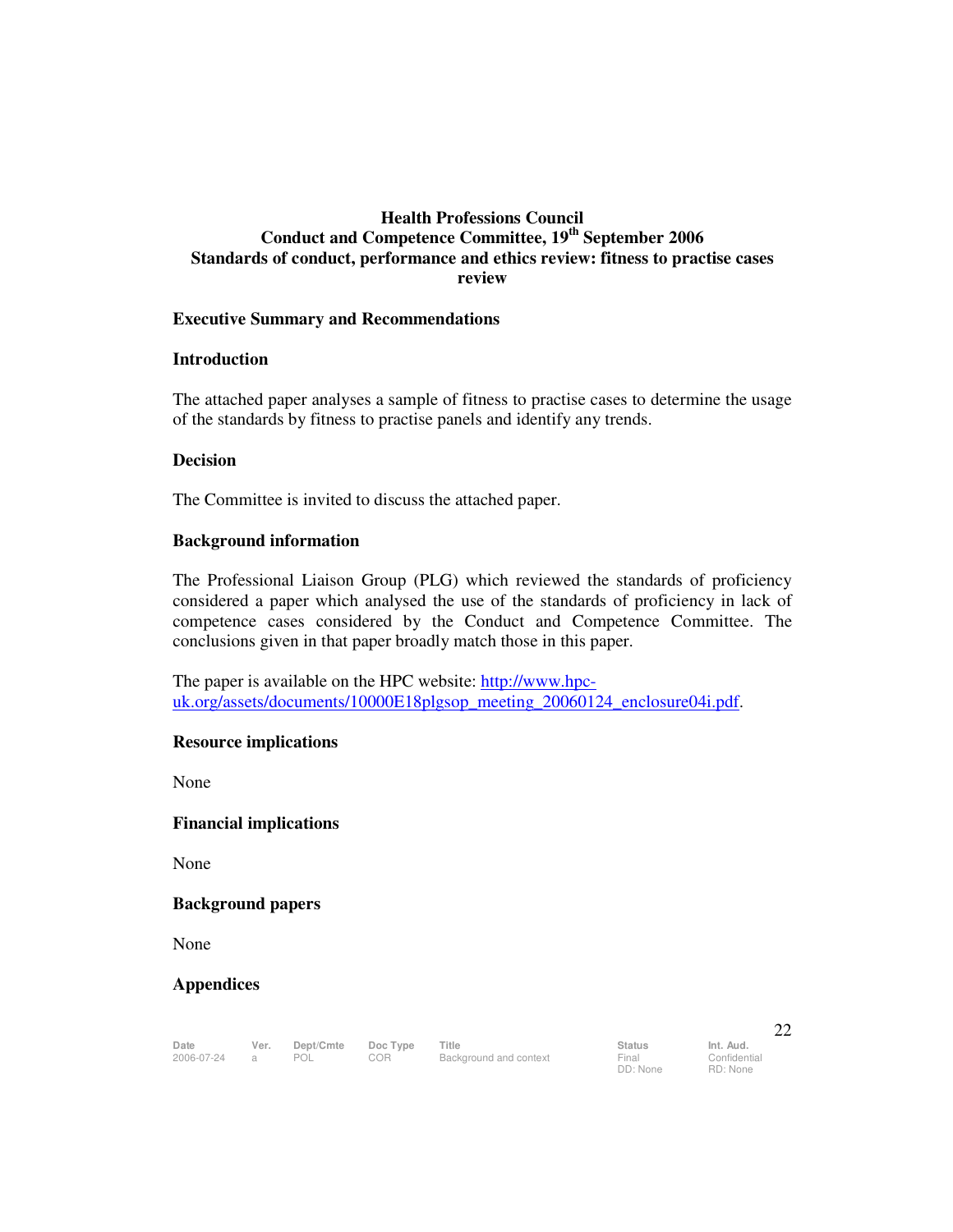Appendix 1: Fitness to practise cases review Appendix 2: Summary of cases Appendix 3: Frequency of usage

# **Date of paper**

 $28^{\rm th}$  August 2006

Date Ver. Dept/Cmte Doc Type Title **Interpretive Status Int. Aud.**<br>2006-07-24 a POL COR Background and context Final Confiden

Final<br>DD: None

Confidential RD: None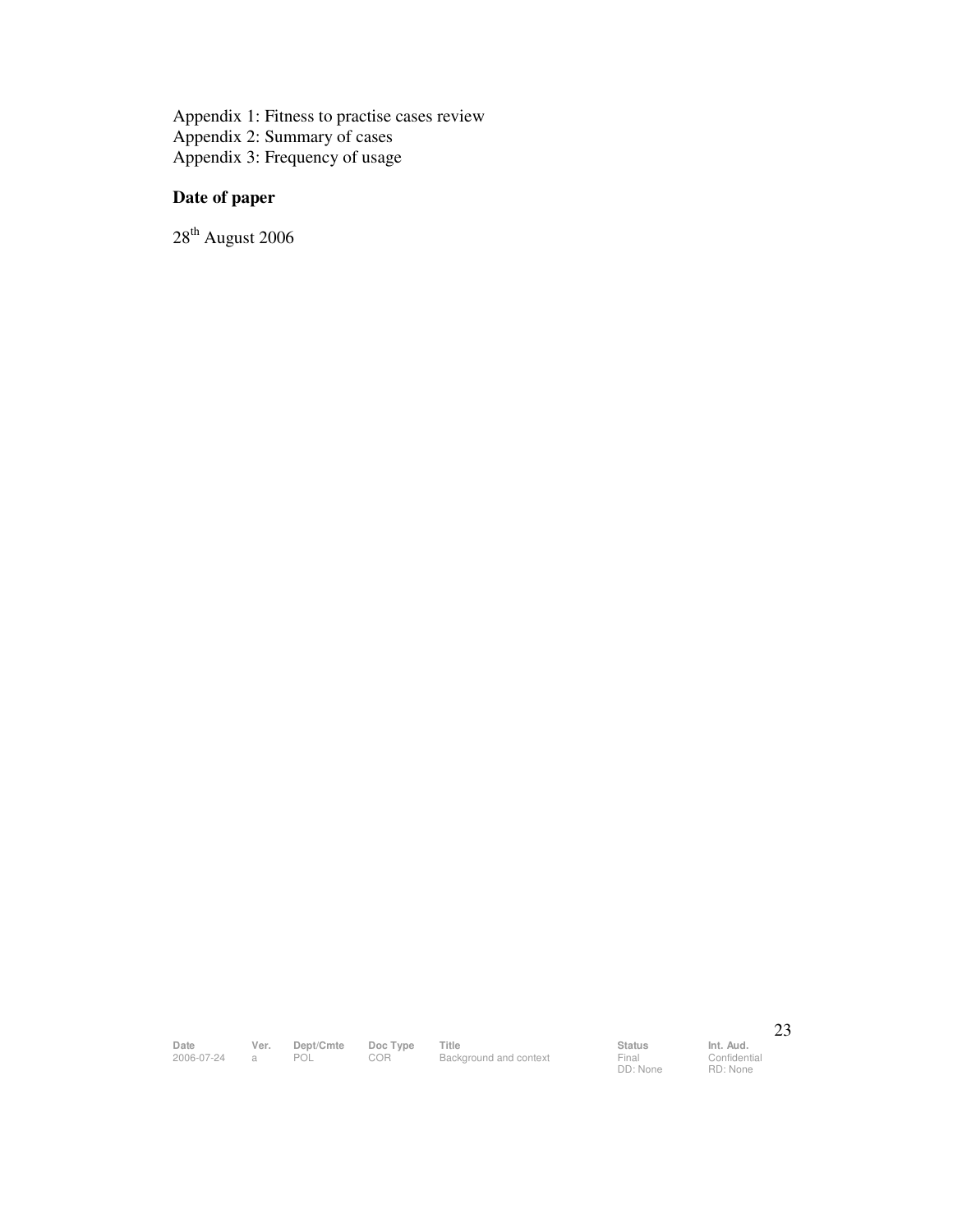## **Standards of conduct, performance and ethics: fitness to practise cases review**

#### **Introduction**

This paper will review and analyse a sample of fitness to practise cases. It will look at:

- (i) the ways in which the standards are used by fitness to practise panels;
- (ii) whether this reveals any trends; and
- (iii) whether we can draw any conclusions about the standards.

## **The context**

Article 21 (1) (a) of part V of the Order (Fitness to practise) says that:

*The Council shall –* 

*(a) establish and keep under review the standards of conduct, performance and ethics expected of a registrant and prospective registrants and give them such guidance on these matters as it sees fit.* 

Article 22 (4) and associated rules further say that in considering an allegation a panel may only have regard to a breach of the standards in deciding whether fitness to practise is impaired. A breach of the standards cannot be taken of itself to establish impairment.

This means that reference to breaches of the standards cannot be included in an allegation drafted by the Investigating Committee. However, in reaching and in explaining their decisions panels can usefully use the standards as a clear expression of expected professional behaviour and performance.

#### **Fitness to practise cases**

This paper uses as its evidence base the fitness to practise cases considered at a final hearing between April 2005 and April 2006. This includes cases considered by the Conduct and Competence Committee involving misconduct, convictions or cautions. However, lack of competence cases, cases considered by the Health Committee, cases of incorrect or fraudulent entry considered by the Investigating Committee and reviews of conditions of practice and suspension orders are not included.

Appendix 2 is a table which summarises the cases. This includes a brief summary of the nature of the allegation, the outcome and whether any reference to the standards was made in the decision reached by the panel.

Appendix 3 shows the frequency of usage against each paragraph of the standards.

| Date       | Ver. | Dept/Cmte  | Doc Type | Title                  | <b>Status</b> | Int. Aud.    |
|------------|------|------------|----------|------------------------|---------------|--------------|
| 2006-07-24 |      | <b>POL</b> | COR      | Background and context | Final         | Confidential |
|            |      |            |          |                        | DD: None      | RD: None     |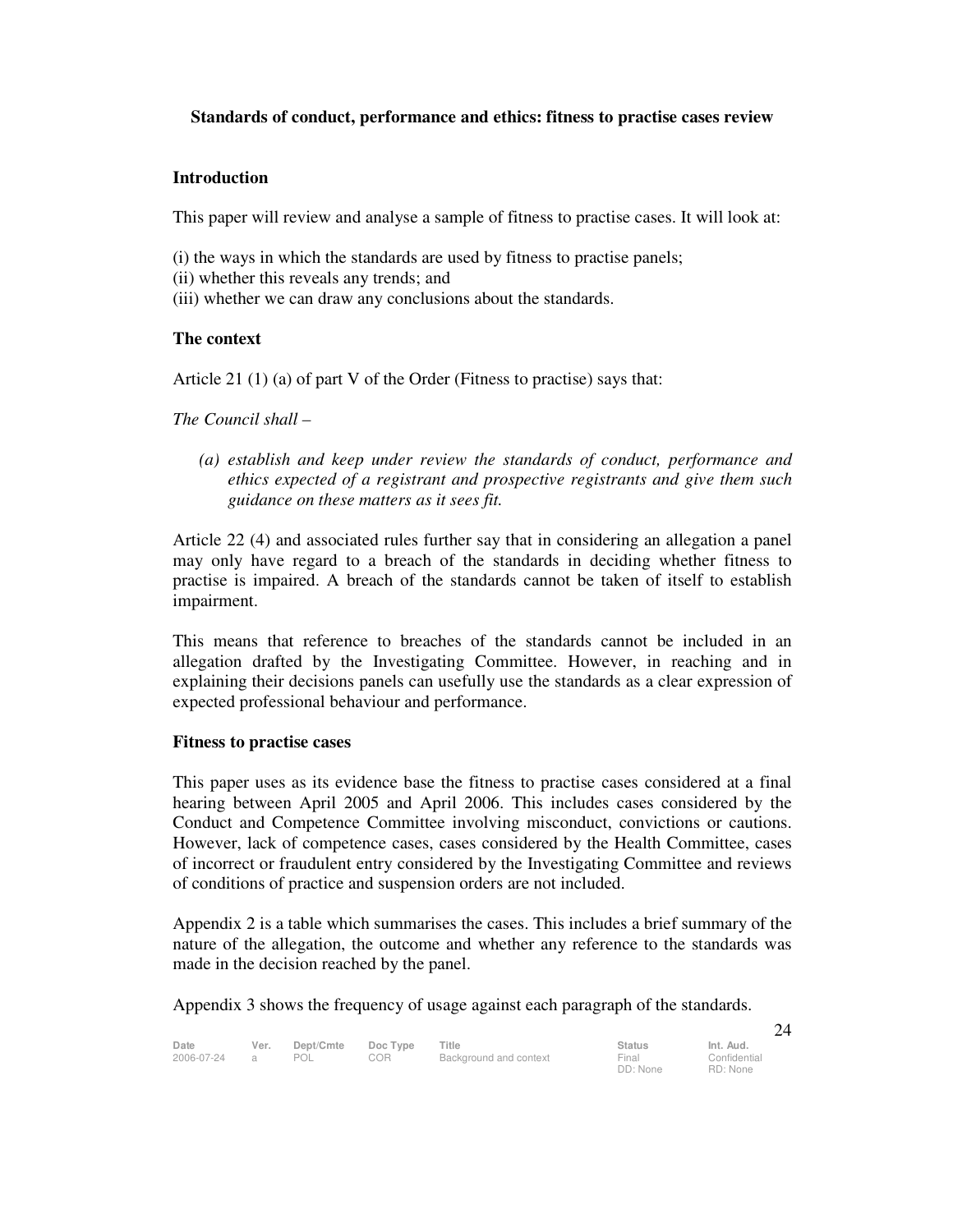## **The use of the standards of conduct, performance and ethics by fitness to practise panels**

Out of the 31 cases sampled, panels made reference to the standards in 19 cases.

In one case a panel concluded that a Radiographer's fitness to practise was impaired by reason of his conviction for downloading child pornography. The panel concluded:

*'… the panel finds [..] this [..] a very serious matter and that [name] is in breach of the Health Professions Council's Standards of Conduct, Performance and Ethics, in particular standard number 3, relating to high standards of personal conduct, and standard 16, ensuring that a registrant's behaviour should not damage his profession's reputation by undermining public confidence.'* 

In another case, a panel determined that the appropriate course of action was to remove an occupational therapist's name from the register. In their decision they identified several breaches of the standards:

[in relation to persistent poor time keeping]

*'It amounts to a breach of Standards 1 and 16 of the H.P.C. Standards of Conduct, Performance and Ethics. It is a factor which clearly impairs her fitness to practice.'* 

[in relation to the confidentiality of patient records]

*'The Panel finds that the answer to this allegation is to be found in the terms of Standard 2 of the H.P.C. Standards of Conduct, Performance and Ethics which make it clear that information about patients must be treated as confidential and used only for the purposes for which it is given, that the information must not be released to anyone not entitled to it, and (in the absence of express consent) that information must only be used to continue to care for the person concerned.'*

[in relation to the confidentiality and security of patient records]

*'Again, the answer to whether this was a breach lies in the terms of the H.P.C. Standards. It is stated within Standard 10 of the H.P.C. Standards of Conduct, Performance and Ethics, "You must protect information in records against loss, damage or use by anyone who is not authorised." The Panel finds that the taking of these files home amounted to a breach of the security of the records.'* 

| Date       | Ver. | Dept/Cmte | Doc Type | Title                  | <b>Status</b>     | Int. Aud.                |
|------------|------|-----------|----------|------------------------|-------------------|--------------------------|
| 2006-07-24 |      | POL       | COR      | Background and context | Final<br>DD: None | Confidential<br>RD: None |
|            |      |           |          |                        |                   |                          |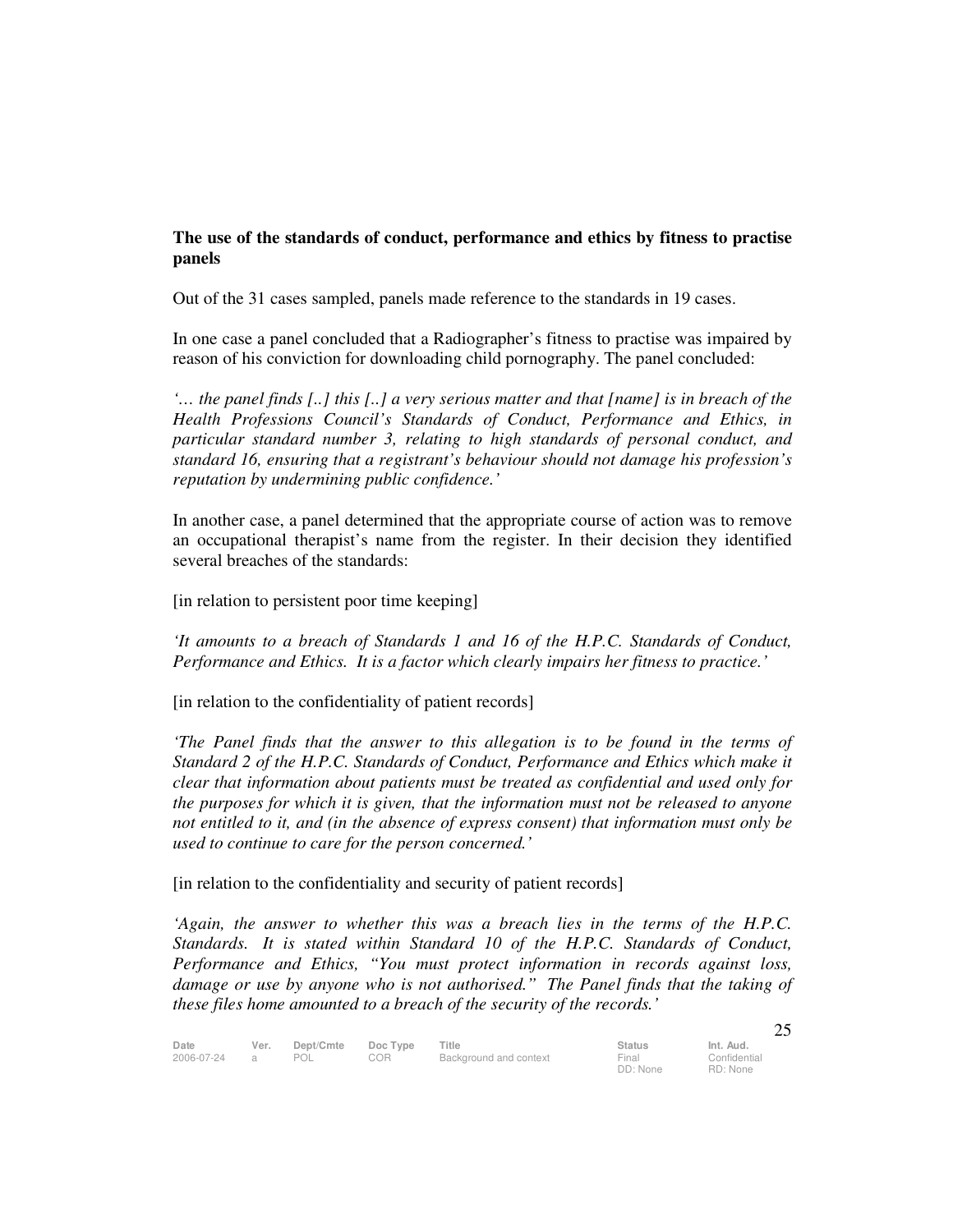In the first of these examples the panel identifies behaviour amounting to misconduct by referring to 'breaches' of the standards. In the second, the standards are figured as an authoritative source for panels to refer to in determining whether an allegation is wellfounded.

In 3 cases a more general reference to the standards was made. In one case a panel concluded:

*'by reference to the standards of conduct, performance and ethics, the Panel concludes that there is evidence, in five of the episodes listed in the chronology, of misconduct'.* 

In another case the panel referred to the registrant being in breach of *'the standards of her profession'*.

## **Trends**

Out of the cases sampled, paragraph 16 ("You must make sure your behaviour does not damage your profession's reputation") was used the most by fitness to practise panels. Other standards used frequently by panels include "You must behave with integrity and honesty" and "You must keep high standards of personal conduct".

Cases where paragraph 16 was referred to included falsifying records, breaching confidentiality, misuse of controlled drugs and convictions for offences including indecent assault and attempted murder.

These standards seem to be used by panels more frequently because they are generic and flexibly cover a variety of different types of conduct which panels consider. Other standards, such as paragraph 2 relating to confidentiality, and paragraph 11 relating to risks of infection, relate to more specific areas of professional practice so would only be used by panels in certain cases where those areas are relevant.

#### **Lack of competence cases**

The PLG reviewing the standards of proficiency considered a paper which analysed use of the standards of proficiency by panels considering lack of competence cases.

**Date Ver. Dept/Cmte Doc Type Title Conflict Status Int. Aud.**<br>1999-07-24 a POL COR Background and context Final Confiden Background and context

DD: None

Confidential RD: None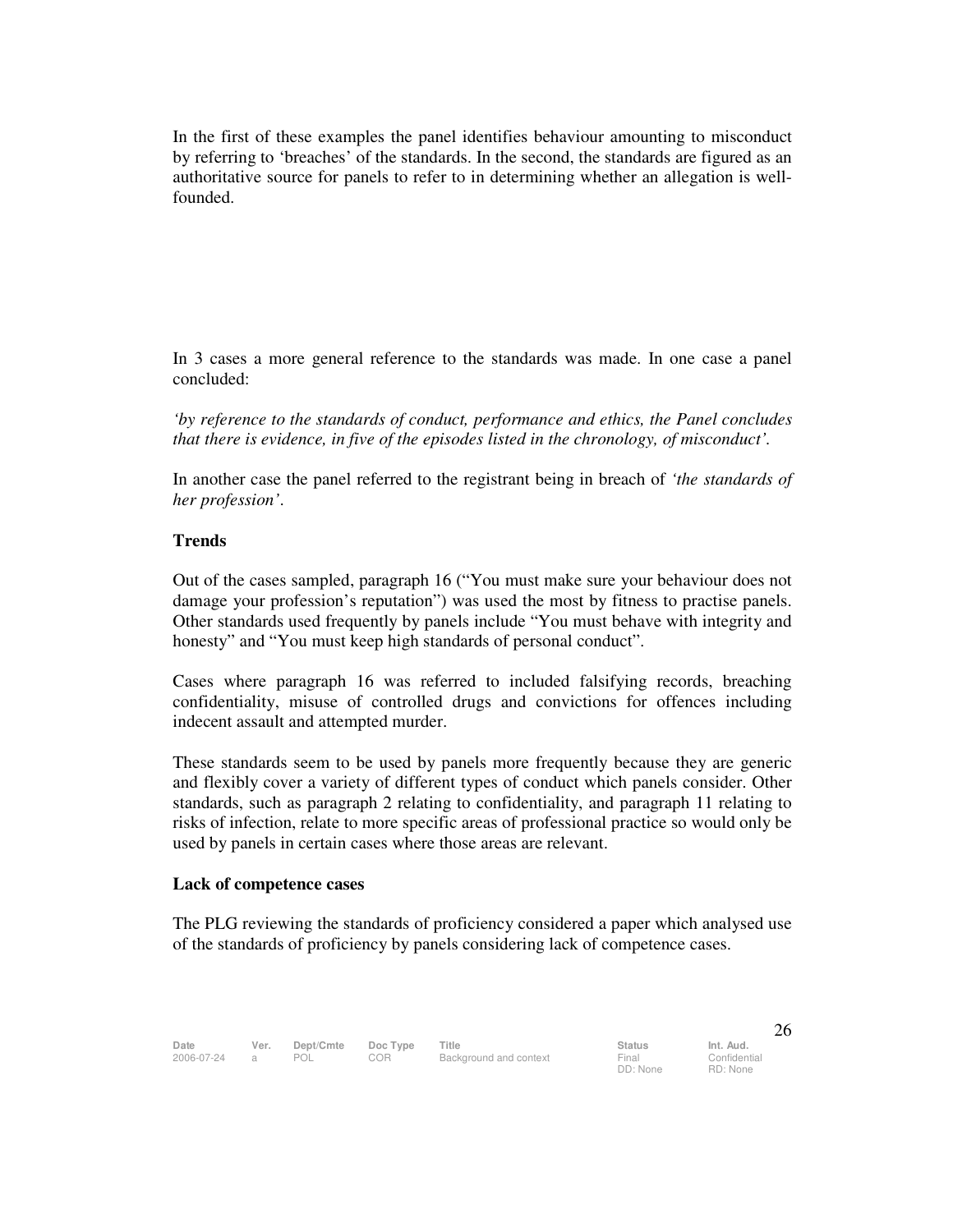The paper concluded that although no general conclusions could be drawn about the standards, the usage by panels indicated that the standards continued to represent threshold competences and accurately reflected and expressed current practice.

Some panels considering lack of competence cases will also make reference to the standards of conduct, performance and ethics. In particular, paragraphs 6 (act within the limits of your knowledge, skills and experience) and paragraph 10 (record keeping).

#### **Conclusions**

The Committee is invited to consider the following conclusions:

- 1.1 Only around 0.1% of registrants are presently ever the subject of complaint. Fitness to practise cases therefore represent a very small sample on which to base any specific conclusions about the standards.
- 1.2 The review of cases does not immediately suggest any standards which need to be changed.
- 1.3 However, a majority of panels use the standards in reaching and formulating their decisions.

**Date Ver. Dept/Cmte Doc Type Title Conflict Status Int. Aud.**<br>1906-07-24 a POL COR Background and context Final Confident Background and context

DD: None

Confidential RD: None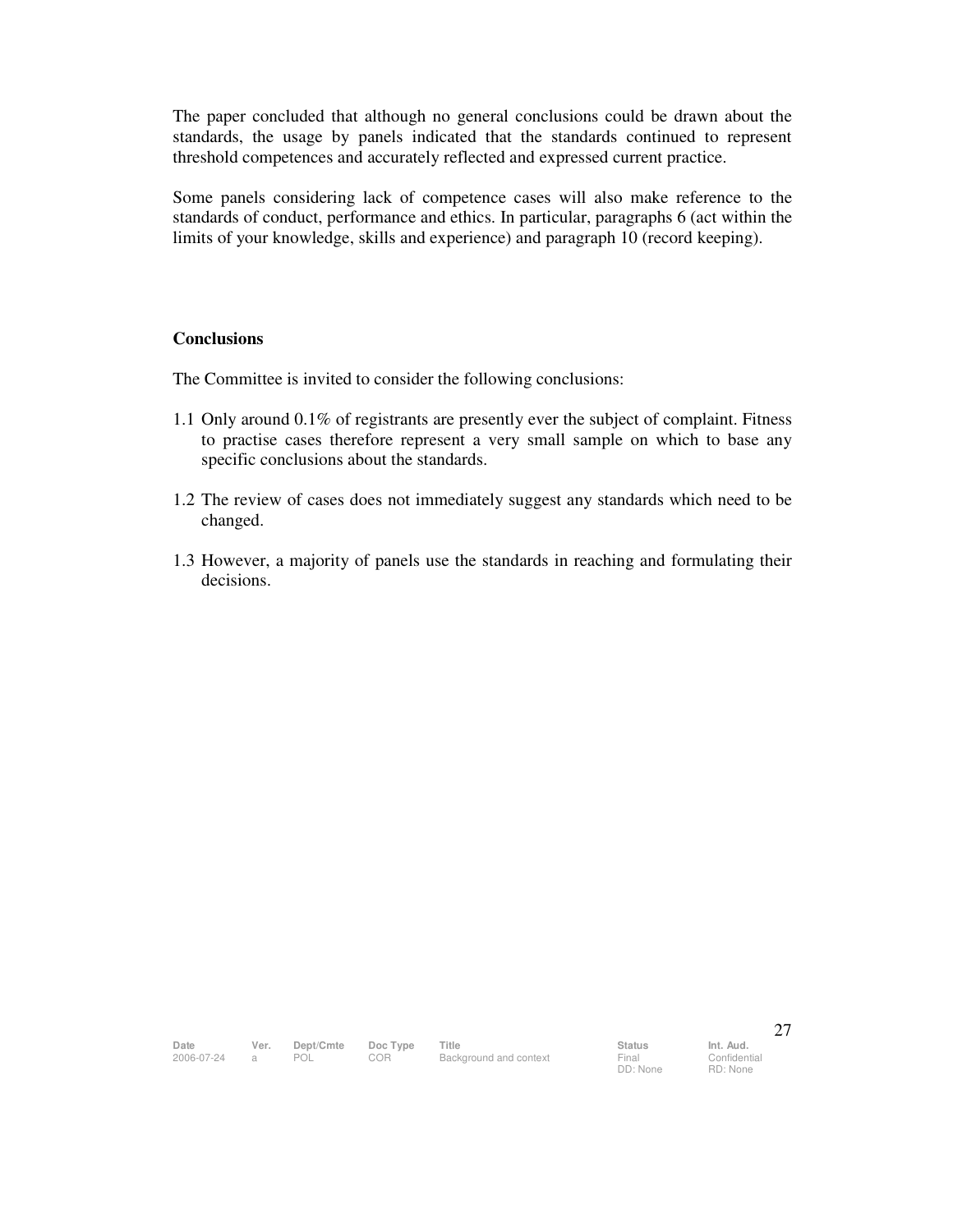# **Appendix 2: Summary of cases**

|                | Prof      | <b>Nature of allegation</b>                    | Outcome           | Ref to SCPE in decision?            |  |
|----------------|-----------|------------------------------------------------|-------------------|-------------------------------------|--|
|                |           |                                                |                   | [paragraph]                         |  |
|                |           |                                                |                   |                                     |  |
|                | RA        | Forged timesheets                              | Struck off        | No reference                        |  |
|                | <b>OT</b> | Destruction of patient records                 | Caution           | No reference                        |  |
|                | <b>CH</b> | Falsifying patient records                     | Suspension        | 2, 10, 14, 16                       |  |
|                | PA        | Unprofessional behaviour                       | Caution           | General reference to<br>standards   |  |
|                | RA        | Conviction for child pornography               | Suspension        | 3, 16                               |  |
|                | PH        | Removal of patient records                     | Conditions        | No reference                        |  |
|                | <b>BS</b> | Supplying fraudulent information               | Struck off        | 14                                  |  |
|                | PH        | Unprofessional entries in patient<br>records   | Caution           | No reference                        |  |
|                | PA        | Inappropriate behaviour                        | Struck off        | 1, 3, 14, 16                        |  |
| $\overline{0}$ | PH        | Inappropriate comments to staff                | Caution           | 1,3, 13, 16                         |  |
|                | <b>BS</b> | Conviction for attempted murder                | Struck off        | 3, 16                               |  |
| $\overline{2}$ | <b>OT</b> | Unprofessional behaviour                       | Suspension        | Reference to breach of<br>standards |  |
| 3              | PA        | Conviction for theft                           | Struck off        | 3, 14, 16                           |  |
| 4              | PH        | Conviction for indecent assault                | Struck off        | 14, 16                              |  |
| 5              | PH        | Breach of patient confidentiality              | Suspension        | 1, 2, 14, 16                        |  |
| 6              | <b>BS</b> | Competence/ failure to disclose<br>information | Suspension        | 14                                  |  |
| 7              | <b>OT</b> | Caution for obstructing a constable            | No further action | 16                                  |  |

Date Ver. Dept/Cmte Doc Type Title **Interpretive Status Int. Aud.**<br>2006-07-24 a POL COR Background and context Final Confiden

Status<br>Final<br>DD: None

Confidential RD: None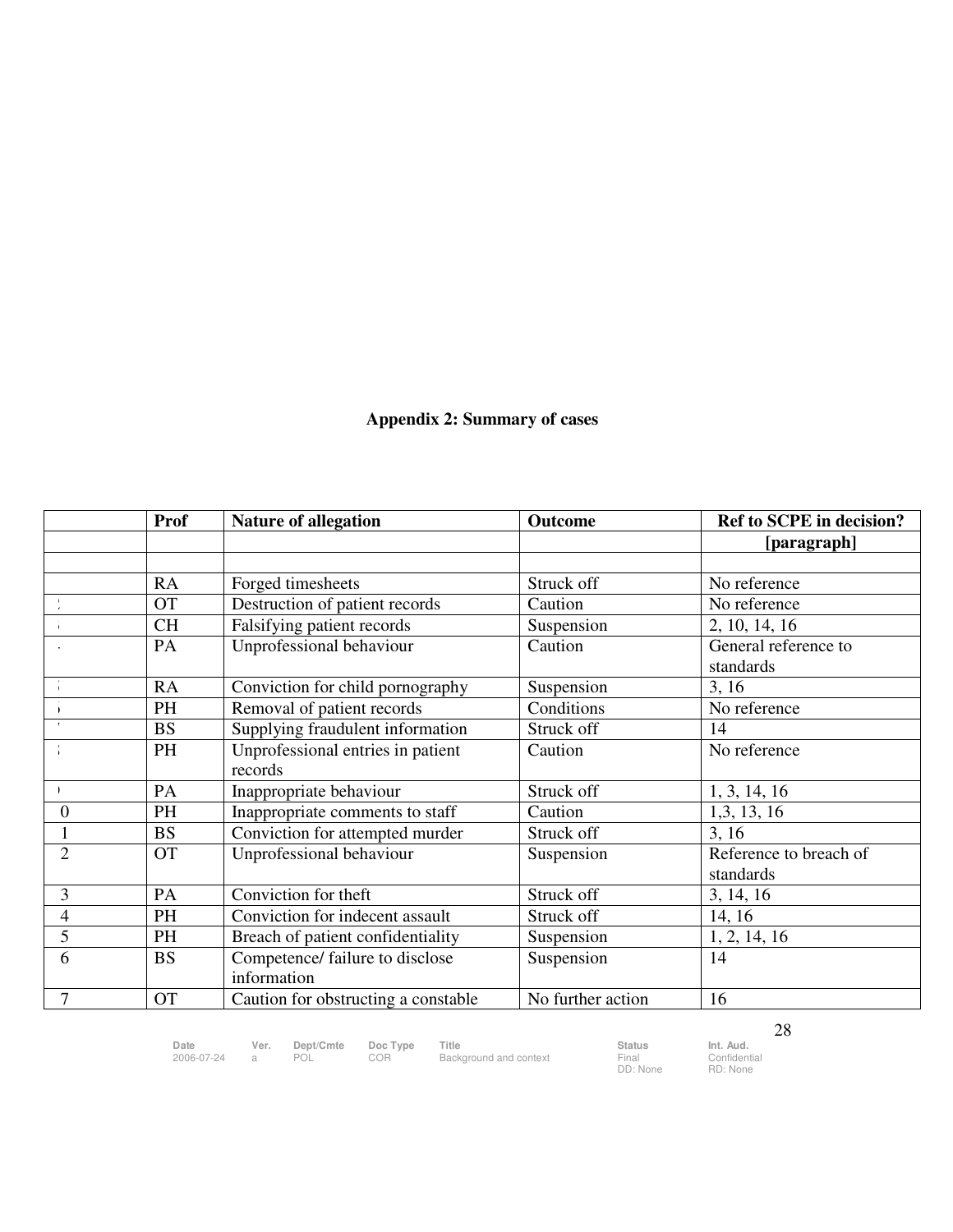| 8              | DT         | Drinking on duty                        | Suspension | Reference to breach of |
|----------------|------------|-----------------------------------------|------------|------------------------|
|                |            |                                         |            | standards              |
| 9              | <b>DT</b>  | Conviction for breaching data           | Caution    | 2                      |
|                |            | protection act                          |            |                        |
| $\Omega$       | PA         | Caution for theft from employer         | Struck-off | No reference           |
|                | PH         | Patient boundary issues                 | Conditions | No reference           |
| $\overline{2}$ | <b>ODP</b> | Theft and taking controlled drugs       | Suspension | 1, 3, 13, 16           |
| 3              | RA         | Performance issues                      | Suspension | 1, 5                   |
| $\mathcal{A}$  | PA         | Falsifying information                  | Caution    | 3, 14, 16              |
| $\overline{5}$ | PH         | Inappropriate relationship with patient | Caution    | No reference           |
| .6             | <b>BS</b>  | Performance issues                      | Suspension | 1, 5, 6, 10            |
|                | <b>BS</b>  | Drinking on duty                        | Suspension | No reference           |
| $\overline{8}$ | <b>OT</b>  | Poor record keeping/ breach of          | Struck off | 1, 2, 7, 10, 16        |
|                |            | confidentiality                         |            |                        |
| 9              | PA         | Assisting theft from employer           | Struck off | 14                     |
| $\Omega$       | <b>CH</b>  | Breach of medicines legislation         | Caution    | No reference           |
|                | <b>ODP</b> | Convictions/failure to disclose to      | Struck off | 3, 4, 14               |
|                |            | employer                                |            |                        |

Date Ver. Dept/Cmte Doc Type Title **Interpretive Status Int. Aud.**<br>2006-07-24 a POL COR Background and context Final Confiden

Status<br>Final<br>DD: None

Confidential RD: None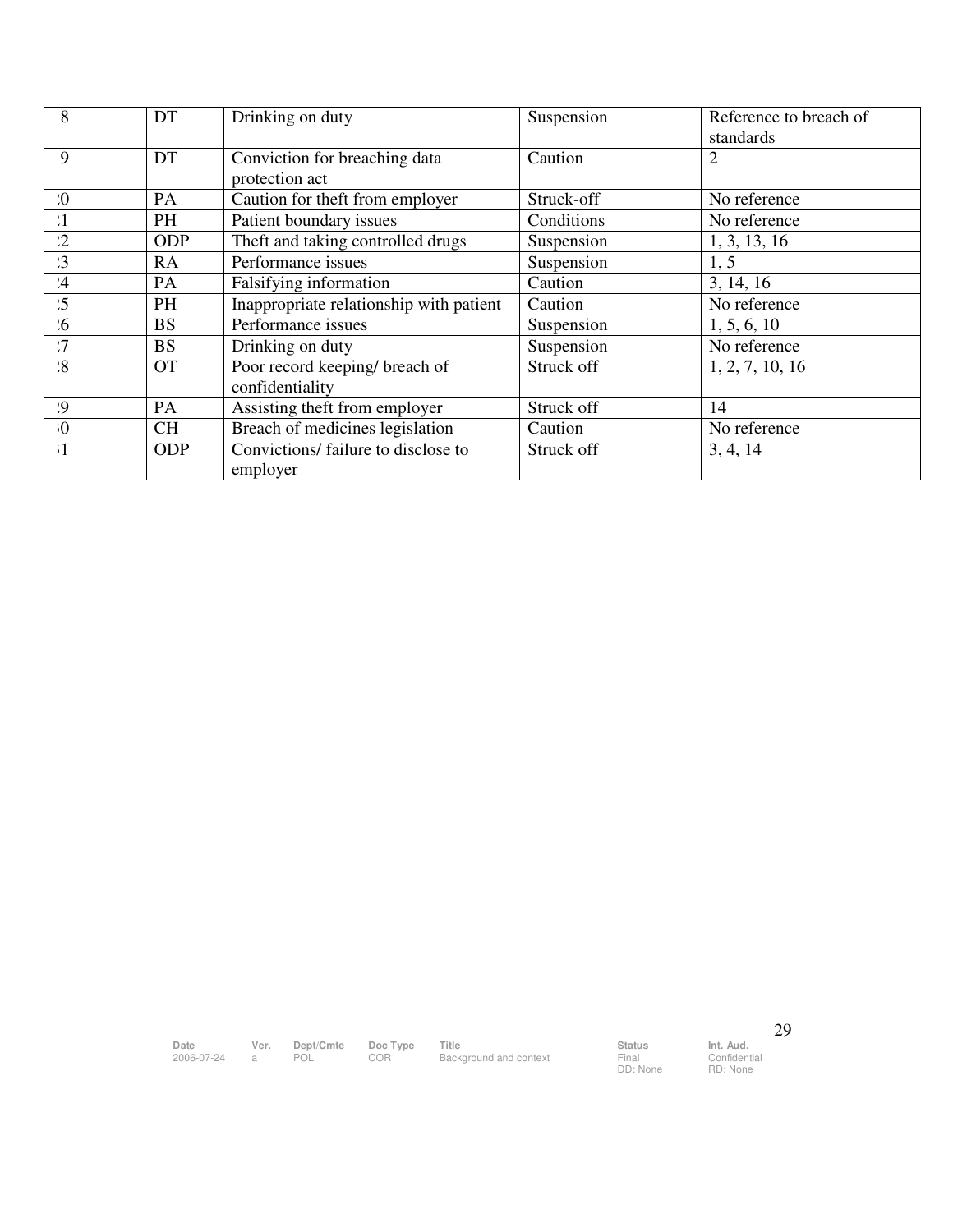# **Appendix 3: Frequency of usage**

|                | <b>SCPE</b> paragraph                                                               | <b>Frequency</b> |
|----------------|-------------------------------------------------------------------------------------|------------------|
|                |                                                                                     |                  |
| Ι.             | You must act in the best interest of your patients, clients and users               | 7                |
| $\overline{2}$ | You must respect the confidentiality of your patients, clients and users            | $\overline{4}$   |
| 3              | You must keep high standards of personal conduct                                    | 8                |
| $\overline{4}$ | You must provide any important information about conduct, competence or health      | 1                |
| 5              | You must keep your professional knowledge and skills up to date                     | $\overline{2}$   |
| 6              | You must act within the limits of your knowledge, skills and experience             |                  |
| 7              | You must maintain proper and effective communications with patients, clients, users |                  |
| 8              | You must effectively supervise tasks you have asked others to carry out for you     | $\theta$         |
| 9              | You must get informed consent to give treatment (except in an emergency)            | $\boldsymbol{0}$ |
| 10             | You must keep accurate patient, client and user records                             | 3                |
| 11             | You must deal fairly and safely with the risks of infection                         | $\overline{0}$   |
| 12             | You must limit your work or stop practising if your performance                     | $\theta$         |
| 13             | You must carry out your duties in a professional or ethical way                     | $\overline{2}$   |
| 14             | You must behave with integrity and honest                                           | 10               |
| 15             | You must follow our guidelines for how you advertise your services                  | $\overline{0}$   |
| 16             | You must make sure that your behaviour does not damage your profession's reputation | 12               |

Date Ver. Dept/Cmte Doc Type Title **Interpretive Status Int. Aud.**<br>2006-07-24 a POL COR Background and context Final Confiden

Status<br>Final<br>DD: None

Confidential RD: None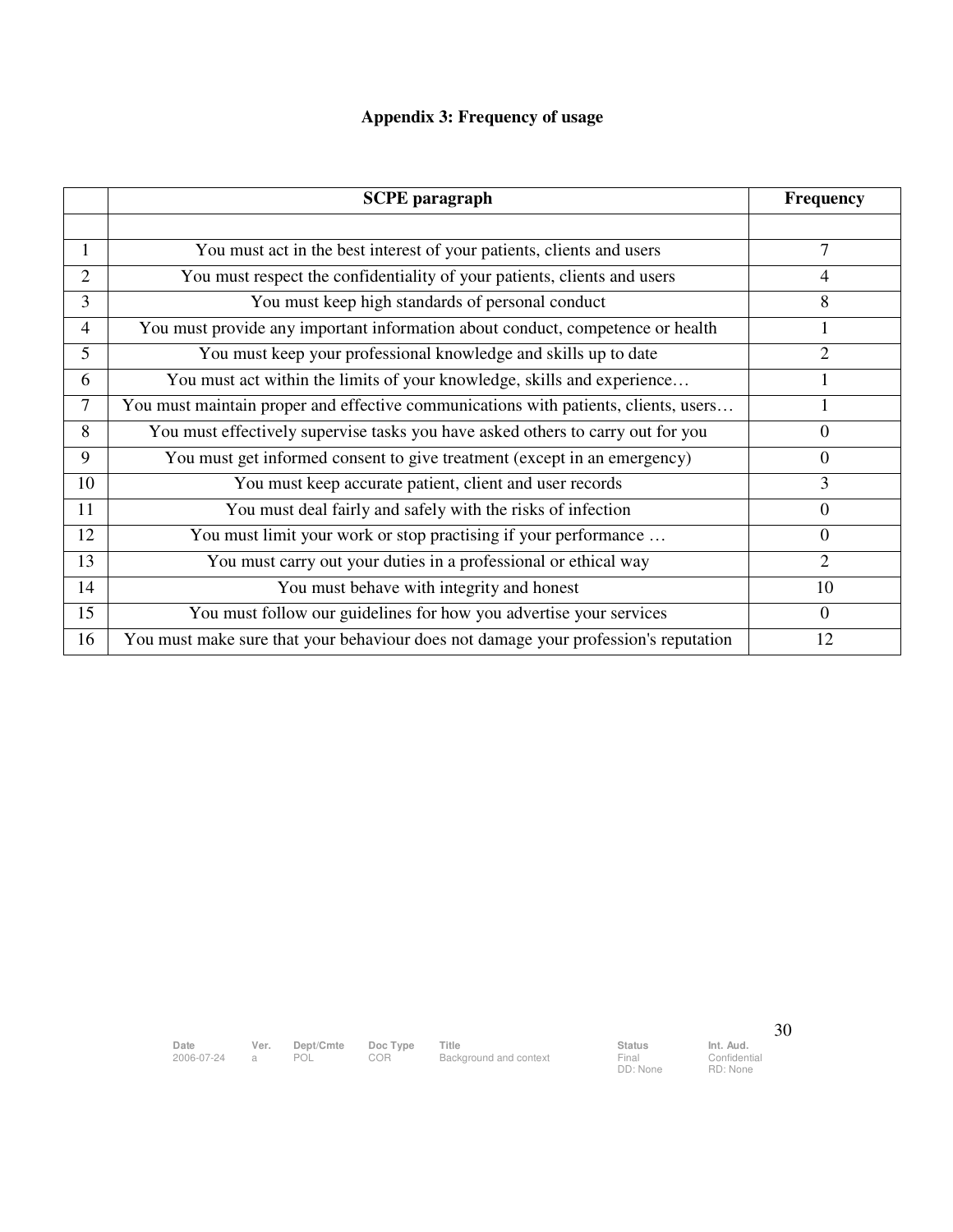# **Health Professions Council Conduct and Competence Committee, 19th September 2006**

## **Standards of conduct, performance and ethics review: Plan of activities**

## **Executive Summary and Recommendations**

#### **Introduction**

At its meeting on  $6<sup>th</sup>$  July 2006, the Council approved a workplan for the review of the standards of conduct, performance and ethics.

Appendix 1 is a revised work plan which incorporates the papers to be considered at each meeting. A further round of meetings in January to consider draft standards has been added.

Appendix 2 is the more detailed workplan approved by the Council on  $6<sup>th</sup>$  July 2006 (and the Conduct and Competence Committee on 20th April 2006).

## **Decision**

The Committee is invited to note the plan of activities.

The Conduct and Competence Committee will be asked to consider whether a further round of meetings to consider draft standards is necessary and, if so, to approve an alteration to the plan of activities.

## **Background information**

None

**Resource implications** 

None

#### **Financial implications**

None

## **Background papers**

**Date Ver. Dept/Cmte Doc Type Title Status Int. Aud.**<br>2006-07-24 a POL COR Background and context Final Confident Background and context

Final<br>DD: None

Confidential RD: None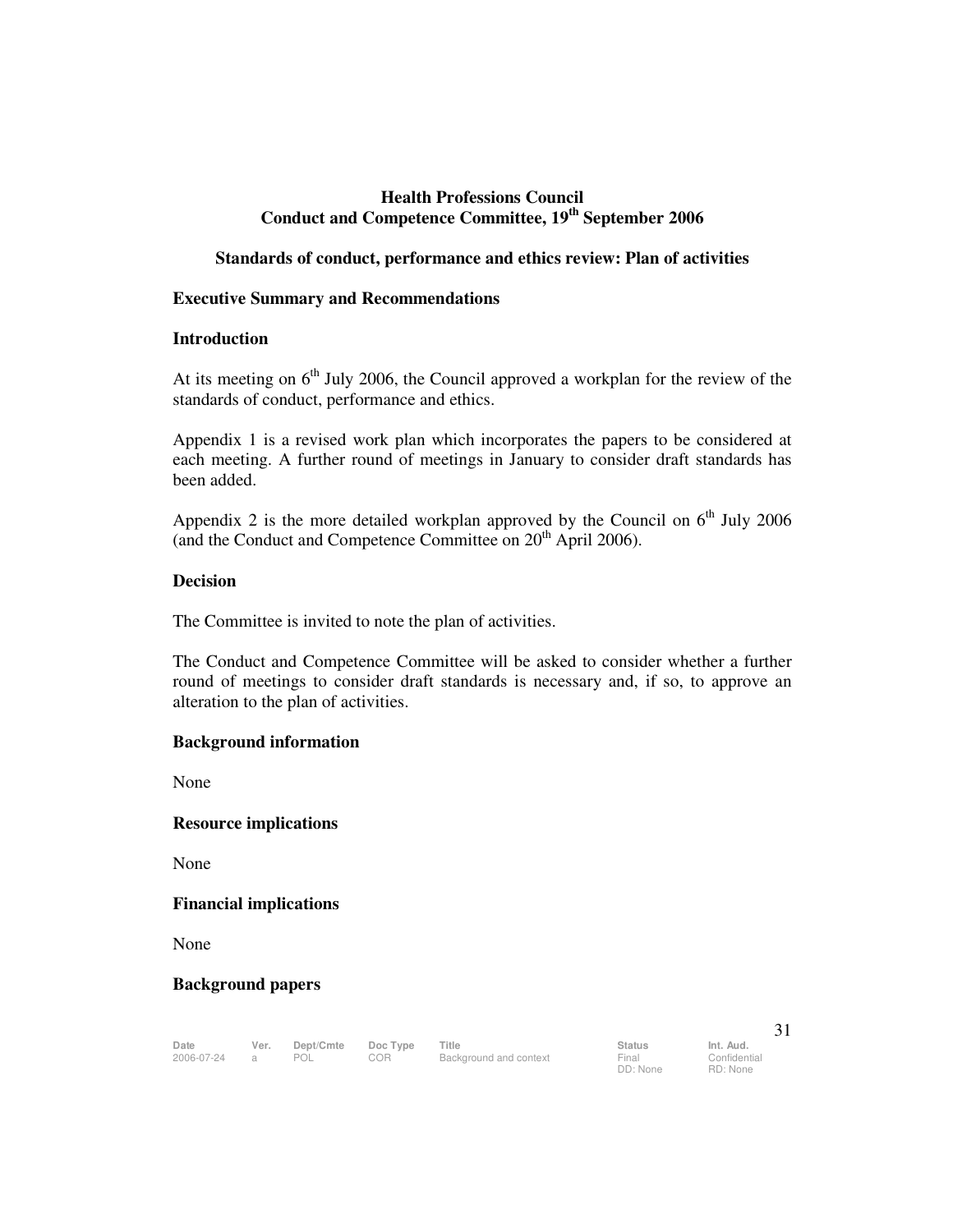None

# **Appendices**

Appendix 1: Revised plan of activities Appendix 2: Workplan as agreed by Council on  $6<sup>th</sup>$  July 2006

**Date of paper** 

 $28<sup>th</sup>$  August 2006

Date Ver. Dept/Cmte Doc Type Title **Interpretive Status Int. Aud.**<br>2006-07-24 a POL COR Background and context Final Confiden

Final<br>DD: None

Confidential RD: None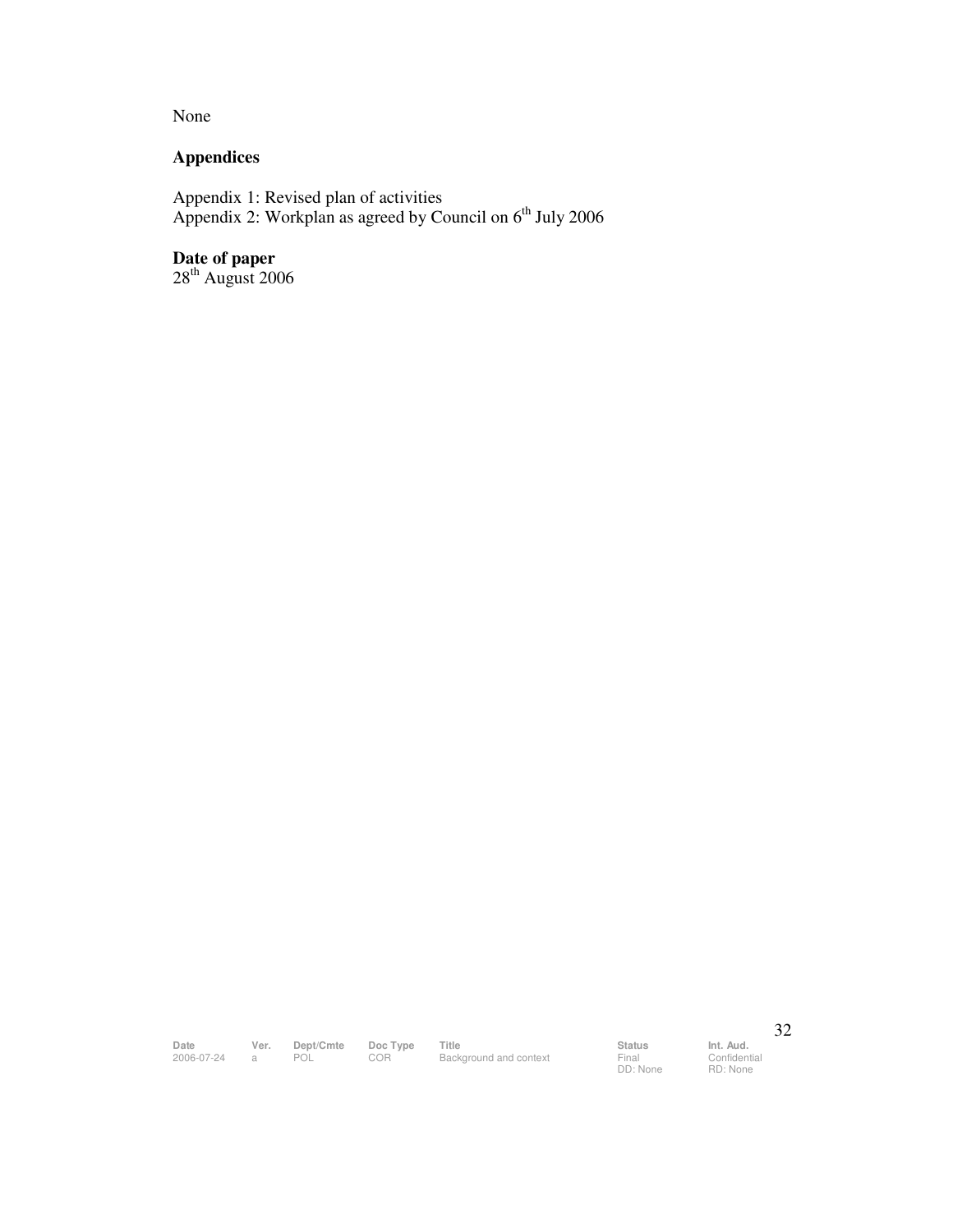# **Plan of Activities: Meetings and papers**

**1) Papers for first round of meetings**: Health Committee (07/09), Investigating Committee (14/09), Conduct and Competence Committee (19/09).

- Outcomes of mini consultation period most up-to-date for meeting of Conduct and Competence Committee (includes responses from panel chairmen).
- Background and context: including legal context, other regulator's standards and changes in legislation.
- Suggested changes to the standards (from the Executive)
- Review of fitness to practise cases heard to date

**2) Discussion days – 25th September 2006 (patient/ public), 29th September (professional bodies/ unions)**

# **3) Council away day – 4th/ 5th October**

**4) Papers for second round of meetings:** Health Committee (07/11) Investigating Committee (16/11) and Conduct and Competence Committee (22.11).

- Committee considers written report of discussion at the away day and at the patient/ public and professional bodies/ unions discussion days.
- First draft of standards/introduction

**5) Papers for third round of meetings**: Health Committee (16/01/2007), Investigating Committee (23/01), Conduct and Competence Committee (30/01)

- Final draft of standards/ introduction
- Recommendation of Conduct and Competence Committee made to Council

# **6) Council Meeting – 29th March 2006**

New standards/ introduction considered by Council for approval

## **7) Three month public consultation**

## **8) Consideration by Conduct and Competence Committee (final standards and consultation responses)**

## **9) Final approval by Council**

| Date       | Ver. |  |
|------------|------|--|
| 2006-07-24 |      |  |

**Dept/Cmte Doc Type Title Status Int. Aud.**<br>POL COR Background and context Final Sonfident Background and context

Final<br>DD: None

Confidential RD: None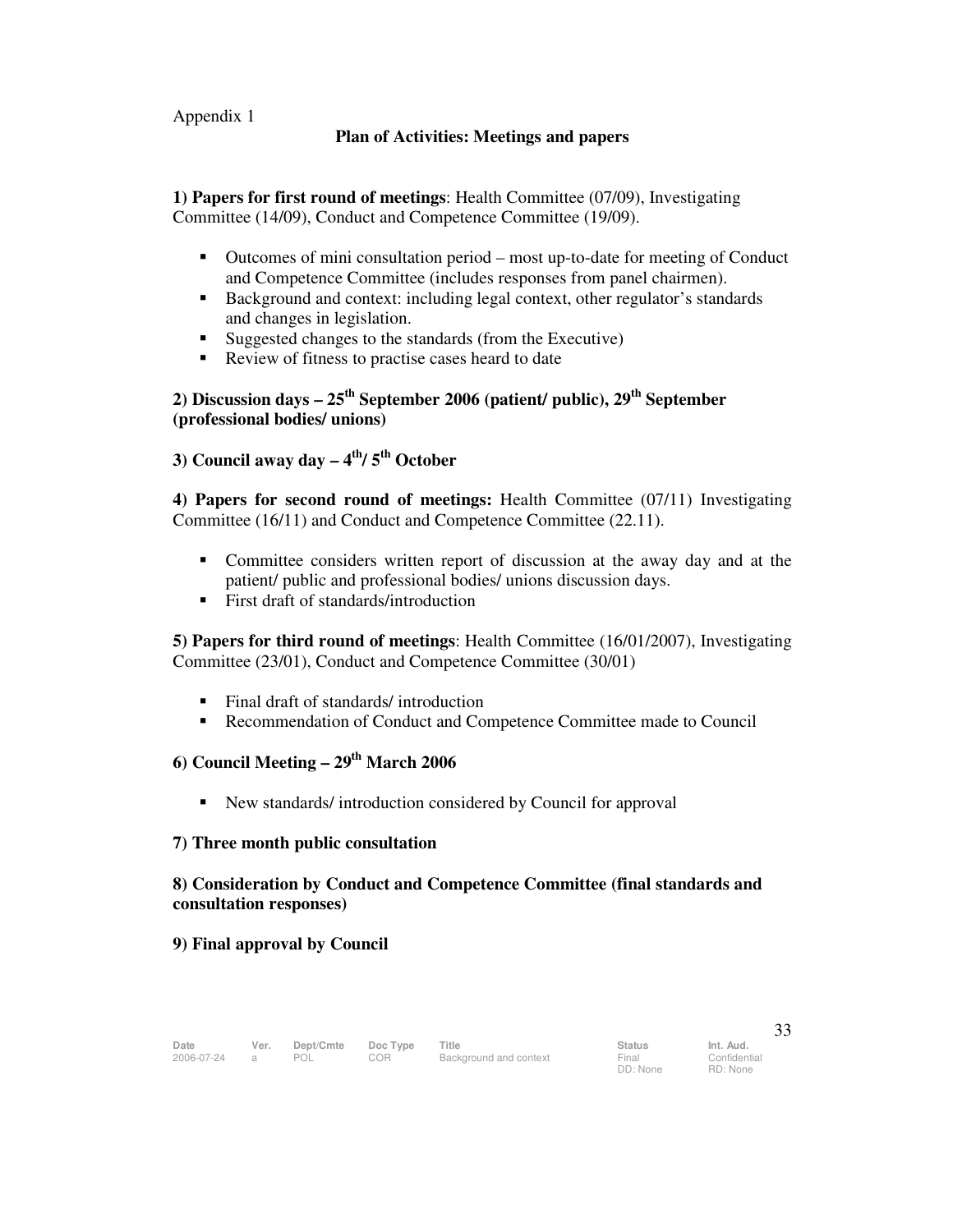Appendix 2

# **Health Professions Council Council Meeting, 6th July 2006 Review of the standards of conduct, performance and ethics: Work plan**

## **Executive Summary and Recommendations**

#### **Introduction**

Article 21 (1) of the Health Professions Order 2001 ("the order") provides that:

*The Council shall—* 

*(a) establish and keep under review the standards of conduct, performance and ethics expected of registrants and prospective registrants and give them such guidance on these matters as it sees fit* 

Article 27 of the order further provides that the Conduct and competence Committee shall—

- *(a) having consulted the other Practice Committees as it thinks appropriate advise the Council (whether on the Council's request or otherwise) on—*
- *(i) the performance of the Council's functions in relation to standards of conduct, performance and ethics expected of registrants and prospective registrants*

The attached work plan sets out the proposed timetable of activities to review the existing standards of conduct, performance and ethics.

At its meeting on 20<sup>th</sup> April 2006, the Conduct and Competence Committee agreed the work plan and recommended its approval by the Council.

## **Decision**

The Council is invited to approve the attached workplan.

#### **Background information**

The work plan was considered by the meeting of the fitness to practise chairmen and deputy-chairmen on 3rd March 2006. Their comments have been incorporated into the workplan.

Final<br>DD: None

Confidential RD: None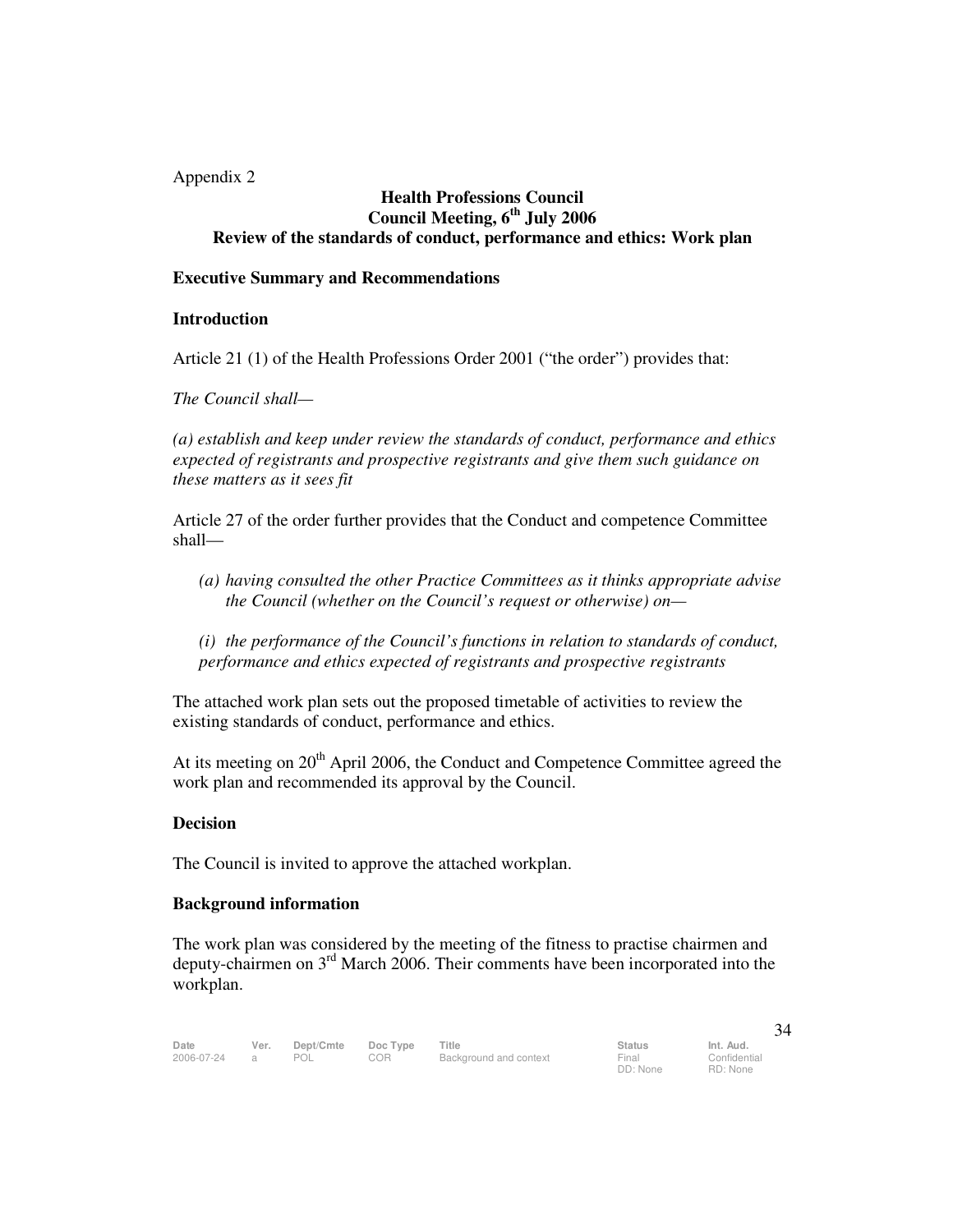#### **Resource implications**

**-** Research and writing of committee papers

- Consultation on new standards (if appropriate)

- Producing consultation responses document

- Type-setting and publication of new standards (if appropraite) online and in hardcopy.

#### **Financial implications**

- Editing of new standards (if required) by the Plain English campaign

- Publication of new standards (if required)

## **Background papers**

None

## **Appendices**

None

#### **Date of paper**

 $26<sup>th</sup>$  June 2006

**Date Ver. Dept/Cmte Doc Type Title Status Int. Aud.**<br>2006-07-24 a POL COR Background and context Final Confident Background and context

Final<br>DD: None

Confidential RD: None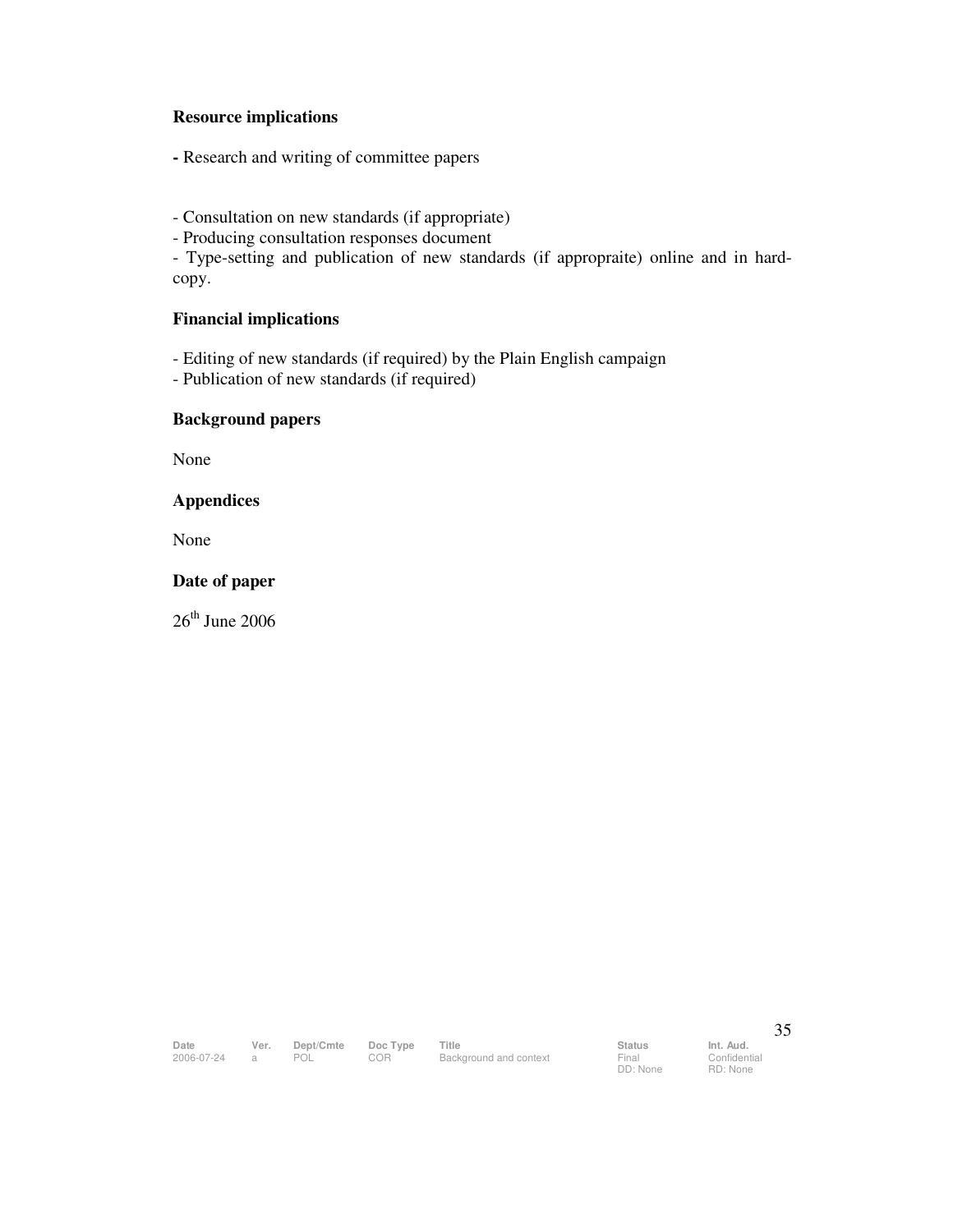# **Review of the standards of conduct, performance and ethics: Work plan**

# **1. Terms of Reference**

To review the Standards of conduct, performance and ethics to make sure that they:

- (i) assist in HPC's primary role to protect the public;
- (ii) conform to public expectations of health professionals;
- (iii) are suitably generic so that they are relevant to registrants of all 13 professions;
- (iv) are appropriate to the situations faced by registrants; and
- (v) are easily understood by registrants, members of the public and other stakeholders.

The standards are used in fitness to practise proceedings and in making admission decisions about good health and character and the review will ensure that the standards continue to be fit for these purposes.

# **2. Lead**

The Conduct and Competence Committee should lead the review, taking into account the views of the Health Committee and Investigating Committee and members of the Education and Training Committee. They should make recommendations to the Council.

The review will follow the proposed work plan as far as possible. However, the Conduct and Competence Committee will be responsible for any subsequent alteration to the plan of activities and timetable.

# 3. **Plan**

The review should take into account the views of all relevant stakeholder groups.

There should be an initial online consultation period during which feedback about the standards is invited from HPCs stakeholders. This will be an online form which asks a small number of questions about the existing standards and invites any comments or suggestions about whether or how they should be amended. The form will be available via a link from the front page of the HPC website and will be publicised via:

- a press release;
- an article in the news letter; and
- a letter to all key stakeholders

The review should also consider and take into account:

- the standards and codes of practice of other organisations;
- any changes in legislation since the original standards were produced;

| Date       | Ver. | Dept/Cmte  | Doc Type | Title                  | <b>Status</b> | Int. Aud.    |
|------------|------|------------|----------|------------------------|---------------|--------------|
| 2006-07-24 |      | <b>POL</b> | COR      | Background and context | Final         | Confidential |
|            |      |            |          |                        | DD: None      | RD: None     |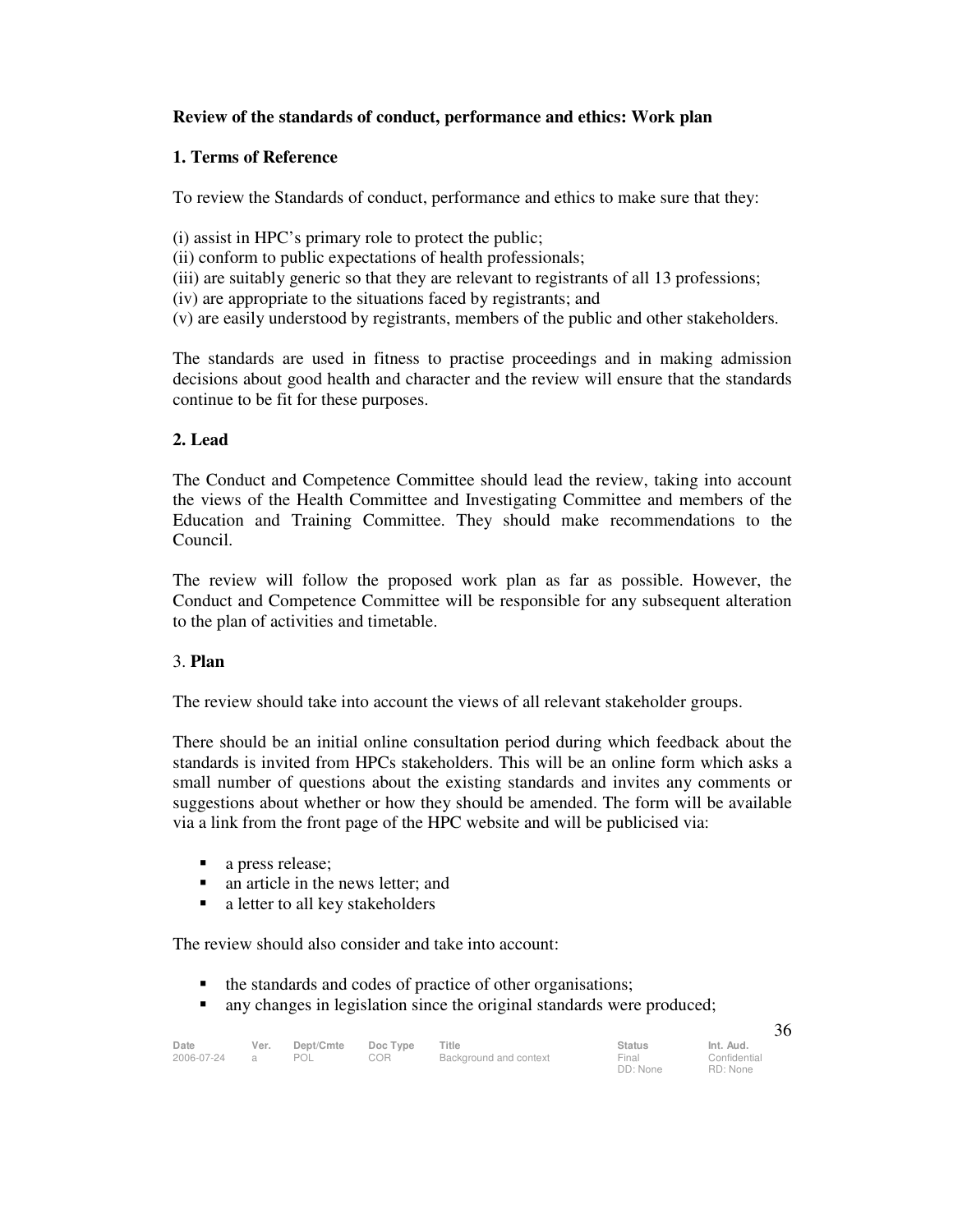- information from fitness to practise panellists and a review of the cases heard to date;
- **i** information from the professional bodies; and
- information from groups who have a patient/ public involvement perspective.

The above is not an exhaustive list.

The above approach is suggested as a thorough way of reviewing the standards. The initial consultation will allow the Council to reach a potentially wide range of stakeholders who have an interest in the standards. This will inform the progress of the subsequent review process.

# **4. Plan of Activities**

The following is a suggested plan of activities for the review:

# **July/August 2006**

Initial Online Consultation – approximately 6 weeks

# **September 2006**

Meetings of the Health Committee ( $7<sup>th</sup>$  September 2006), Investigating Committee ( $14<sup>th</sup>$ September 2006), Conduct and Competence Committee (19<sup>th</sup> September 2006).

Discussion forums with patient / consumer groups and professional bodies

These meetings have been provisionally scheduled for **25th September 2006** and **29th September 2006**.

There will be participation of the chairs of the three fitness to practise committees.

# **October 2006**

Discussion at Council away day –  $4<sup>th</sup>$  and  $5<sup>th</sup>$  October 2006 (pending the approval / opinion of the new President)

# **November 2006**

Draft produced and presented at meetings of Health Committee  $(7<sup>th</sup>$  November 2006), Investigating Committee (16<sup>th</sup> November 2006) and Conduct and Competence Committee (22<sup>nd</sup> November 2006). Views sought from members of the Education and Training Committee (electronic).

| Date       | Ver. | Dept/Cmte | Doc Type | Title                  | <b>Status</b> | Int. Aud.    |
|------------|------|-----------|----------|------------------------|---------------|--------------|
| 2006-07-24 |      | POL       | COR      | Background and context | Final         | Confidential |
|            |      |           |          |                        | DD: None      | RD: None     |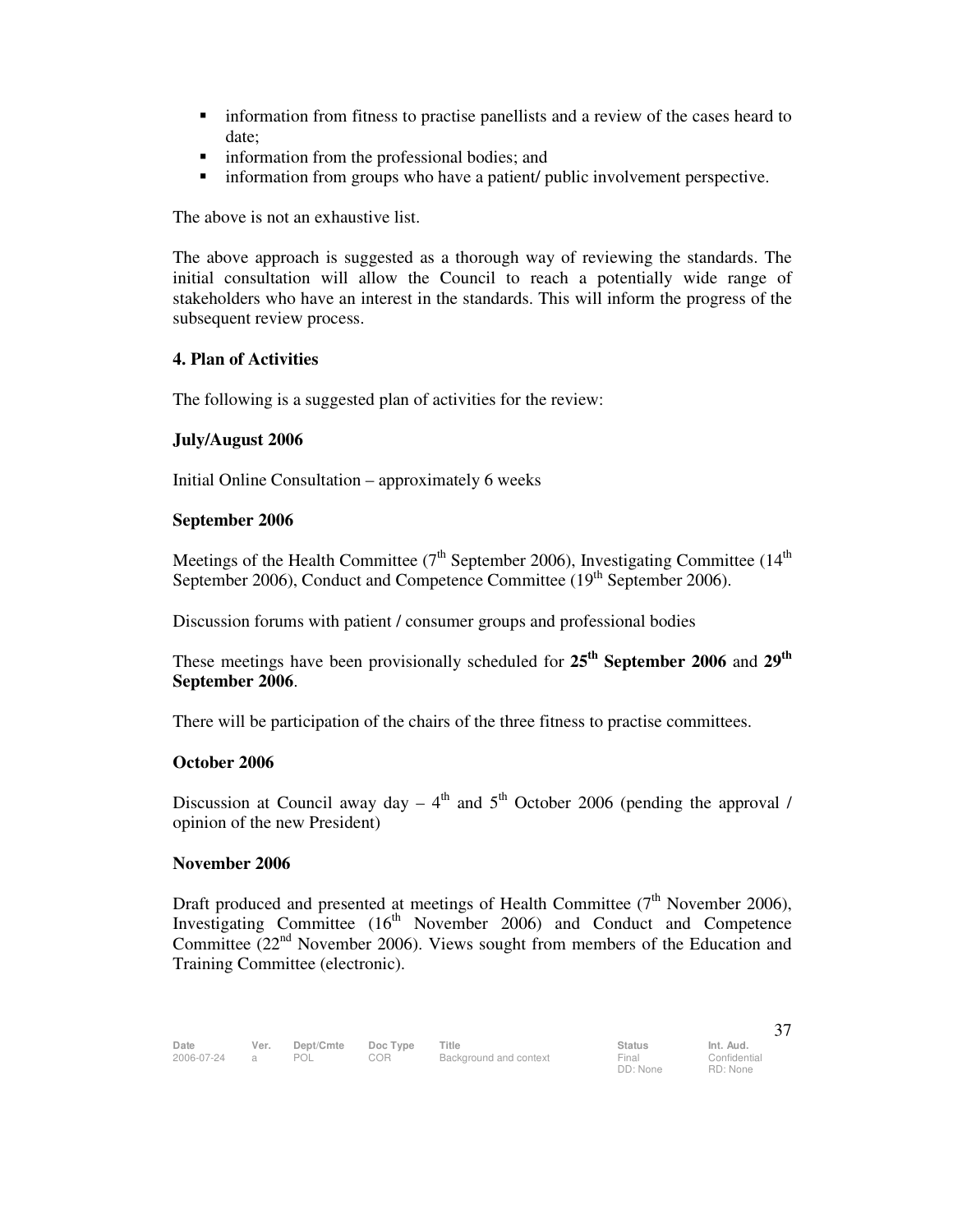#### **December 2006**

Recommendations of Conduct and Competence Committee made to Council for discussion/ approval at meeting  $-14<sup>th</sup>$  December 2006.

#### **January to March 2007**

Public consultation

# **April 2007**

Conduct and Competence Committee  $-23<sup>rd</sup>$  April 2007. Committee considers draft consultation responses document and makes decisions regarding final draft of the standards.

# **July 2007**

Council meeting  $5<sup>th</sup>$  July 2007 – new standards ratified (subject to plain english editing).

| - - - |  |  |  |
|-------|--|--|--|
|       |  |  |  |

**Date Ver. Dept/Cmte Doc Type Title Status Int. Aud.**<br>2006-07-24 a POL COR Background and context Final Confident Background and context

Final<br>DD: None

Confidential RD: None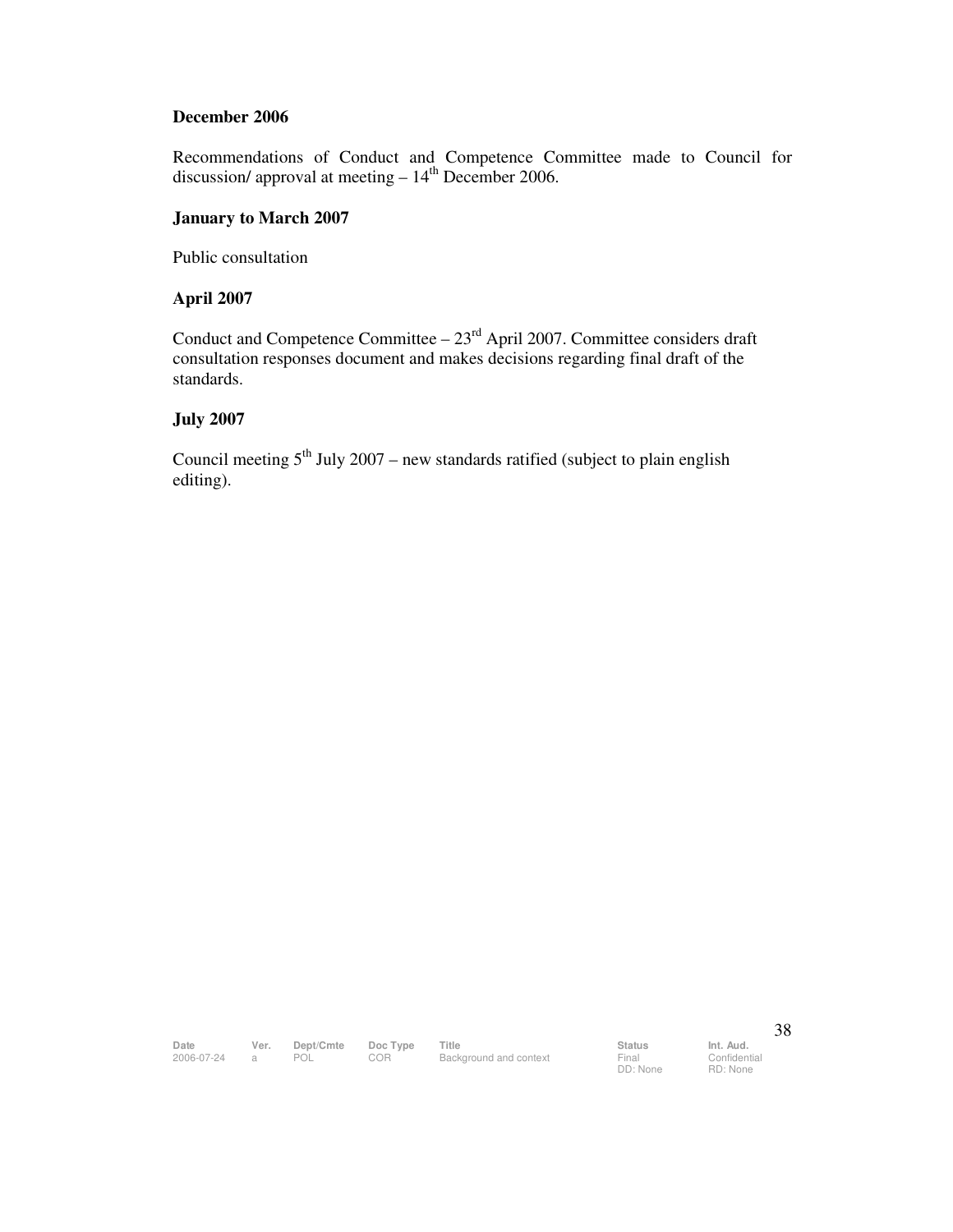# **Health Professions Council Conduct and Competence Committee, 19th September 2006**

#### **Standards of conduct, performance and review: Results from the "Call for ideas"**

#### **Executive Summary and Recommendations**

#### **Introduction**

The review of the standards was publicised on the HPC website, via a press release, a letter to the professional bodies and in the August 2006 newsletter.

Information about the review was publicised by a number of professional bodies on their websites and in their professional journals.

We invited our stakeholders to e-mail any feedback about the existing standards and how they might be changed. The attached paper details the feedback received.

#### **Decision**

The Committee is invited to discuss the attached paper.

#### **Background information**

None

#### **Resource implications**

None

#### **Financial implications**

None

**Date Ver. Dept/Cmte Doc Type Title Conflict Status Int. Aud.**<br>1999-07-24 a POL COR Background and context Final Confident Background and context

Final<br>DD: None

Confidential RD: None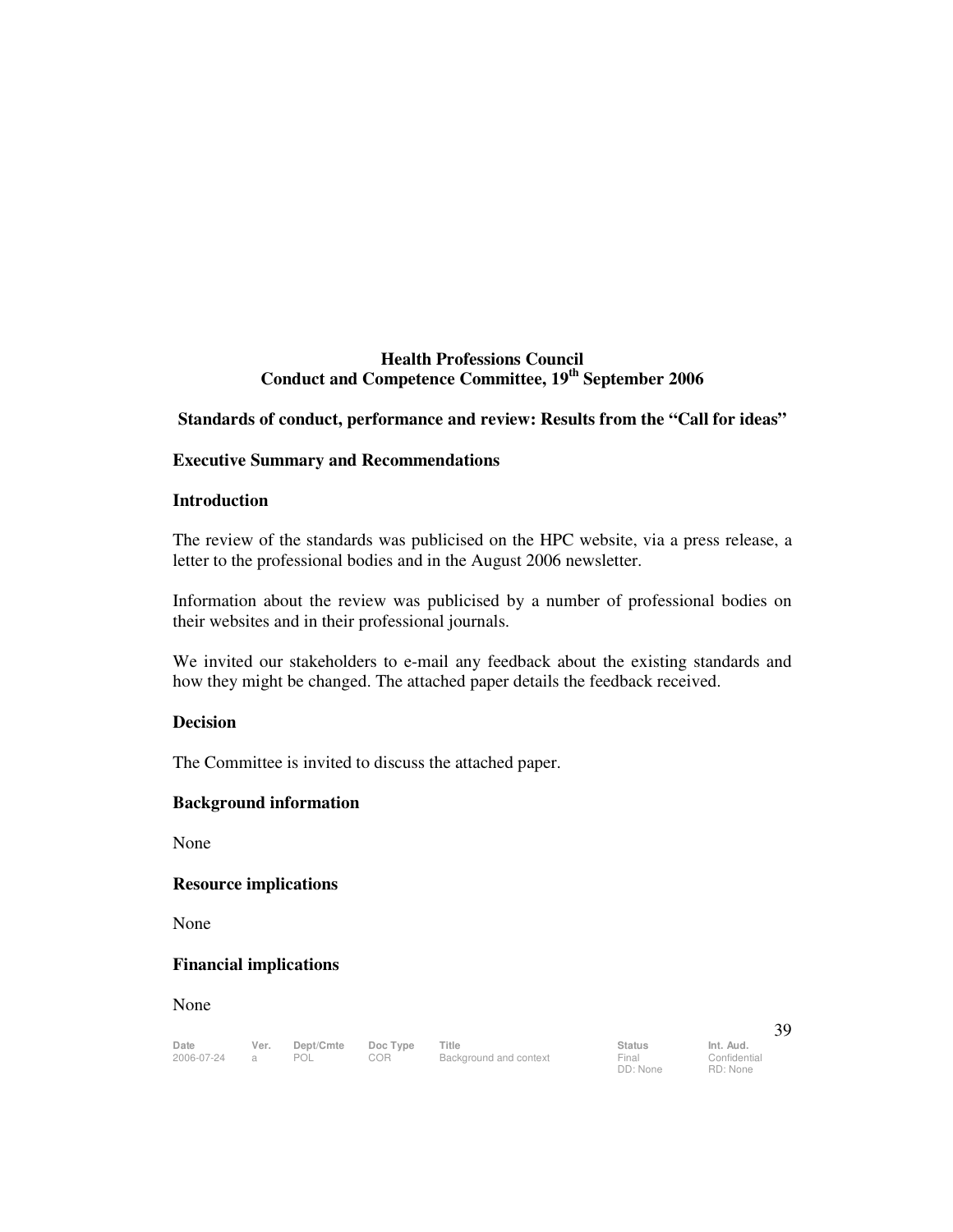# **Background papers**

None

# **Appendices**

Appendix 1: Results from the 'call for ideas'

# **Date of paper**

1 st September 2006

Date Ver. Dept/Cmte Doc Type Title **Interpretive Status Int. Aud.**<br>2006-07-24 a POL COR Background and context Final Confiden

Final<br>DD: None

Confidential RD: None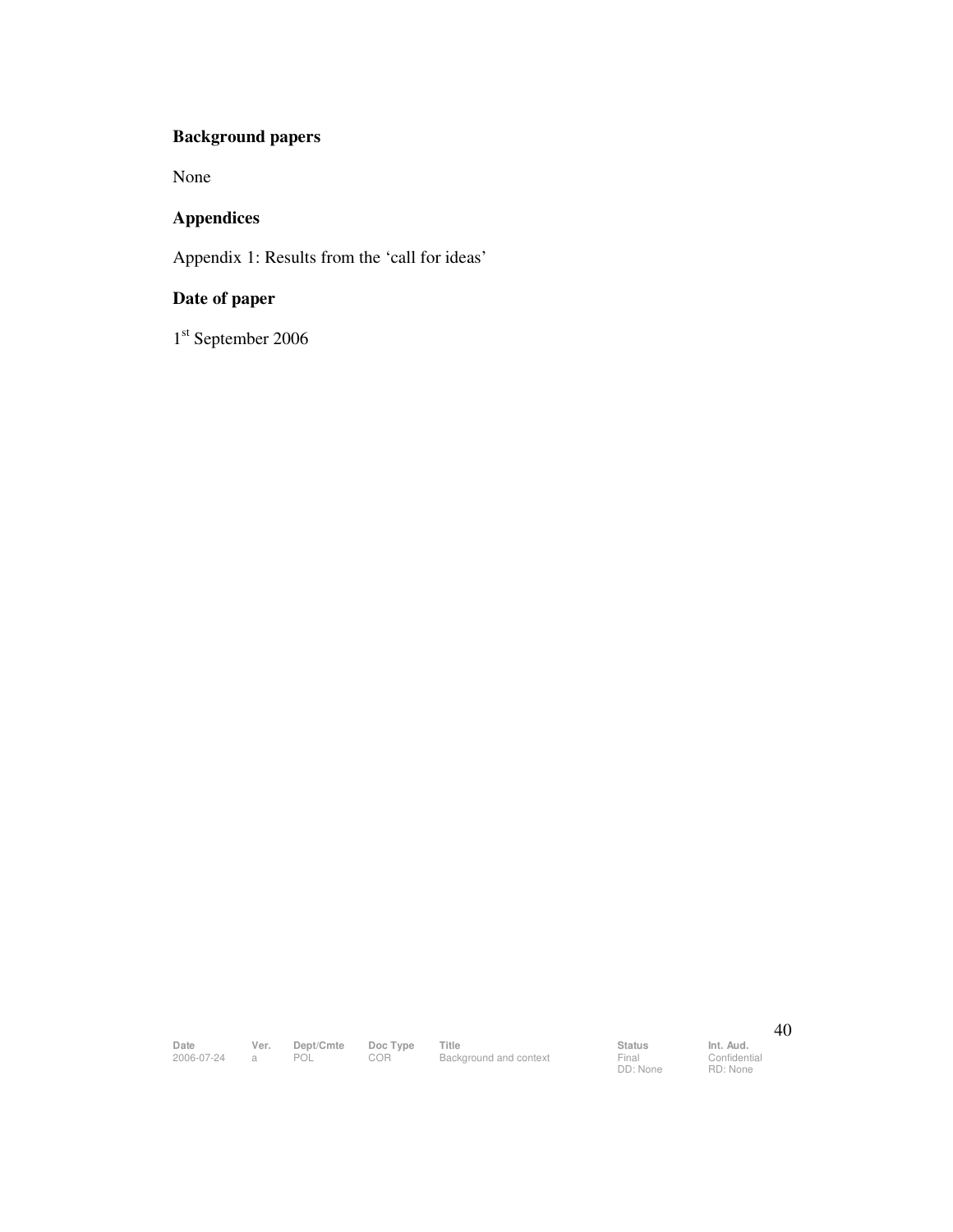Appendix 1

### **Results from the "call for ideas"**

#### **Responses from registrants**

#### **Introduction**

We received 10 responses from registrants to the call for ideas.

One registrant said that they thought 3 years was too short a time before starting to review the standards and that they should remain the same for at least another 2 years. They said: "At present it seems as if you might be looking to change for changes sake."

We also received a response from NHS professionals. Although they did not offer a view on the standards, they drew our attention to their 'Code of behaviour' for flexible workers, which builds on the codes of conduct produced by the HPC, GMC and NMC. It is available on the NHS professionals website.

The majority of responses we received were very positive about the standards. One physiotherapist said: "My view as a band 7 physio is that the document is a very good example of specific, relevant and clear standards in good old plain English. The intro was good, the standards are as they should be and in keeping with the CSP's core standards, I don't think any of the text needs rewording or expansion."

The responses we received are structured under the questions we asked.

# **Do you think the introduction clearly explains the role and purpose of the standards?**

The majority of those who commented on the introduction were happy that it was sufficiently clear.

However, a group of dietitians said that the introduction as presently written did not clearly explain the role and purpose of the standards.

#### **Do you think the standards are appropriate and relevant to all registrants?**

A deputy head orthoptist said she thought that the standards were both appropriate and relevant.

**Date Ver. Dept/Cmte Doc Type Title Confident Status Int. Aud.**<br>1996-07-24 a POL COR Background and context Final Confiden

DD: None

Confidential RD: None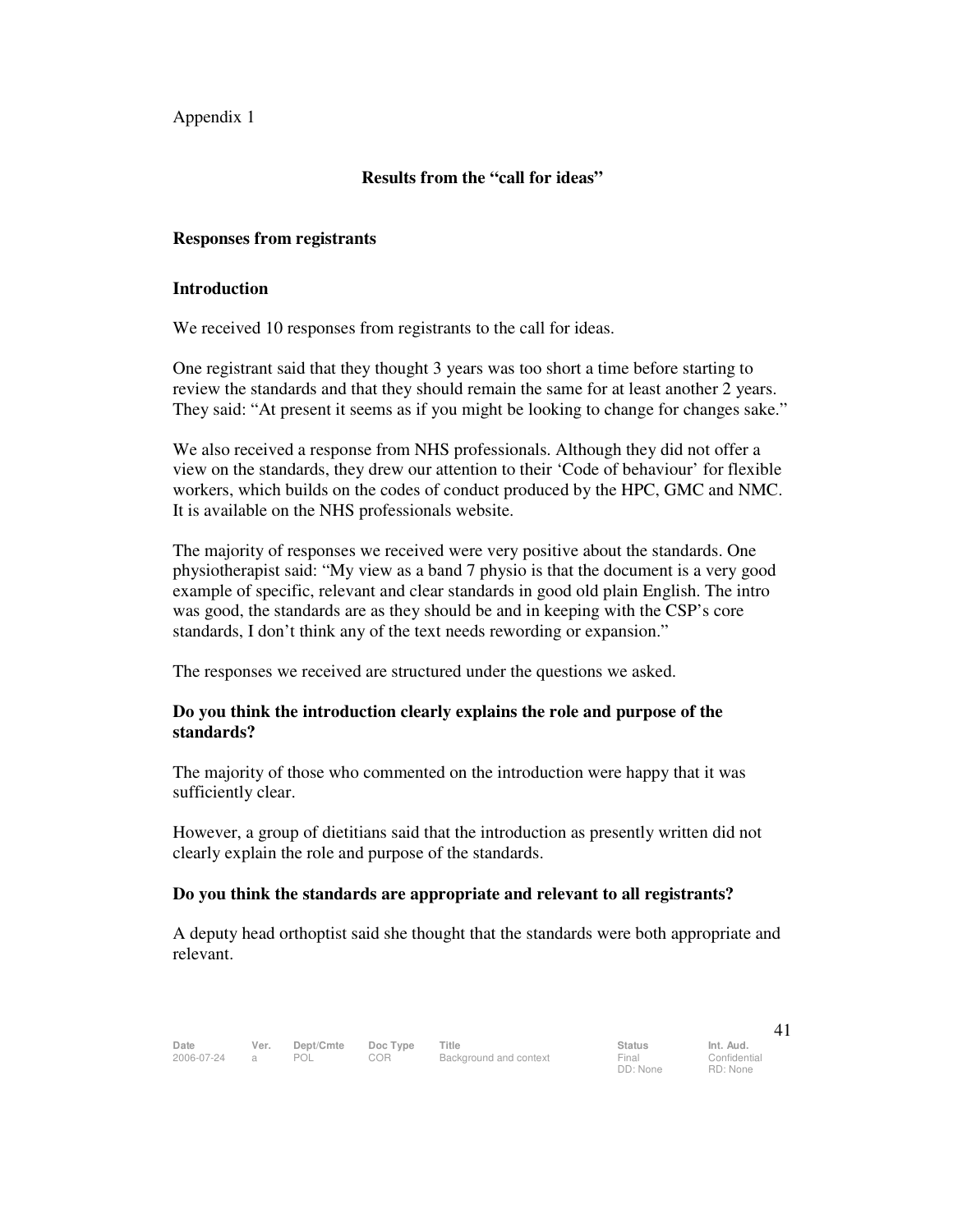### **Do you think there are any standards which need more information or which might usefully be reworded? Do you think there are other standards which you think should be added?**

An Orthoptist said that: "The standards seem fine as they are and any more information may be overkill." They concluded that no additional standards were necessary.

Another orthoptist asked whether practitioners' responsibilities with respect to child protection should be made explicit in standard one. They also suggested that standard 9 might state that verbal consent is acceptable. Another registrant suggested adding reference to CPD and reflective practice under the standard regarding scope of practice.

An occupational therapist said that something should be included about truth telling. They said: "How can you provide a service to someone, when you have been told not to tell them about their terminal illness. Is it ok to lie?"

A clinical director said that we needed to be more specific about providing information and that it was important that managers provided important information. They also felt that we needed to try and safeguard against circumstances where owing to illness or suspension someone has been out of practice for more than two years but continues to sign their renewal declaration.

A physiotherapist drew on her personal experience in suggesting that the standards should include a more specific reference to the expectation of relationship between clinicians and clients. In dealing with a patient/ professional boundary issue concerning a junior member of staff, she found that the standards as written did not explicitly state that relationships should not take place.

The registrant pointed to the 'disciplinary actions' taken by the HPC in the past as evidence of our views of relationships with clients and said that: "I (…) think that avoiding close emotional/physical relationships with clients does need to be more overtly expressed in our standards and more clearly written into our code of conduct".

A group of dietitians felt that standard 4 should be clarified to make the points about self-reporting and whistle blowing clearer. They also felt that standard 5 should include reference to the importance of maintaining basic knowledge despite advanced skills and should also include the obligation to "provide student training to ensure a future workforce".

**Date Ver. Dept/Cmte Doc Type Title Conflict Status Int. Aud.**<br>1999-07-24 a POL COR Background and context Final Confident Background and context

DD: None

Confidential RD: None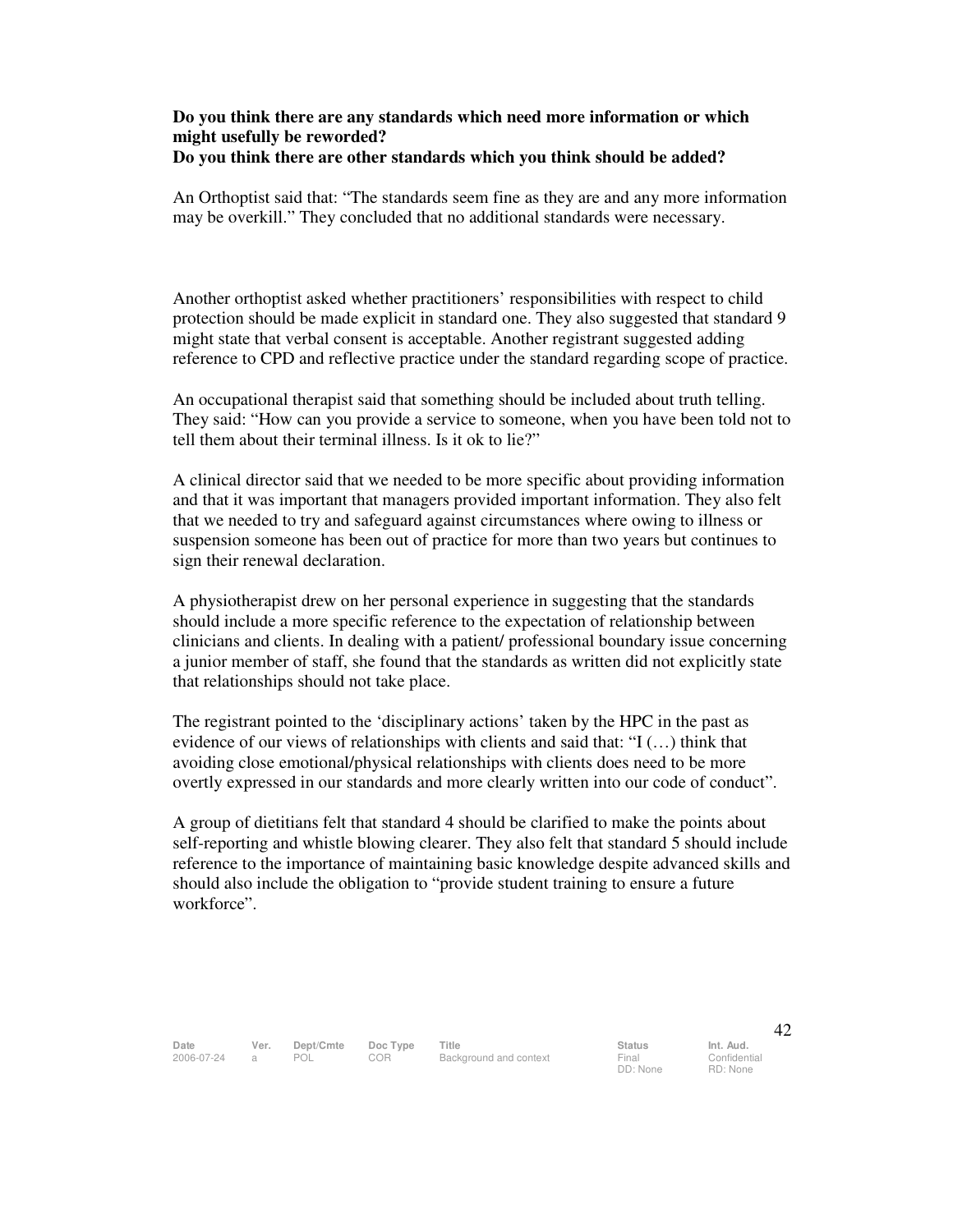#### **Responses from panel chairs**

# **Introduction**

In July 2005, the Council appointed 15 panel chairs to chair hearings of the Investigating, Health and Conduct and Competence Committees. Prior to this date Council Members were involved in chairing fitness to practise panels.

The panel chairs were drawn from existing registrant and lay panel members. There are 4 registrant panel chairs and 11 lay panel chairs.

There were 12 responses to the invitation to comment.

#### **General**

The standards are generally well received by the chairs who responded.

One chair said that her experience of using the standards when considering fitness to practise cases had been a very positive one. She said: 'At the panels I have chaired, we have found the standards extremely useful in formulating our decisions – they have helped us to be precise in what we consider has been wrong, and I think [...] they have provided clarity for our findings and rationale for the sanctions imposed'.

One chair said that his experience had not revealed any problems with the standards thus far. Another said that it had found the standards to be a 'useful and necessary document' which is easily understood and acts as a 'yardstick' for decisions.

# **Do you think the introduction clearly explains the role and purpose of the standards?**

One chair thought that the introduction was clear but questioned whether the following sentence might be a little 'clumsy': 'We must explain the standards of conduct, performance and ethics that registrants and prospective registrants must keep to, and that it what this document is for'.

However, another chair said about the introduction: 'I don't think it clearly explains the role and purpose of the standards. It's basically a series of truisms, self evidence or indisputable truths and as such it is of limited value because it says nothing of much interest… It would be more valuable if it explained the role and purpose of the health professions order in terms of how the public will be protected from health professionals whose conduct or competence is questionable'.

Another suggested that the standards should include a more detailed foreword about HPC and that the document should be year dated to indicate the date they were updated

Background and context

DD: None

**Confidentia** RD: None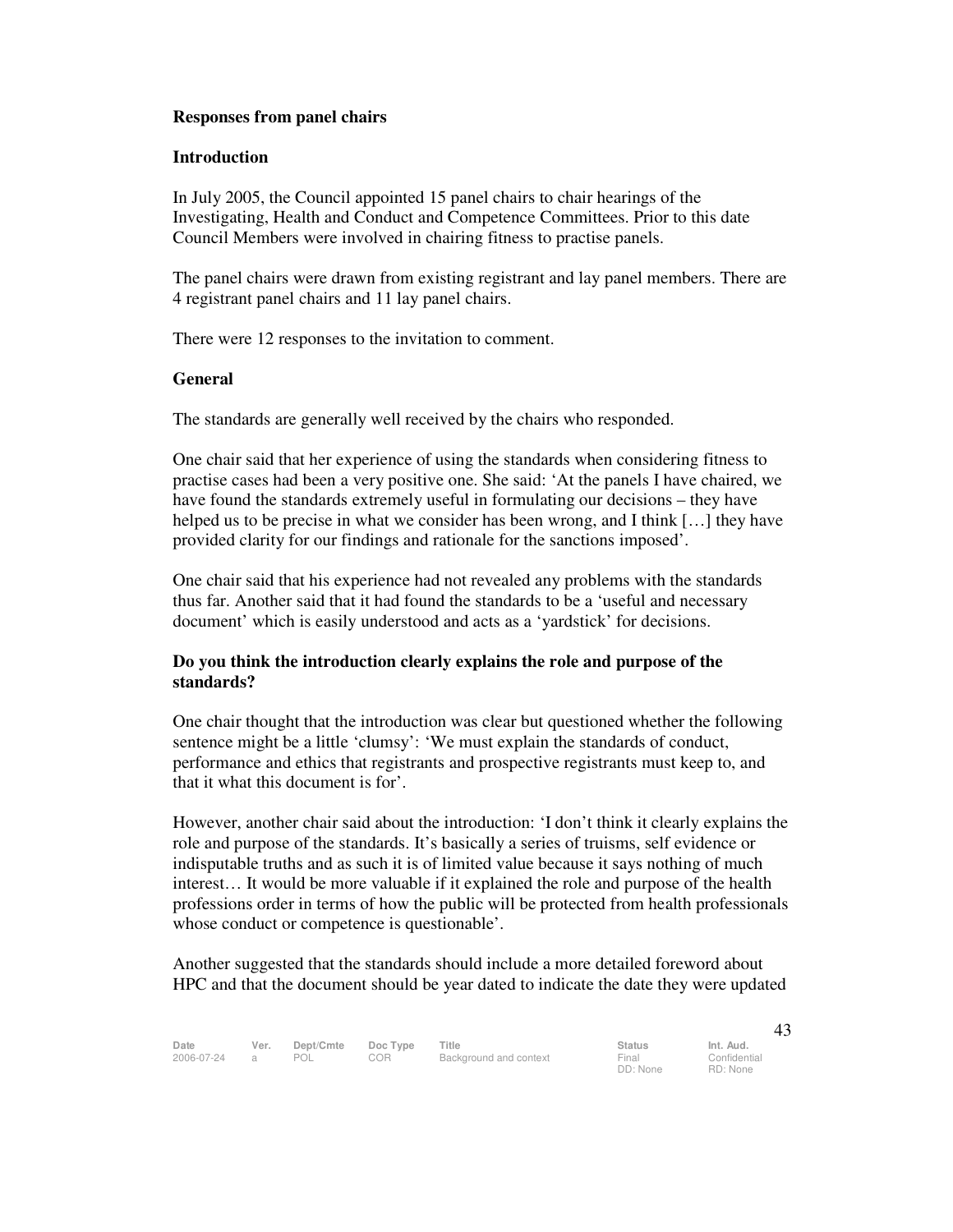and re-published. He also suggested that the links to the standards of proficiency should be made more explicit in the standards document.

# **Do you think the standards are appropriate and relevant to all registrants? Do you think there are any standards which need more information or which might usefully be reworded? Do you think there are other standards which you think should be added?**

Two of the chairs who responded said that no changes were necessary. One said: 'So far we have not felt the need to look for anything more than the current standards'. Another said that he found the standards 'extremely useful'.

Eight chairs chairs made suggestions for changes to the standards which were mainly minor in nature:

1. One chair said that there should be a definition of the word ethics and that resolving such dilemmas might involve justifying a decision to others. He also suggested that the standards might mention something about resolving conflicts between professional conduct and human rights.

2. One chair noted that standards 2, 3, 4 give examples of failure to meet the standards and asked whether there should also be examples of how they can be met.

3. A chair suggested that we might reword standard 4 where we say that registrants should declare all convictions, 'other than a minor motoring offence'. She asked: 'I wondered if a registrant could deem a motoring offence to be minor when a panel may not do so'.

She also pointed to paragraph 5 where we say we will keep information disclosed about health conditions confidential. The chair wondered whether this was always strictly correct, given that it is possible that proceedings before the Health Committee could follow.

4. A chair pointed to the list given in standard 3 which identifies some specific types of behaviour which might lead to removal from the register. He suggested that this list might be extended, or extra information added to standards 14 and 16, to cover misuse of drugs and internet pornography.

**Date Ver. Dept/Cmte Doc Type Title Conflict Status Int. Aud.**<br>1906-07-24 a POL COR Background and context Final Confident Background and context

DD: None

Confidential RD: None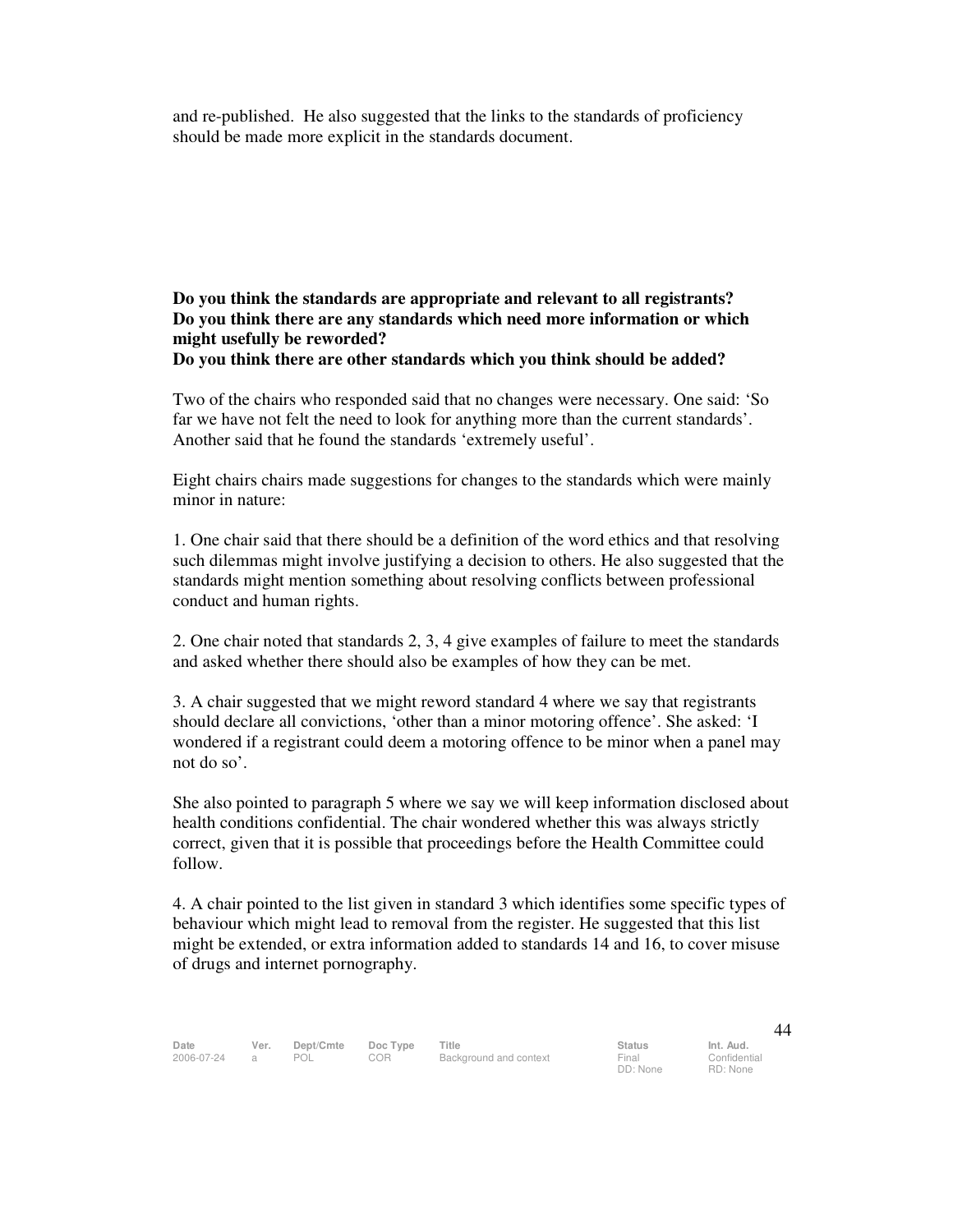5. Another chair made a number of suggestions which are detailed as follows against each standard:

Standard 2: We could add information about consent to photography or recorded images

Standard 3: We could add more information about abuse towards vulnerable children/ adults

Standard 4: We could add that panels will always consider self-referrals

Standard 10: We could make clearer that records should contain enough information to allow another health professional to continue treatment based on those records

Standard 13: We could make clearer the positive duty to understand the standards required of them

Standard 14: We could clarify that importance of conduct goes beyond contact with patients

Standard 17: An additional standard 17 was suggested: "You should comply with any requirements of your professional body" including: standards of practice, CPD and indemnity insurance.

6. A chair suggested that we add to the list in standard 3 so that it includes downloading pornographic material and supplying and using drugs. He also suggested that we add to the standard on record keeping to explicitly state that the records should be contemporaneous.

7. Another chair similarly made reference to standard 10 regarding record keeping. She believed that as a timescale is not indicated: "This causes problems if professionals have no clear guidance as to when records should be made – contemporaneously, by the end of the working day, within twenty four hours".

8. A chair made a number of comments and suggestions, in particular:

Standard 3: It was felt that to state that 'You must not do anything that may affect someone's confidence in you" was inappropriate as members of the public may perceive that many matters which are unrelated to fitness to practise give arise to a loss of confidence.

Standard 8: The chair felt that in this standard regarding supervision: "We should be wary of blaming the supervisor for the failings of the supervisee".

Confidential

45

RD: None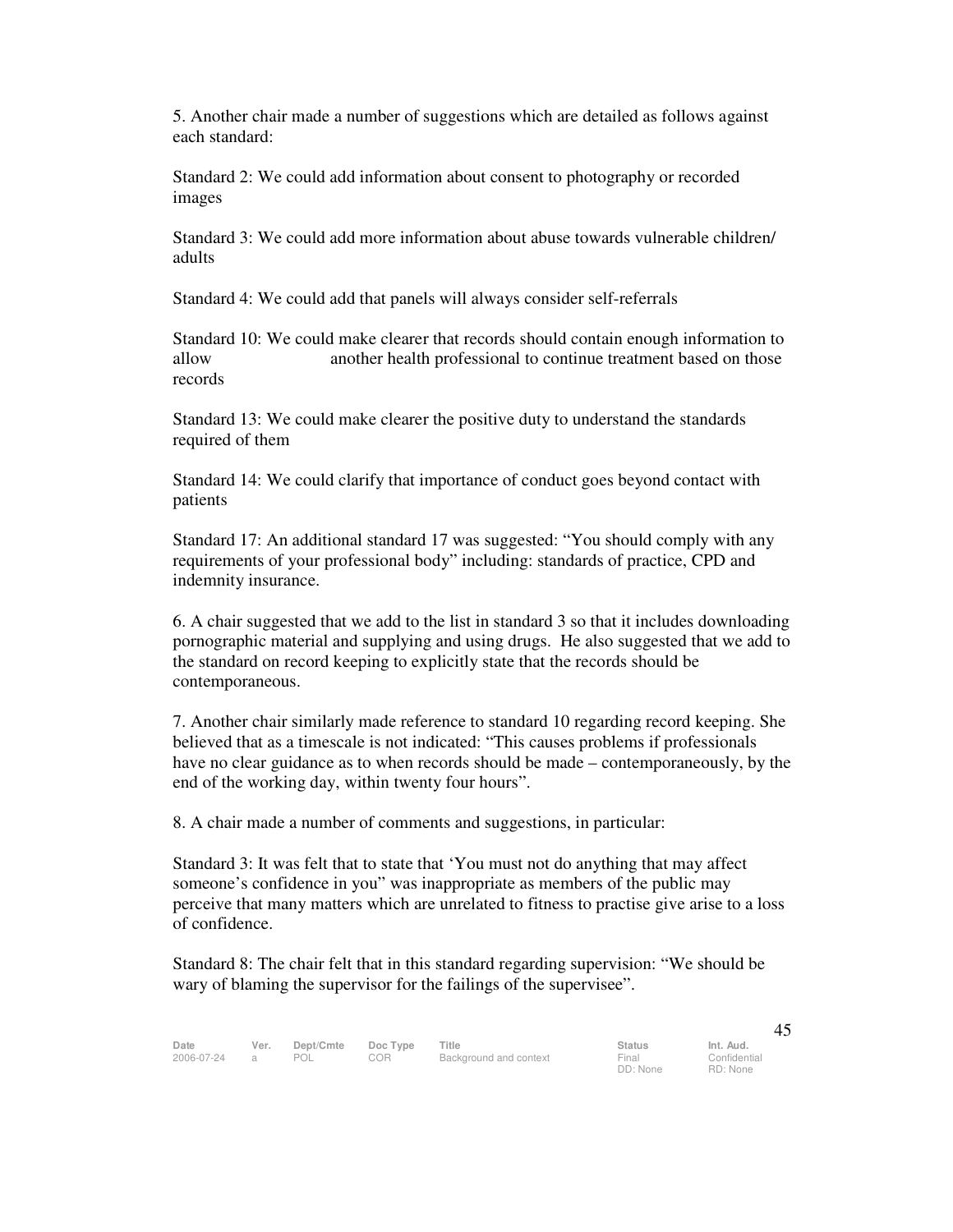Standard 9: The chair questioned whether the responsibilities of health professionals do extend beyond those of other people in a meaningful way.

**Date Ver. Dept/Cmte Doc Type Title Status Status Status Status Status Interval COR Background and context Final** Background and context

Final<br>DD: None

Confidential RD: None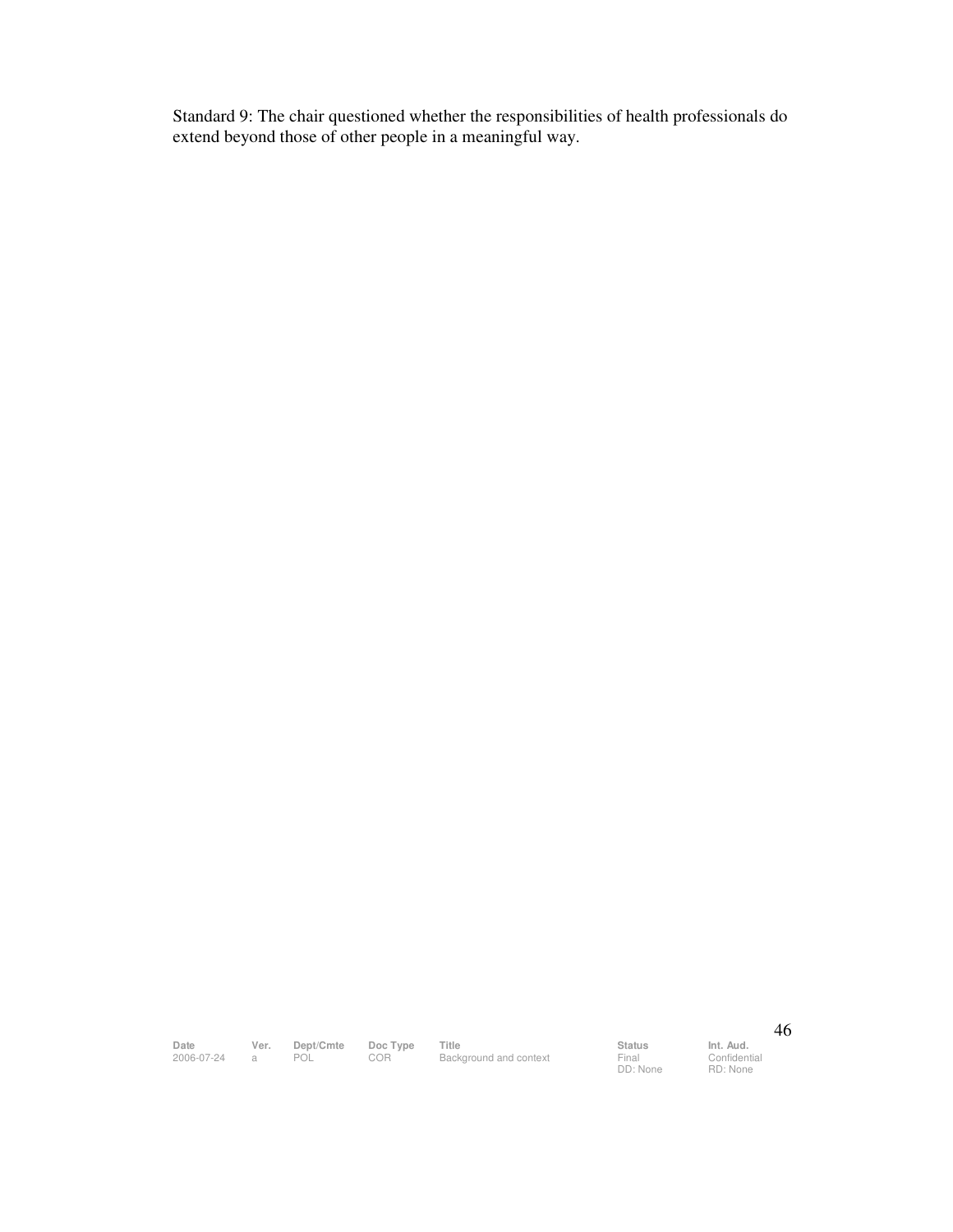### **Responses from professional bodies**

The professional bodies were advised of the 'call for ideas' when they were invited to the September 2006 discussion meetings. (It may be that many professional bodies will attend the meeting and respond to the formal consultation but not make a submission at this time.)

One response has been received thus far.

*College of Occupational Therapists (COT)* 

# **Do you think the introduction clearly explains the role and purpose of the standards?**

The COT suggested that the introduction should emphasise the importance of members of the public being able to trust their health professionals and to explain that registrants and prospective registrants must maintain a good standard of practice and respect their patients and service users.

They also suggested that it would be helpful if the introduction acknowledged the code of ethics of individual professions. As the document is accessible by members of the public, it was also suggested that it may be helpful to list all the professions which HPC regulates and therefore all the professions to which the standards apply.

# **Do you think there are any standards which need more information or which might be usefully reworded?**

The following were suggested:

- Standard 2 (confidentiality) might be clarified to detail when information can be released
- The standards relating to probity 'require further information and examples'. They said: 'There needs to be some guidance to distinguish between the expectation of behaviour in professional life and/or personal life'.
- There should be reference to each profession's code of ethics.

# **Do you think that there are any other standards which you think should be added?**

The COT suggested that we should make say that registrant's should take into account the service user's culture and beliefs and that there should be reference to / a standard relating to receipt of gifts such as money.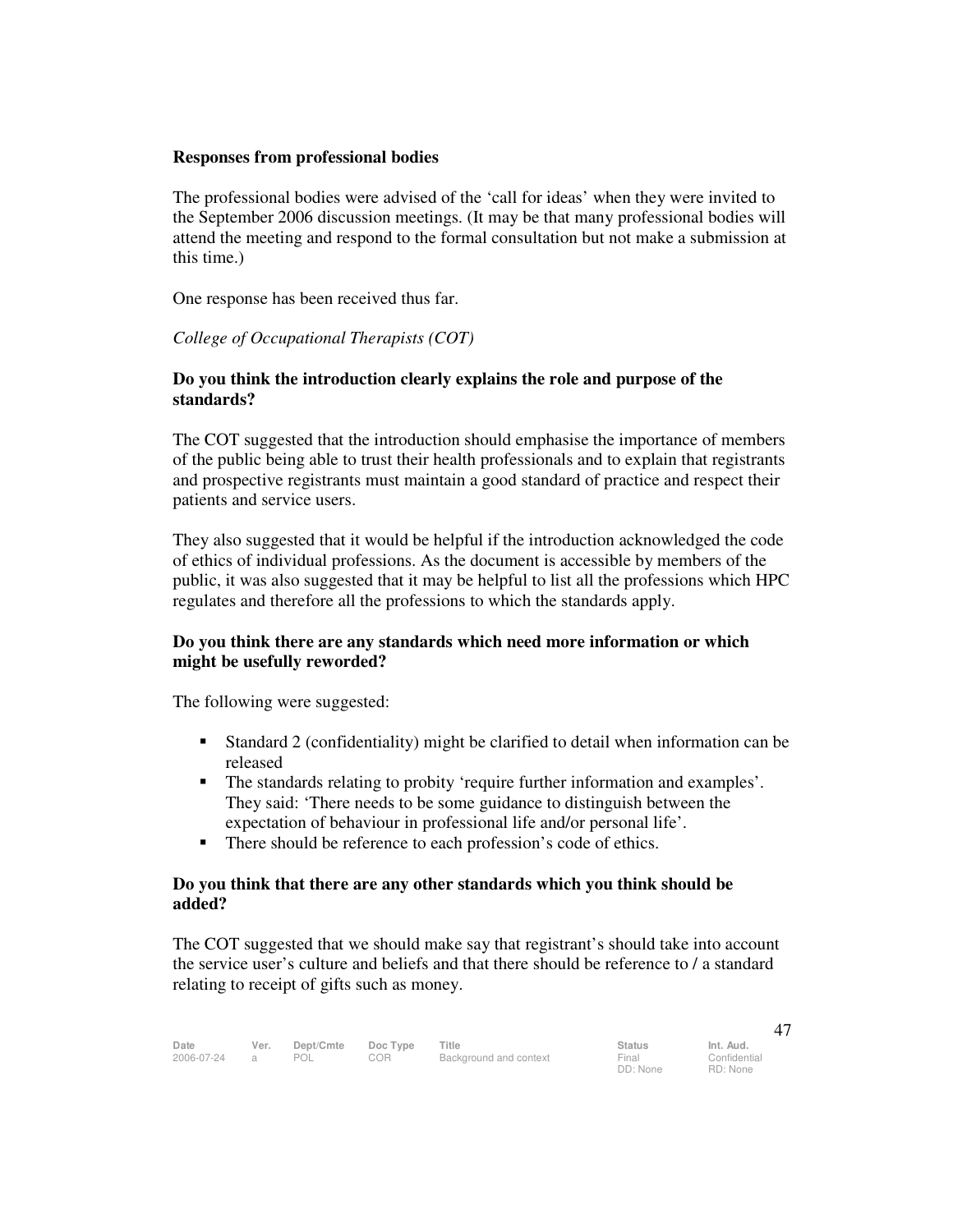# **Conclusion**

1.1 The Committee is invited to discuss the comments received from registrants, panel chairs and professional bodies.

**Date Ver. Dept/Cmte Doc Type Title Status Status Status Status Status Interval COR Background and context Final** Background and context

Final<br>DD: None

Confidential RD: None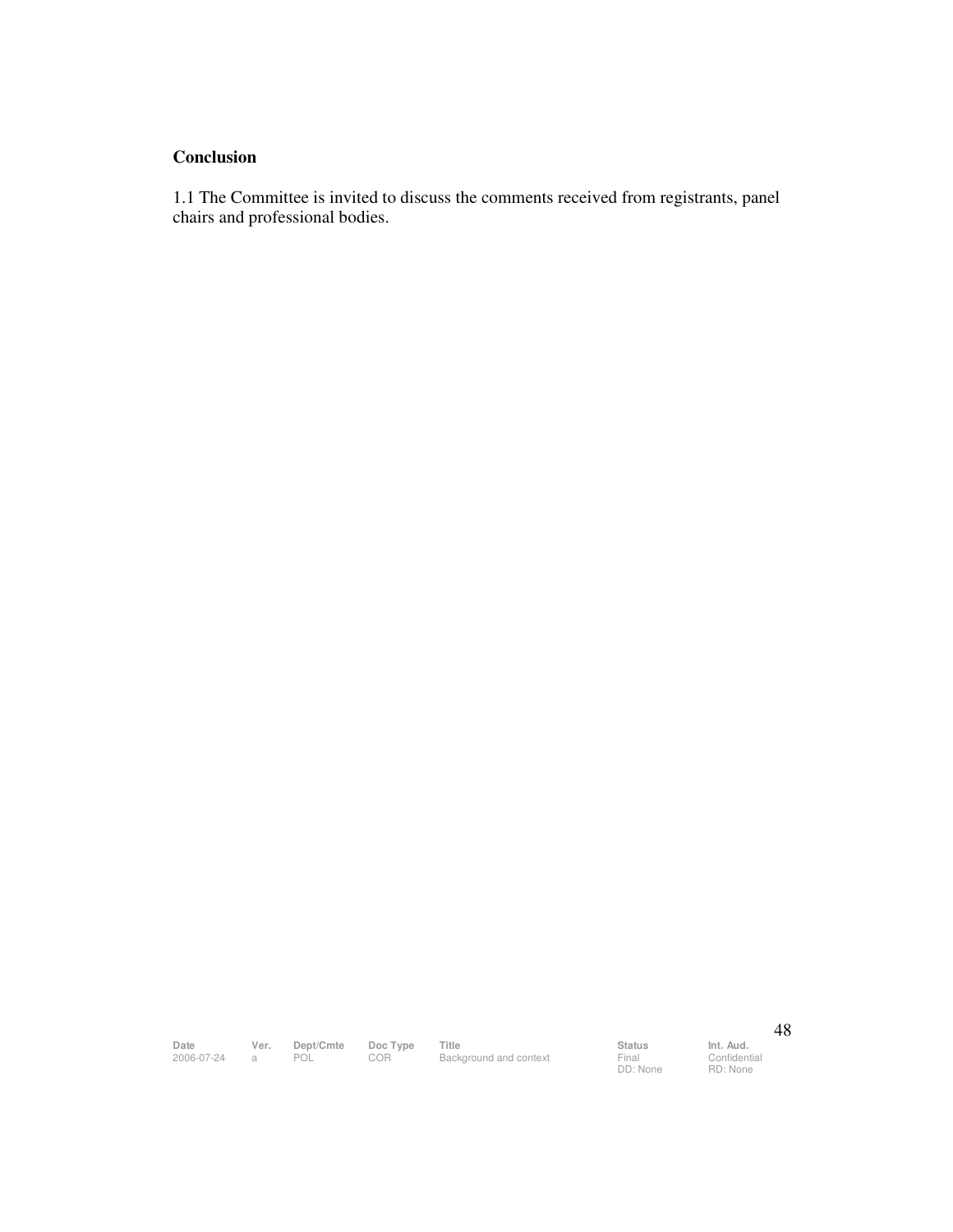# **Health Professions Council Conduct and Competence Committee, 19th September 2006 Guidance to the standards of conduct, performance and ethics: scoping paper**

# **Executive Summary and Recommendations**

# **Introduction**

At its meeting on 20<sup>th</sup> April 2006, the Conduct and Competence Committee considered a paper inviting discussion about the desirability of producing guidance to the standards of conduct, performance and ethics. The Committee requested that the executive produce a 'scoping paper' about guidance on a small number of topics.

The attached paper looks at four possible topics: confidentiality, consent, medicines nad prescribing and record keeping.

The paper evaluates the merits of each topic and makes recommendations to the Committee.

At the last meeting the Committee was also informed that the executive had previously researched and produced a draft guidance document about confidentiality. This is appended at appendix 2.

# **Decision**

The Committee is invited to agree to producing two pieces of guidance to the standards of conduct, performance and ethics (see page 18).

# **Background information**

At its meeting on  $20<sup>th</sup>$  April 2006, the Committee recommended that the Council agree a work plan for the review of the standards of conduct, performance and ethics. This was subsequently approved by the Council on  $6<sup>th</sup>$  July 2006.

# **Resource implications**

Researching and writing of two guidance documents.

# **Financial implications**

**Date Ver. Dept/Cmte Doc Type Title COR Status Int. Aud.**<br>2006-07-24 a POL COR Background and context Final Confident Background and context

Final<br>DD: None

Confidential RD: None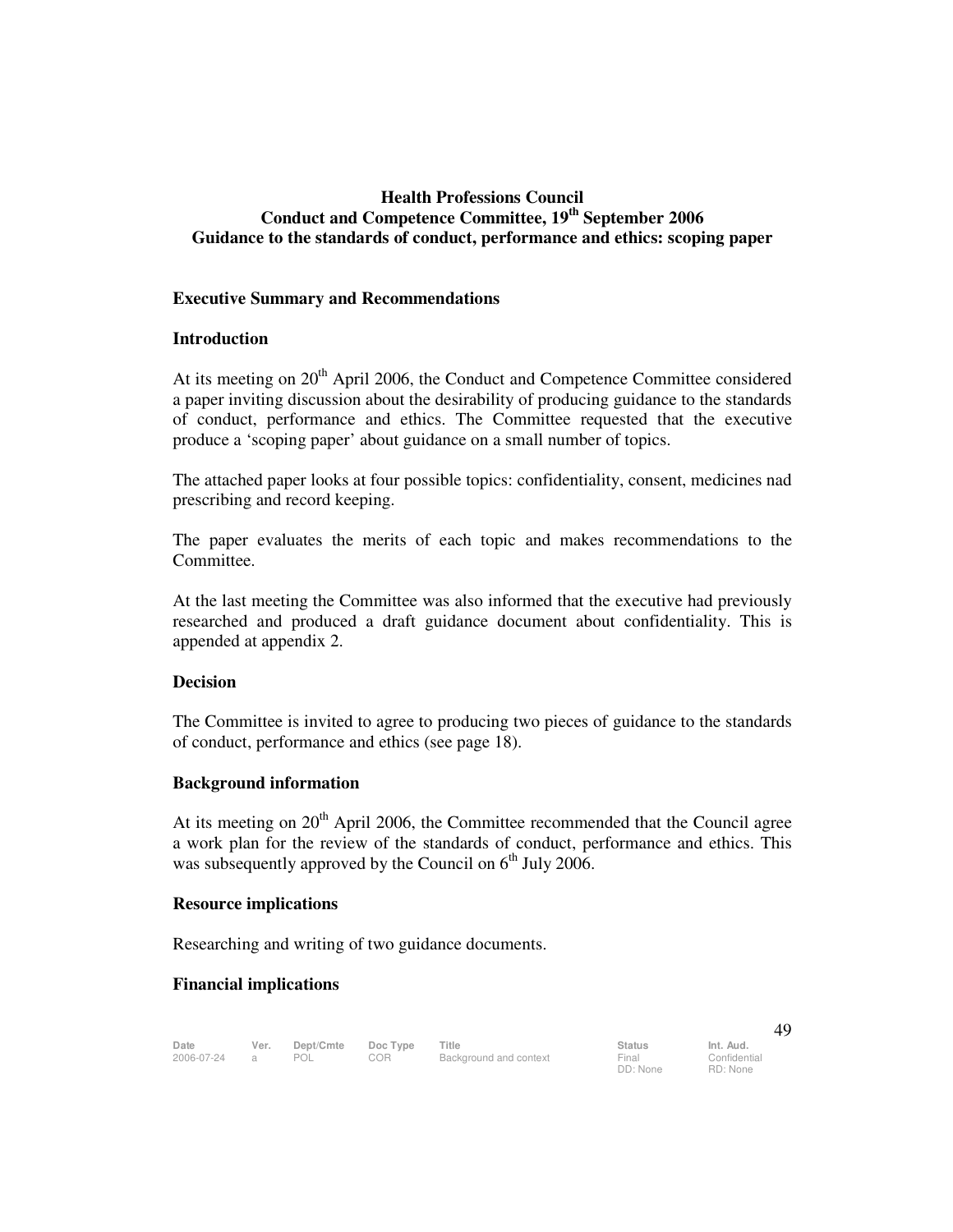- Production of consultation documents. 3 month public consultation. Mailing to c.350 organisations.

- Producing document in hard copy and online.

- Sending copies of the new guidance to those who responded to the consultation.

### **Background papers**

None

# **Appendices**

Appendix 1: Scoping paper Appendix 2: Confidentiality – guidance for registrants

# **Date of paper**

 $28^{\rm th}$  August 2006

Date Ver. Dept/Cmte Doc Type Title **Interpretive Status Int. Aud.**<br>2006-07-24 a POL COR Background and context Final Confiden

Final<br>DD: None

Confidential RD: None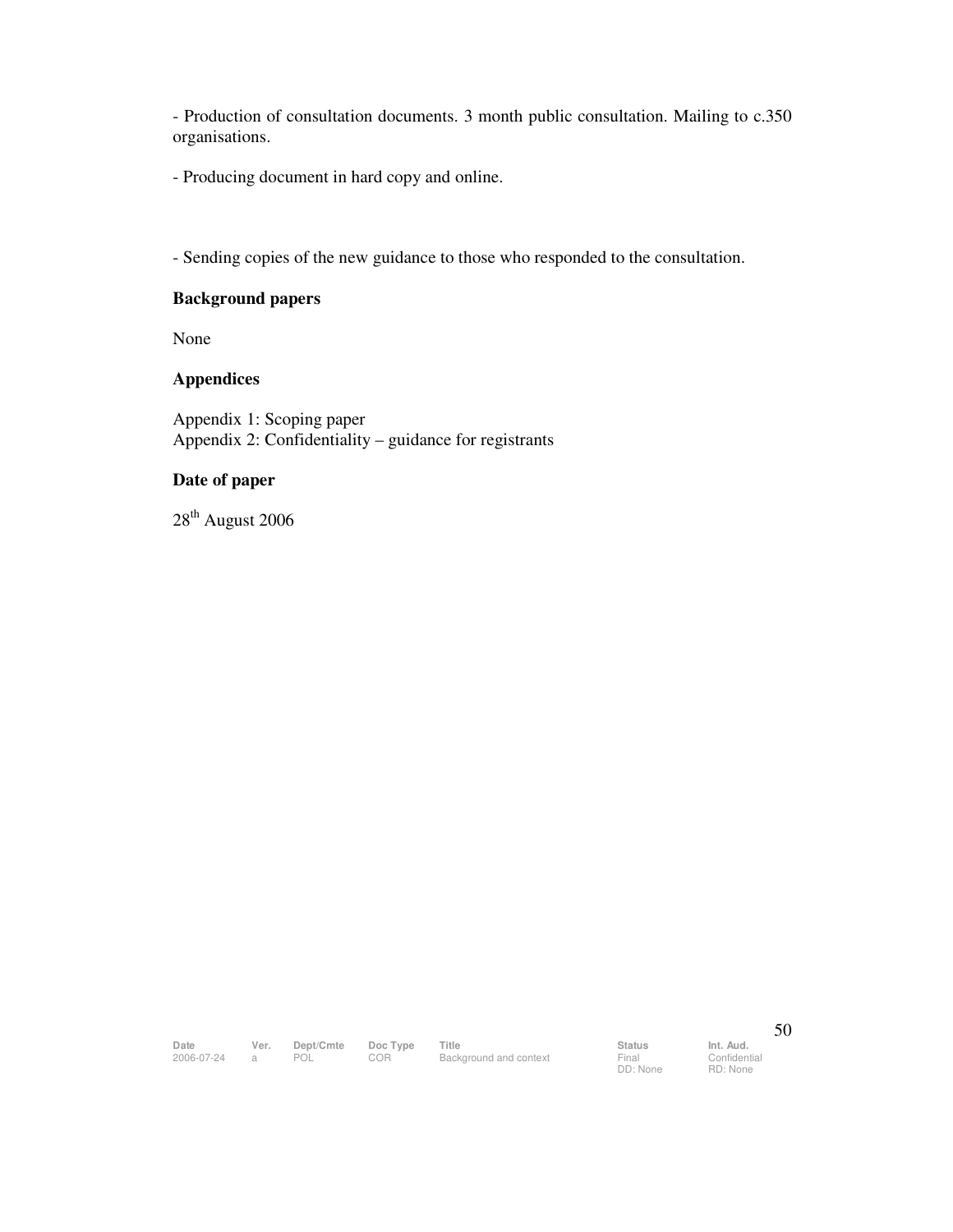# Appendix 1

# **Guidance to the standards of conduct, performance and ethics: scoping paper**

# **Introduction**

This paper looks at possible topics for guidance to the standards of conduct, performance and ethics. The paper looks at each topic and covers:

- (i) relevant standards produced by the Council;
- (ii) other legislation and guidelines;
- (iii) fitness to practise cases;
- (iv) standards queries;
- (v) guidance produced by other regulators;
- (vi) possible content;
- (vii) overlap with other topics; and
- (viii) professional relevance.

The paper also incorporates feedback received and evaluates the merits of each topic to make recommendations to the Committee.

# **Criteria**

In deciding which topic or topics to produce guidance on, the Committee may wish to adopt the following criteria. Guidance should be produced if:

- (i) there is good evidence to suggest that guidance would be helpful;
- (ii) the topic is not substantially covered in another HPC publication or another authoritative source;
- (iii) the topic is relevant to most professionals who are registered; and
- (iv) the topic builds upon the existing standards.

Any guidance should be positive in nature by focusing on 'best practice' ways of meeting the standards rather than the possible consequences of a failure to meet them.

# **Context: Hampton Review**

The Hampton Report ("Reducing administrative burdens: effective inspection and enforcement, Philip Hampton, HM Treasury, March 2005") examined ways in which the administrative burden on businesses might be reduced.

The report establishes important principles of risk based regulation. In particular, Philip Hampton concludes:

*"The current regulatory system contains much that it good, and many examples of excellent innovative practice. However, the review believes that:* 

51

Confidential RD: None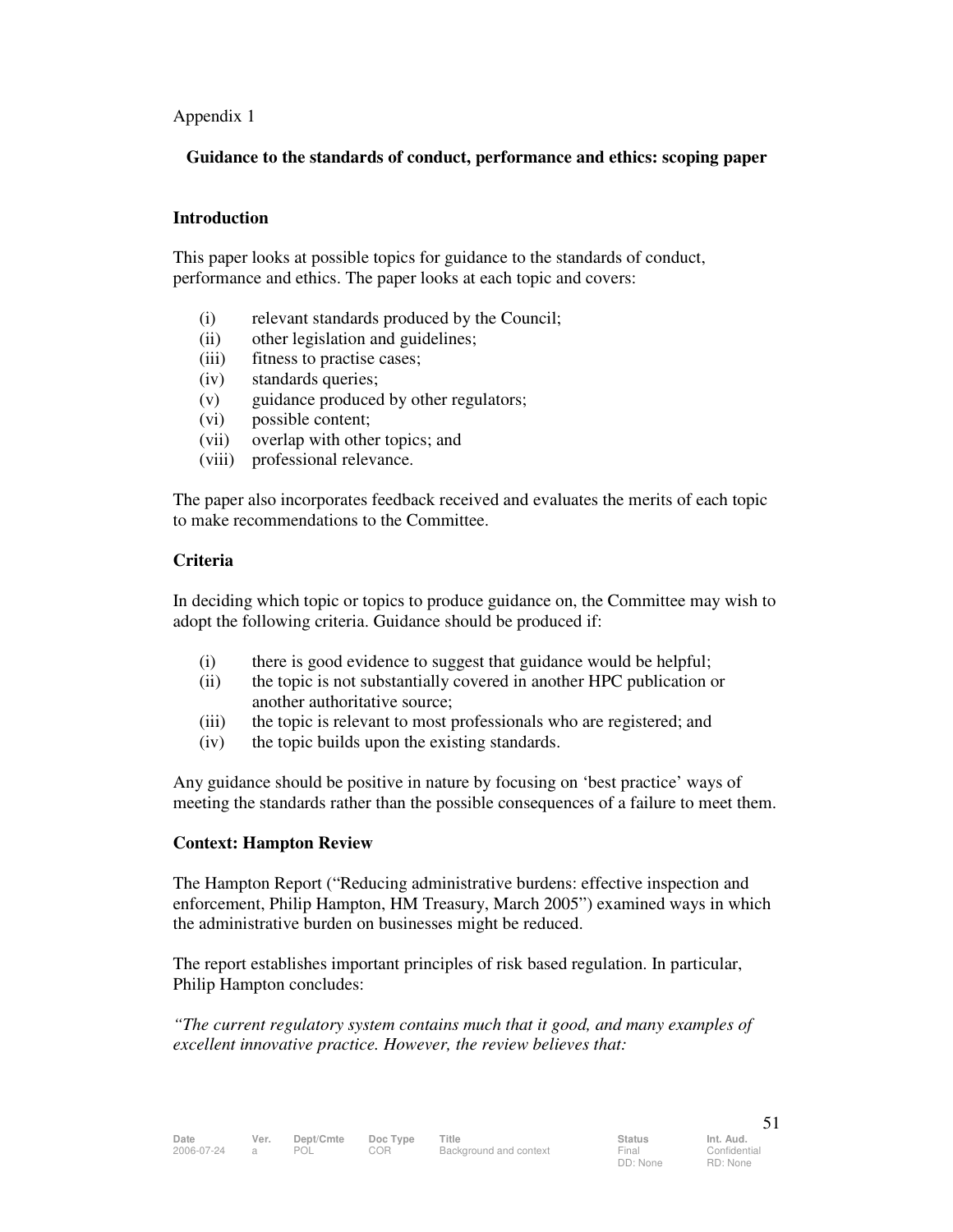*Regulators do not give enough emphasis to providing advice in order to secure compliance"* 

*[…]* 

*Regulators should use the resources released through full implementation of riskbased assessment to provide improved advice, because better advice leads to better regulatory outcomes, particularly in small businesses. 8*

Applied to health regulation, Philip Hampton's conclusions suggest a greater role for healthcare regulators in providing guidance to assist registrants in meeting their standards.

<sup>&</sup>lt;sup>8</sup> Hampton, Philip (HM Treasury), Reducing administrative burdens: effective inspection and enforcement, March 2005, p.10 and p.15. http://www.hm-treasury.gov.uk/media/A63/EF/bud05hamptonv1.pdf.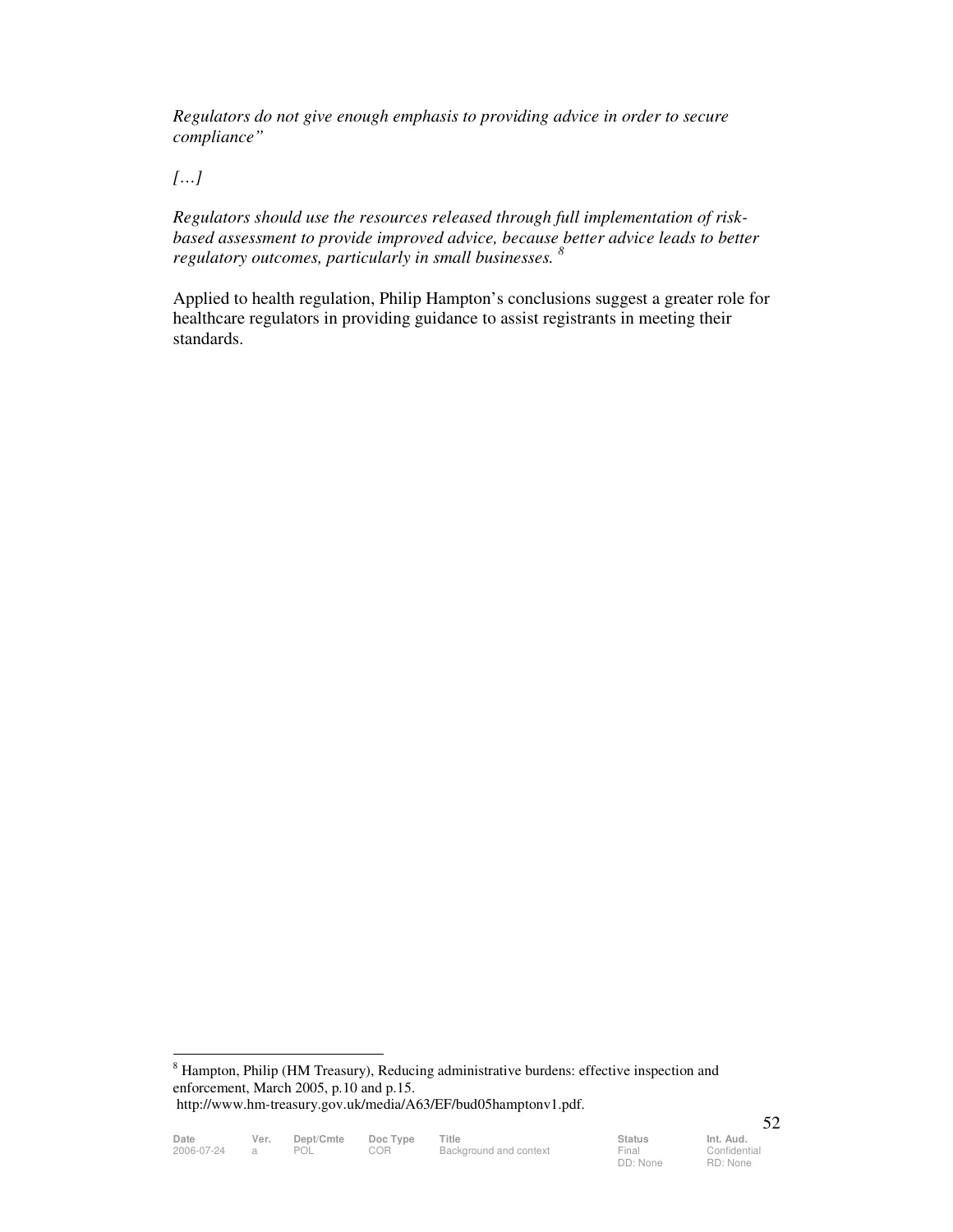# **Confidentiality**

# **Existing standards**

Be able to maintain confidentiality and obtain informed consent (Standards of proficiency 1a.4)

You must respect the confidentiality of patients, clients and users (SCPE, 2)

- You must treat information as confidential

- You must not knowingly release information to anyone who is not entitle to it

- You should only use information about a patient to continue to care for them or for purposes where you have specific consent

- You must keep to date with the conditions of any relevant data-protection legislation and follow best practice guidance

You must keep accurate patient, client and user records (SCPE, 10)

- You must protection information in records against loss, damage or use by unauthorised persons

# **Relevant legislation and guidelines**

- Data Protection Act 1998 - Key legislation governing ownership and access to personal data http://www.opsi.gov.uk/acts/acts1998/19980029.htm
- Confidentiality: NHS Code of practice, Department of Health (2003) - Comprehensive best practice guidance about protecting and providing information http://www.dh.gov.uk/PublicationsAndStatistics/Publications/PublicationsLibr ary/fs/en

# **Fitness to practise cases:**

*A physiotherapist was found to have used personal data from patient records held by her former employer in order to canvas for private work. The registrant did not have the consent of her patients to use their data in this way. The panel considered this to be a breach of paragraph two of the standards of conduct, performance and ethics and concluded that the registrant lacked insight into the misconduct. The registrant was suspended for 6 months.* 

*A dietitian received a conviction for two counts of breaching the Data Protection Act 1998. She had accessed a patient record at her place of work without good reason or authorisation and disclosed information from that record to a third party. A panel concluded that her fitness to practise was impaired and issued a one year caution order.*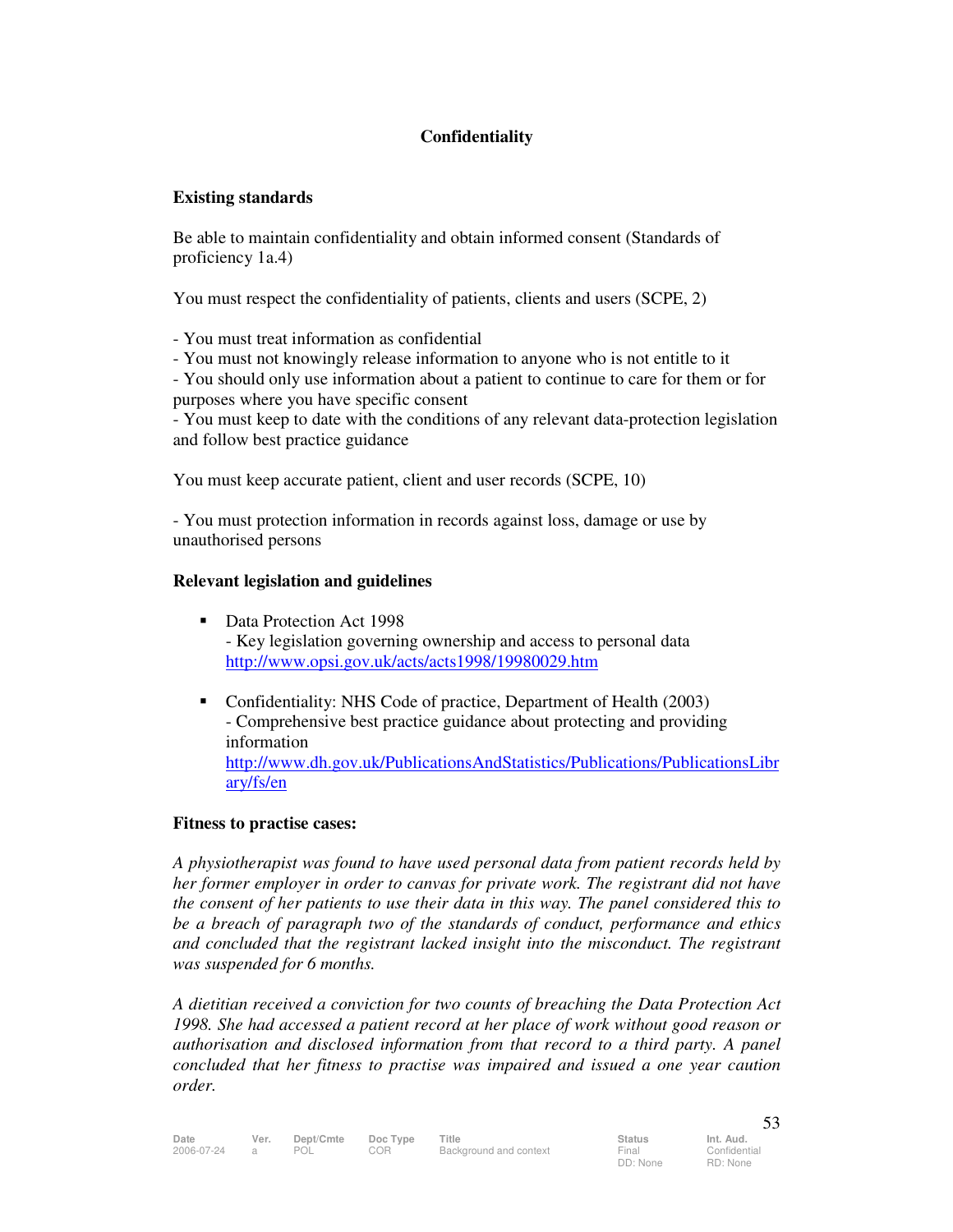*A panel concluded that a physiotherapist had breached confidentiality in writing a letter about a patient to a local newspaper. The letter disclosed details of the patient's stay in hospital and criticised her behaviour. The panel took into account the remorse expressed by the registrant but felt that public confidence had been damaged. They made a suspension order for a period of 6 months.* 

In other cases registrants were found to have breached confidentiality by failing to ensure the security of records or in removing or copying records without good reason or consent.

These cases raise issues around the handling and disclosure of patient identifiable information.

# **Queries**

*We would like to communicate to patients by email (something patients request us to do). Does HPC think that this is a suitable means of communication to use with patients?* 

*When I undertake a private assessment, I would normally send the report to the patient's General Practitioner for their information. My patient's mother does not want me to do this. What do I do? Can I send it anyway?* 

# **Guidance produced by other regulators**

- General Medical Council: Confidentiality: Protecting and providing information http://www.gmc-uk.org/guidance/library/confidentiality.asp
- Nursing and Midwifery Council: Advice Sheet: Confidentiality http://www.gmc-uk.org/guidance/library/confidentiality.asp
- General Dental Council: Patient Confidentiality http://www.gdc-uk.org/News+publications+and+events/
- Royal Pharmaceutical society of Great Britain: Confidentiality, the Data Protection Act, and the disclosure of information http://www.rpsgb.org.uk/pdfs/factsheet12.pdf

# **Content**

- Professional and legal obligations of confidentiality legislative, common law and professional duties
- Keeping information safe storage, rights of access
- Disclosing information to patients, colleagues and others
- Consent and confidentiality implied/ express consent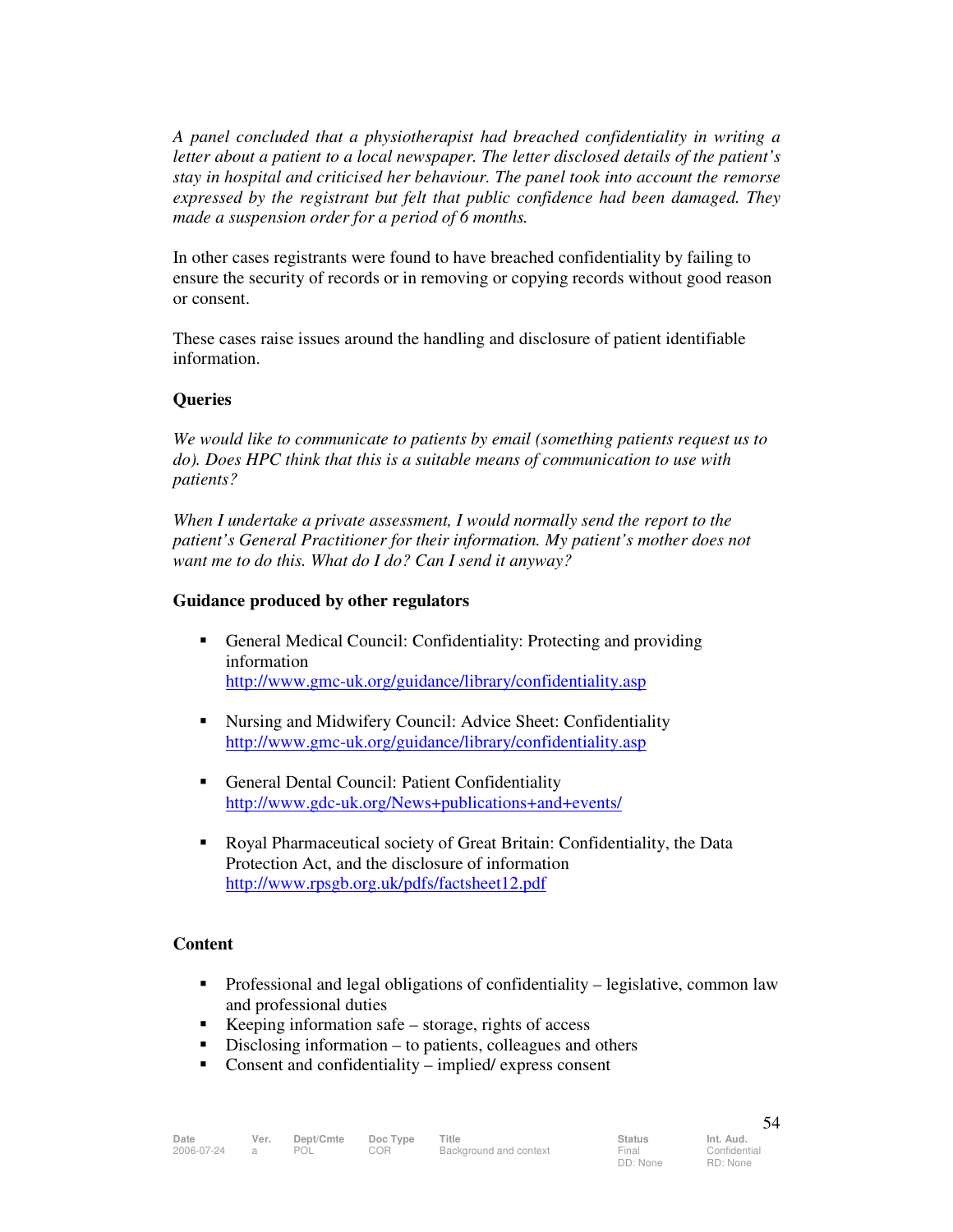Disclosure without consent: to police, courts, regulators; disclosure in the public interest

#### **Overlap with other topics**

There is some overlap with issues around consent and record keeping

# **Professional relevance**

Relevant to all professionals regulated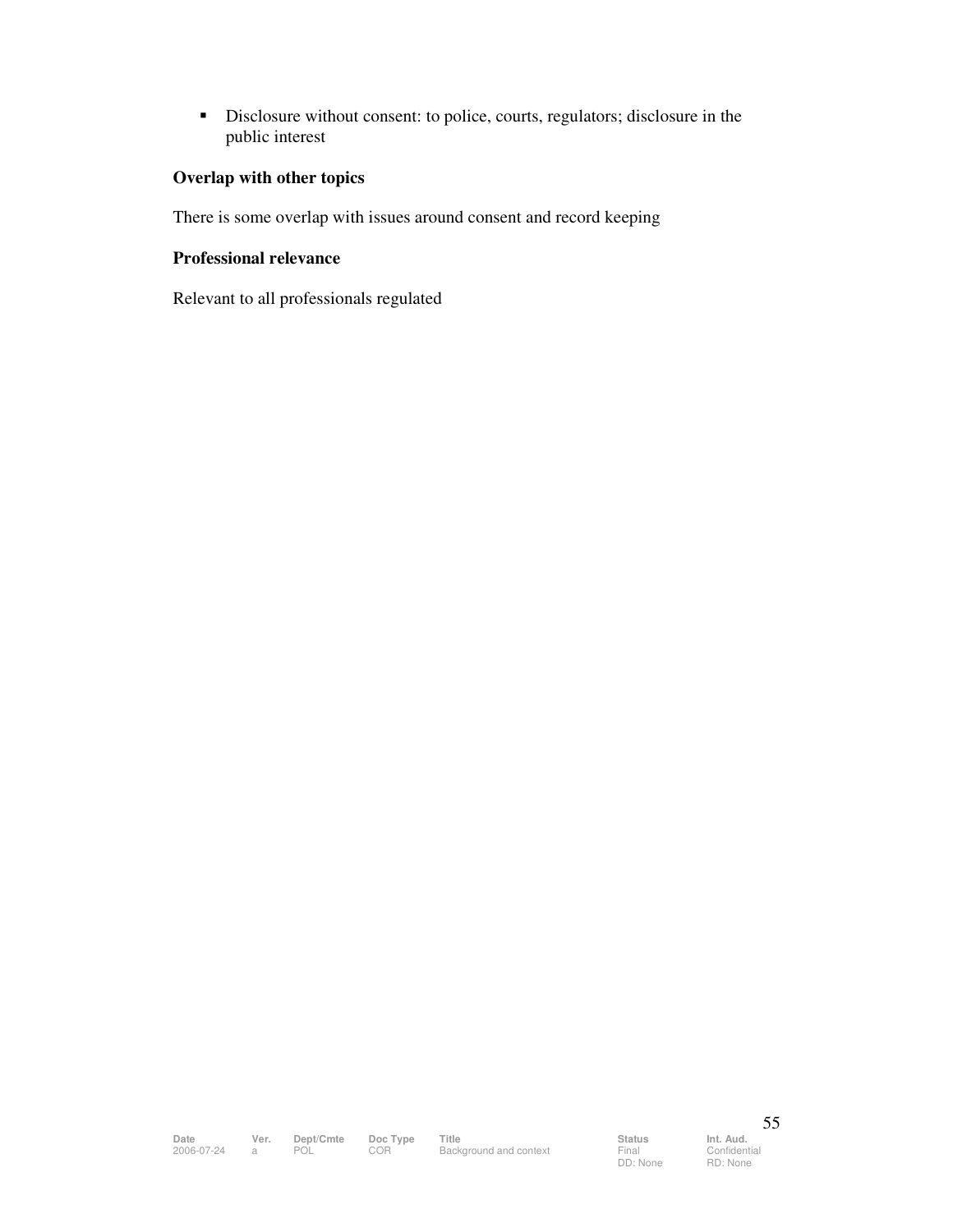# **Record keeping**

# **Existing standards**

be able to maintain records appropriately

- be able to keep accurate, legible records and recognise the need to handle these records and all other clinical information in accordance with applicable legislation, protocols and guidelines

- understand the need to use only accepted terminology (which includes abbreviations) in making clinical records (Standards of proficiency, 2b.5)

You must keep accurate patient, client and user records (SCPE, 10)

- You must keep records for everyone you treat or who asks for advice or services

- All records must be complete, legible, signed and dates
- You should countersign students' records
- You must protect information from loss, damage or use by unauthorised persons

# **Relevant legislation and guidelines**

- Data Protection Act 1998 http://www.opsi.gov.uk/acts/acts1998/19980029.htm
- NHS Information Standards Board: Health Record and Communication Practice Standards for Team Based Care (2004) http://www.isb.nhs.uk
- NHS Professionals: Guidelines on record keeping http://www.nhsprofessionals.nhs.uk/download/keydocuments/NHSPrecordkeepingguidelines.pdf

# **Fitness to practise cases**

*A panel concluded that the fitness to practise of a physiotherapist was impaired by reason of his misconduct because he had failed to keep accurate patient records and*  in some cases had failed to record any details of his treatment sessions. The panel *considered that the registrant had taken a deliberate decision not to record details of treatment sessions in some cases. The registrant was suspended from practice and now has conditions on his practice requiring case note audits to be submitted to the Council.* 

*A panel concluded that the nature, extent and frequency of the deficiencies in a podiatrist's record keeping indicated wilful failure and directed the Registrar to strike her name from the register. She had failed to produce adequate patient records for a number of years despite close mentoring. In some cases records had not been completed at all.* 

**Confidential** RD: None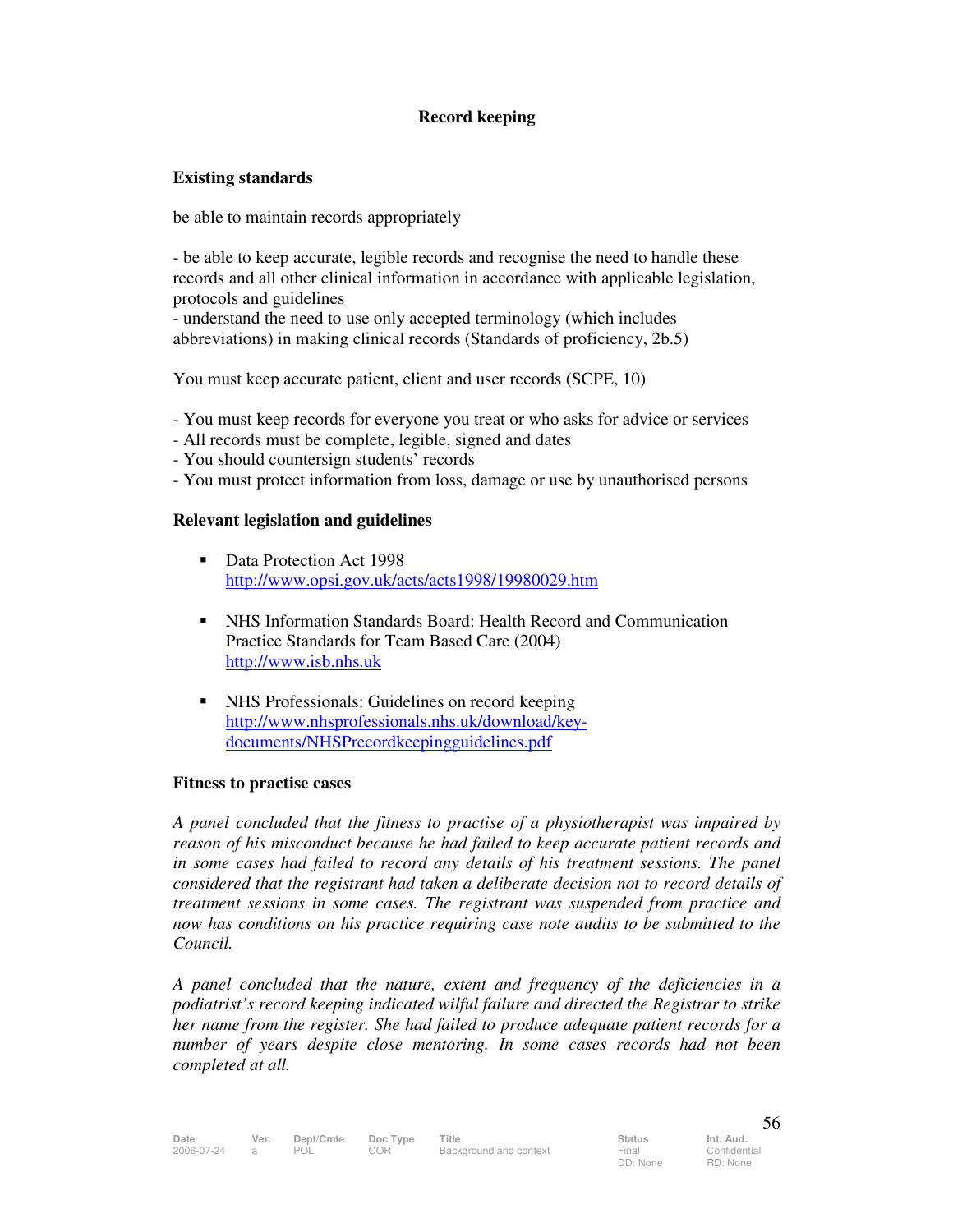*A panel concluded that the fitness to practise of a Paramedic was impaired by reason of misconduct because he had failed to carry out appropriate resuscitation in relation to a patient en route to hospital. As part of this, he had falsified a patient report form, by claiming that he had carried out treatment which he had not. He was suspended from the register.* 

In a number of other cases, a failure to make accurate patient records was part of a more general lack of competence in a number of areas. The main areas of deficiency identified in relation to record keeping are:

- Failure to produce accurate and legible records
- Failure to record any details of treatments/ interventions
- Failure to produce accurate and contemporaneous records

# **Queries**

No queries received

# **Guidance produced by other regulators**

 Nursing and Midwifery Council: Fact Sheet – Record Keeping and Guidelines for Records and Record Keeping http://www.nmc-uk.org/aFrameDisplay.aspx?DocumentID=1646 http://www.nmc-uk.org/aFrameDisplay.aspx?DocumentID=1120

# **Content**

- Professional and legal duties to keep records (e.g ensuring continuing of care)
- Content and style of records (e.g legible, avoid non-standard abbreviations)
- Record keeping and audit
- Access/ownership of records
- Information technology and records
- Record keeping conventions e.g. Subjective, Objective, Assessment, Plan (SOAP) or History, Objective, Assessment, Plan (HOAP)

# **Overlap**

Some overlap with issues around consent and confidentiality

# **Relevance to professions**

Relevant to all professions regulated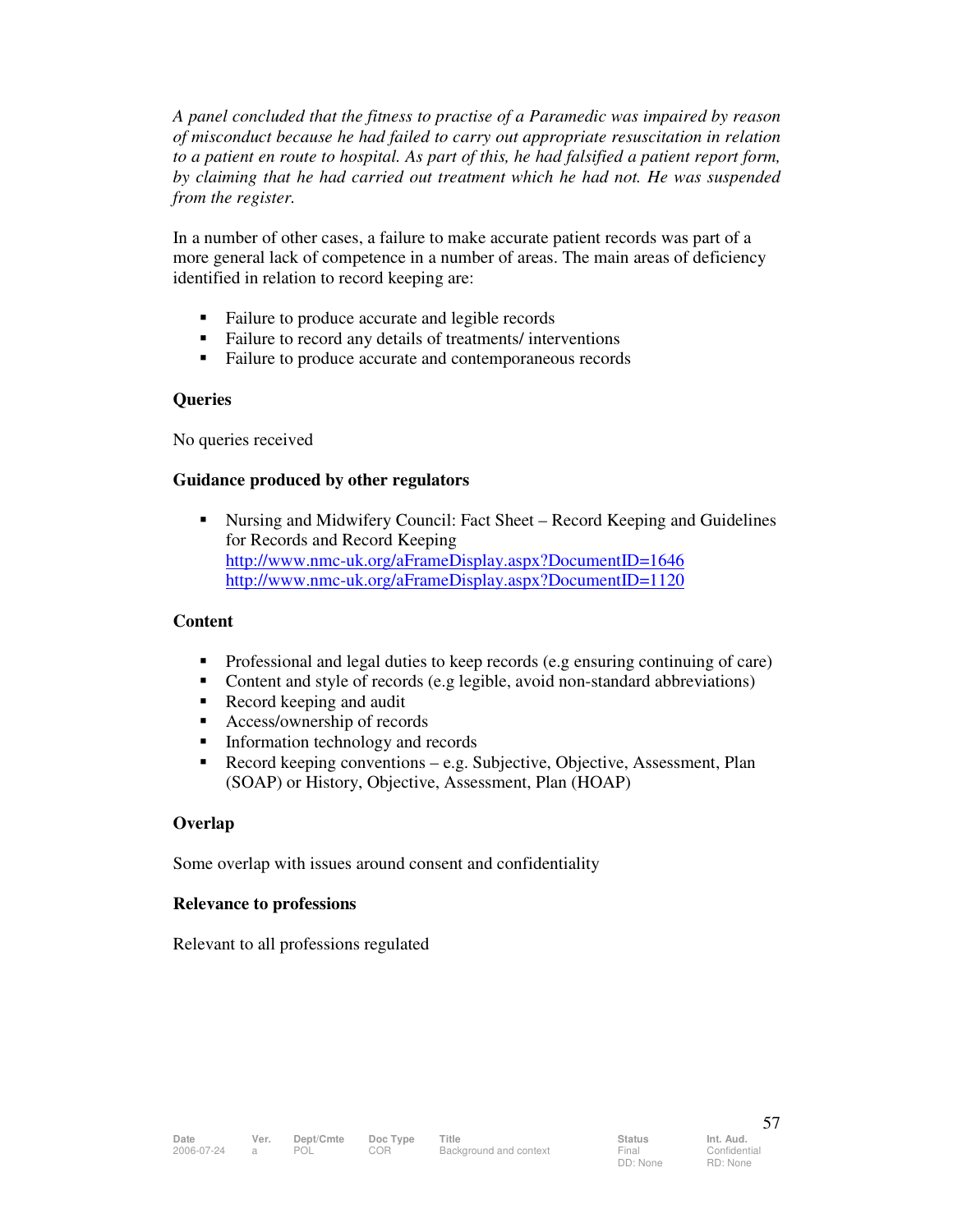# **Consent**

# **Existing standards**:

Be able to maintain confidentiality and obtain informed consent (Standards of proficiency, 1a.4).

You must get informed consent to give treatment (expect in an emergency) (SCPE 9)

- You must explain to the patient the treatment, risks involved and other options
- You must obtain informed consent and keep records

- You must make reasonable efforts to persuade a patient if refuse consent for treatment which you feel is necessary

# **Relevant legislation and guidelines**

- Department of Health: Various guidance including Good practice in consent: implementation guide http://www.dh.gov.uk/assetRoot/04/01/90/61/04019061.pdf http://www.dh.gov.uk/Home/fs/en
- Mental Health Act 1983
- Common law principles of consent

# **Fitness to practise**

*A panel concluded that a dietitian's fitness to practise was impaired by reason of his misconduct and lack of competence. One of the panel's findings was that the registrant had undertaken a clinical procedure without having undertaken appropriate training and without having obtained informed consent to do so.* 

*A panel concluded that a physiotherapist had copied his patients' records without having sought their consent. The panel also found that his record keeping was deficient. He was suspended from the register.* 

*A panel decided to strike-off a biomedical scientist from the register after concluding that he had used patient samples in research without consent. He had removed samples from his place of work without having gained the approval of the appropriate authority and without seeking the consent of the patients concerned.* 

# **Queries**

Most of the queries received overlap with the examples given in the section for confidentiality.

| Date       | Ver. | Dept/Cmte | Doc Type | Title                  | <b>Status</b> | Int. Aud. |
|------------|------|-----------|----------|------------------------|---------------|-----------|
| 2006-07-24 |      |           | COR      | Background and context | Final         | Confiden  |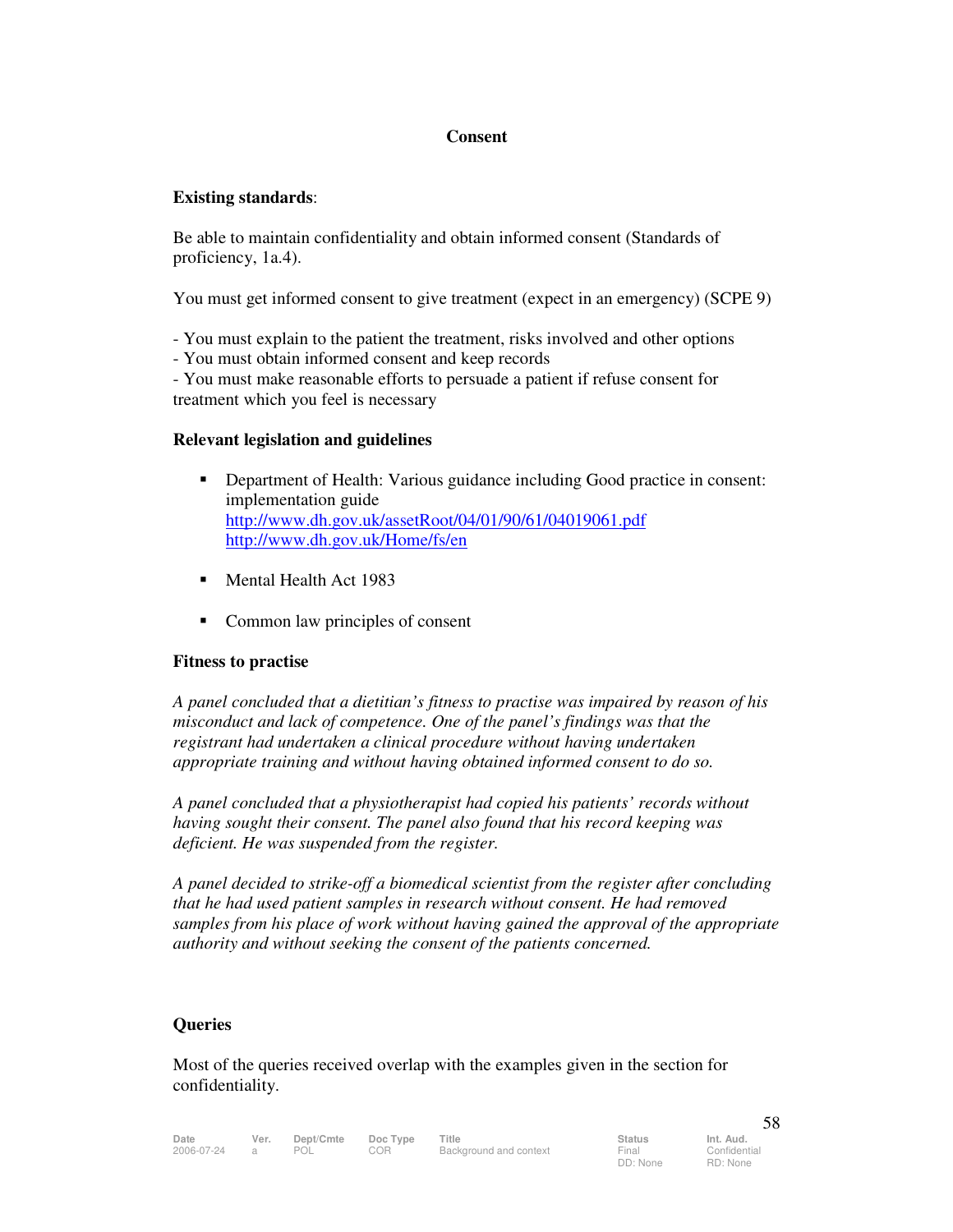# **Guidance produced by other regulators**

- General Medical Council: Seeking patients' consent the ethical considerations http://www.gmc-uk.org/guidance/library/consent.asp
- General Dental Council: Patient Consent http://www.gdc-uk.org/News+publications+and+events/Publications
- Nursing and Midwifery Council: Fact Sheet Consent http://www.gdc-uk.org/News+publications+and+events/Publications
- General Osteopathic Council: Obtaining consent. They also provide downloadable forms for obtaining consent http://www.osteopathy.org.uk/about\_gosc/4635ConsentLeaflet.pdf http://www.osteopathy.org.uk/about\_gosc/4634VisualAndAudio.pdf http://www.osteopathy.org.uk/about\_gosc/4634VisualAndAudio.pdf http://www.osteopathy.org.uk/about\_gosc/4608Vid&AudConsent%20form.pd

f

# **Content**

- **Professional/ common law principles of informed consent**
- Types of consent implied/ express
- **•** Providing sufficient information
- Consent in emergency situations
- Capacity to give consent mental health, minors
- Could also be extended to consent in using patient information  $-e.g.$  in research.

# **Overlap**

There is some overlap with issues around confidentiality

# **Relevance to professions**

Relevant to all professions regulated to some extent.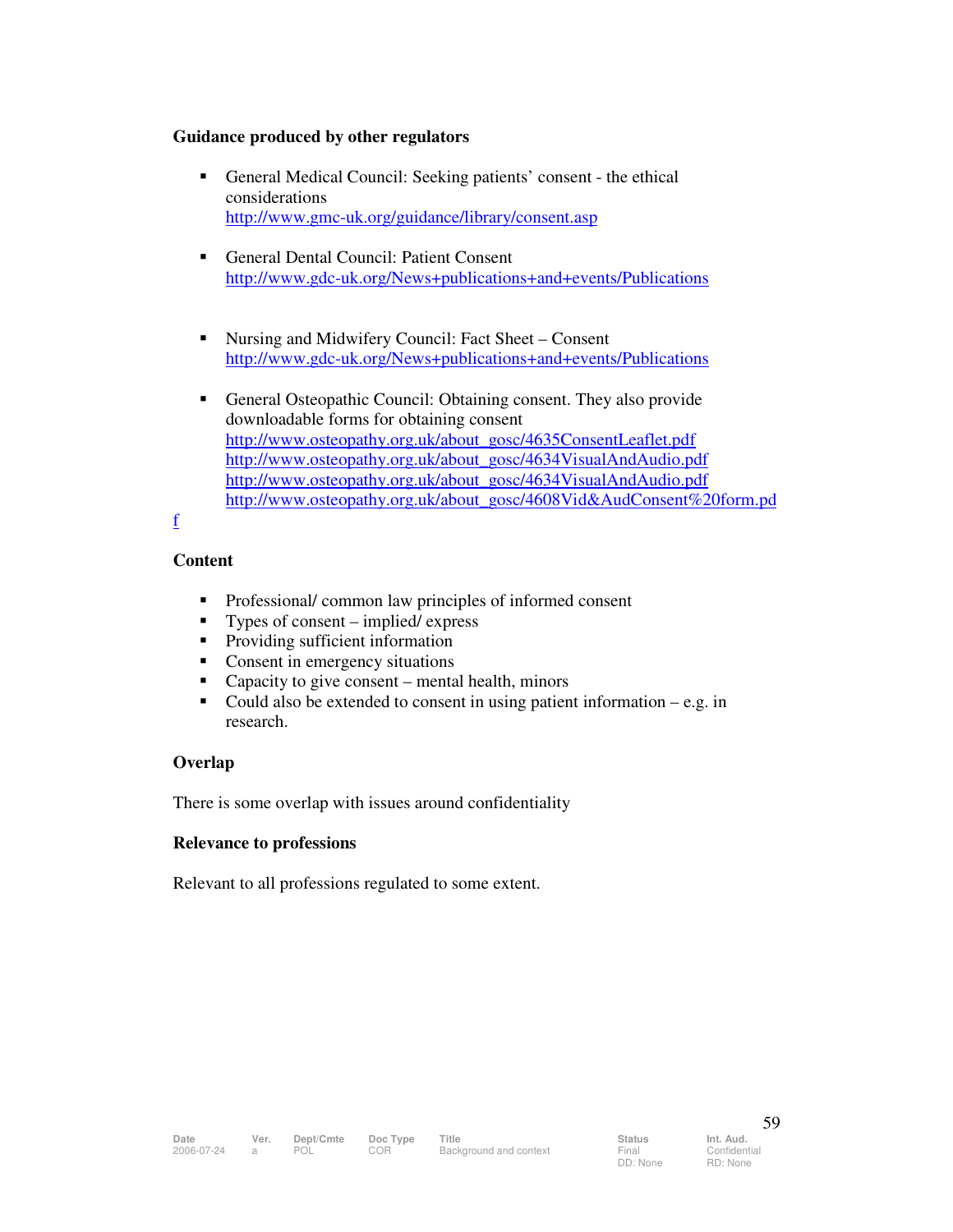# **Medicines and prescribing**

# **Existing standards**

be able to practise in accordance with current legislation governing the use of prescription-only medicines by paramedics (Standards of proficiency, Paramedics, 1a.1)

know and be able to apply the key concepts which are relevant to safe and effective practice as a supplementary prescriber in order to have their name annotated on the register (Standards of proficiency, Chiropodists and Podiatrists, Physiotherapists and Radiographers, 2b.4)

# **Relevant legislation and guidelines**

- Medicines Act 1968 - Regulates the administration, sale and supply of all medicines available in the UK
- Prescription Only Medicines (Human Use) Order 1997 (incorporating subsequent amendments)

- Specifies the descriptions and class of prescription only medicines (specifies appropriate practitioners for sale, administration or supply)

- Provides exemptions allowing the administration of certain medicines in emergency situations by paramedics

- Provides for Local Anaesthetic and Prescription Only Medicines entitlements of Chiropodists and Podiatrists

- Provides for supplementary prescribing by Chiropodists, Radiographers and Physiotherapists

- Establishes patient group directions (PGDs)
- **Misuse of Drugs Act 1971** 
	- Establishes classes of controlled drugs and offences for misuse

- Legislates on use, manufacture and supply

All legislation available on www.opsi.gov.uk

# **Fitness to practise**

*A Paramedic was struck-off the register after a panel found proved an allegation that she had removed controlled drugs from her employer without authorisation which she subsequently self-administered. The panel concluded that misuse of controlled drugs was serious misconduct and directed that her name be removed from the register.* 

*A panel concluded that the fitness to practise of an operating department practitioner was impaired by reason of misconduct. He had misused controlled drugs belonging to his employer. The panel suspended his registration for 12 months.*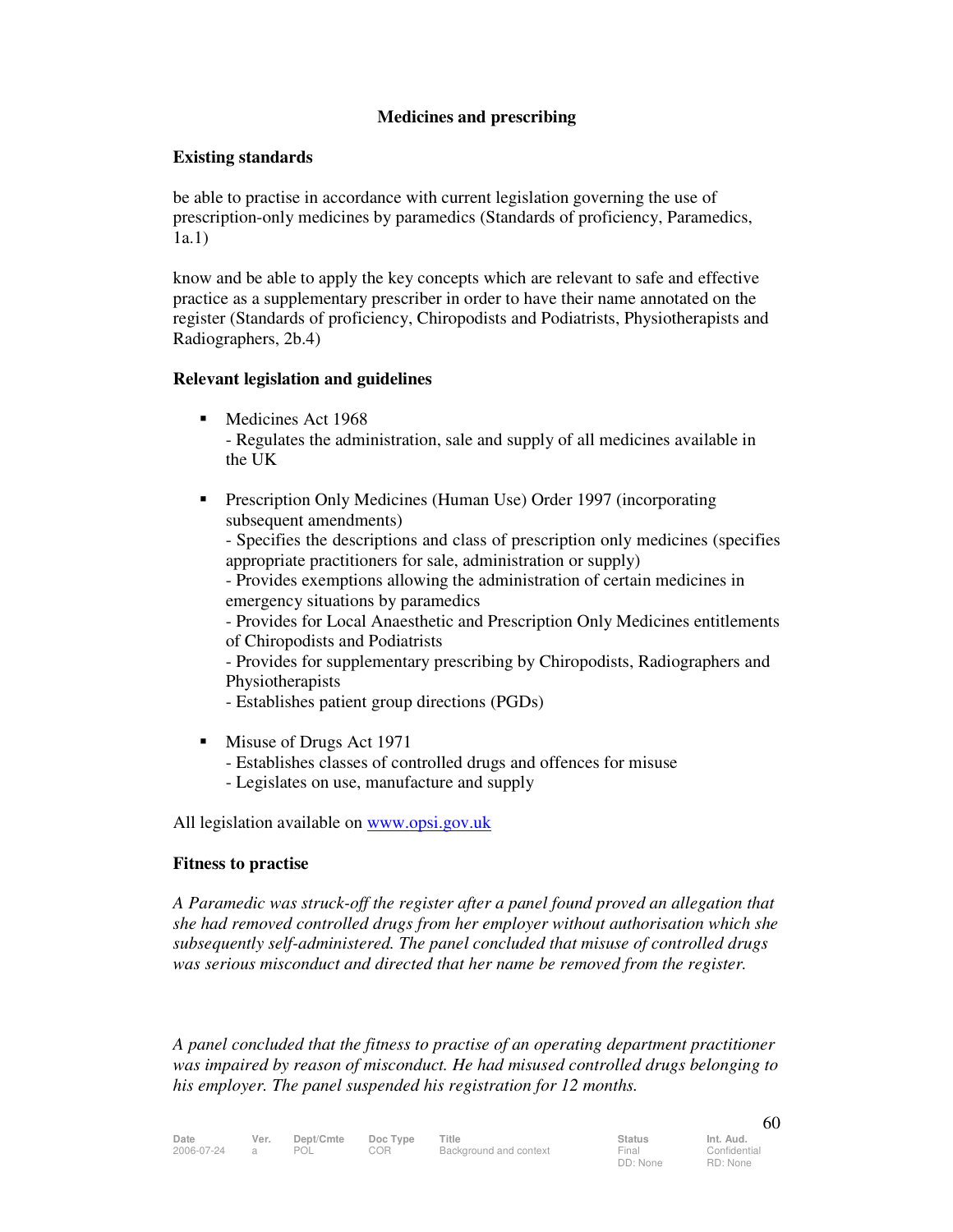*A Chiropodist was found to have acted contrary to the Prescription Only Medicines (Human Use) Order 1997 in that he administered local anaesthetic in the course of the course of chiropody treatment when not legally entitled to do so. The panel concluded that the most appropriate sanction was a caution order for the maximum period of 5 years.* 

# **Guidance produced by other regulators**

- General Medical Council: Prescribing Medicines Frequently Asked **Ouestions** http://www.gmc-uk.org/guidance/library/prescriptions\_faqs.asp
- Nursing and Midwifery Council: Standards of proficiency for Nurse and Midwife Prescribers, Advice Sheet - Medicines Management and Guidelines for the administration of medicines http://www.nmc-uk.org/aFrameDisplay.aspx?DocumentID=1645 http://www.nmc-uk.org/aFrameDisplay.aspx?DocumentID=1578 http://www.nmc-uk.org/aFrameDisplay.aspx?DocumentID=221
- Royal Pharmaceutical Society of Great Britain: Various guidance documents on issues relating to medicines including Fact Sheet: Patient Group Directions http://www.rpsgb.org.uk/pdfs/factsheet10.pdf

# **Queries**

*I am an Operating Department Practitioner – can I be included in a patient group direction?* 

*Can a physiotherapist administer injections during treatment?* 

*Can I delegate my authority to administer prescription only medicines to a student paramedic and, if so, which legislation or guidelines allow me to do this?* 

# **Content**

- Medicines legislation and regulation, e.g. classes of medicines
- Administration and prescribing Independent and supplementary prescribing; exemptions; Patient Group Directions (PGD) - what is a PGD? Who can be included on a PGD?
- Licensing of medicines/ use of unlicensed medicines/ off-label medicines
- **•** Principles of administration (e.g contraindications)
- Consent
- Medicines errors open disclosure
- Conduct issues prescribing to family members; self prescribing

# **Overlap**

n/a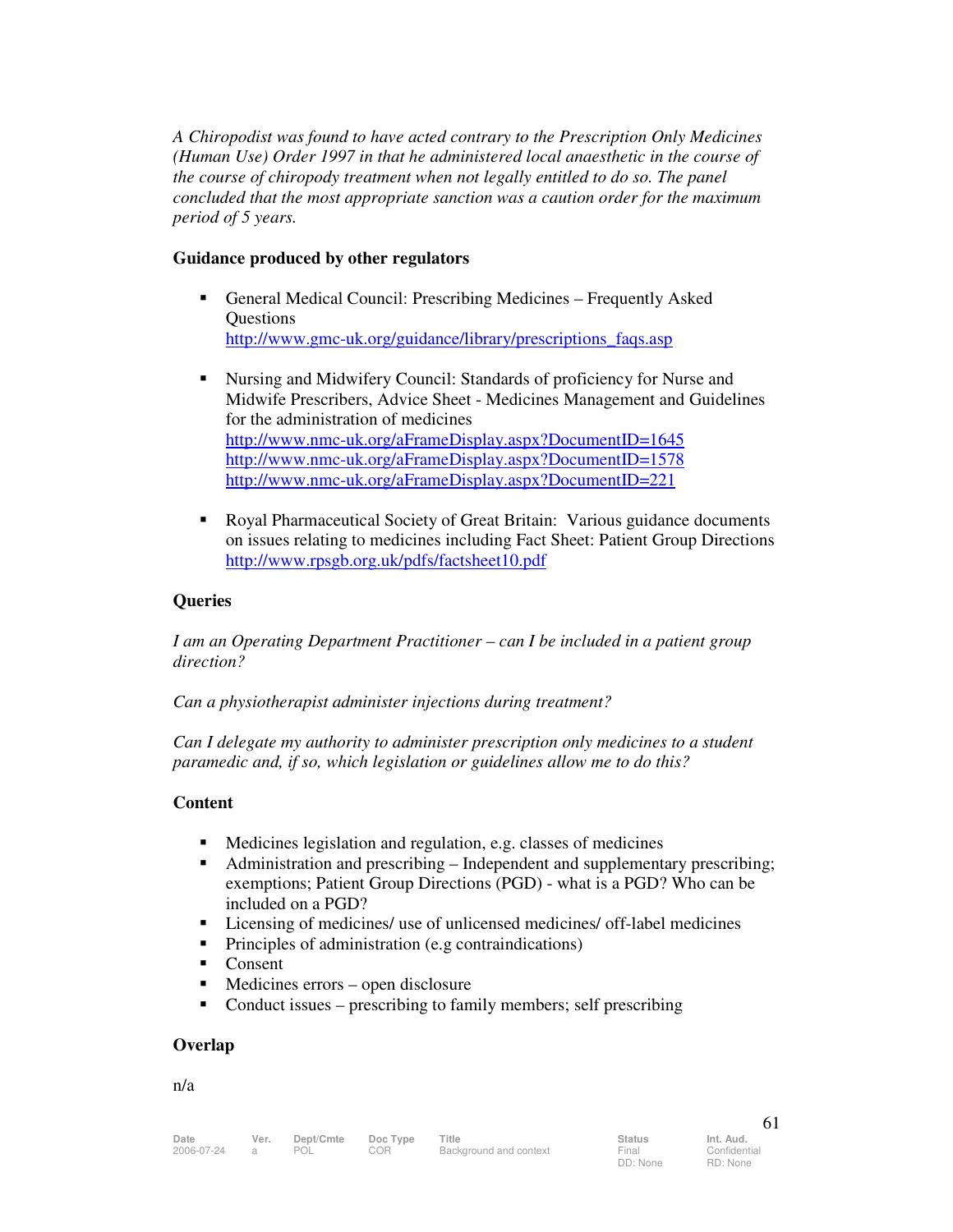#### **Relevance to professions**

Only three professions have supplementary prescribing entitlements; paramedics and chiropodists and podiatrists have exemptions.

At present, nine of the professions regulated can legally be included in patient group directions. They are:

- (i) Chiropodists and Podiatrists;
- (ii) Dietitians;
- (iii) Occupational therapists;
- (iv) Orthoptists;
- (v) Paramedics;
- (vi) Physiotherapists;
- (vii) Prosthetists and Orthotists;
- (viii) Radiographers; and
- (ix) Speech and language therapists

Arts Therapists, Biomedical Scientists, Clinical Scientists and Operating Department Practitioners cannot currently be included in a PGD.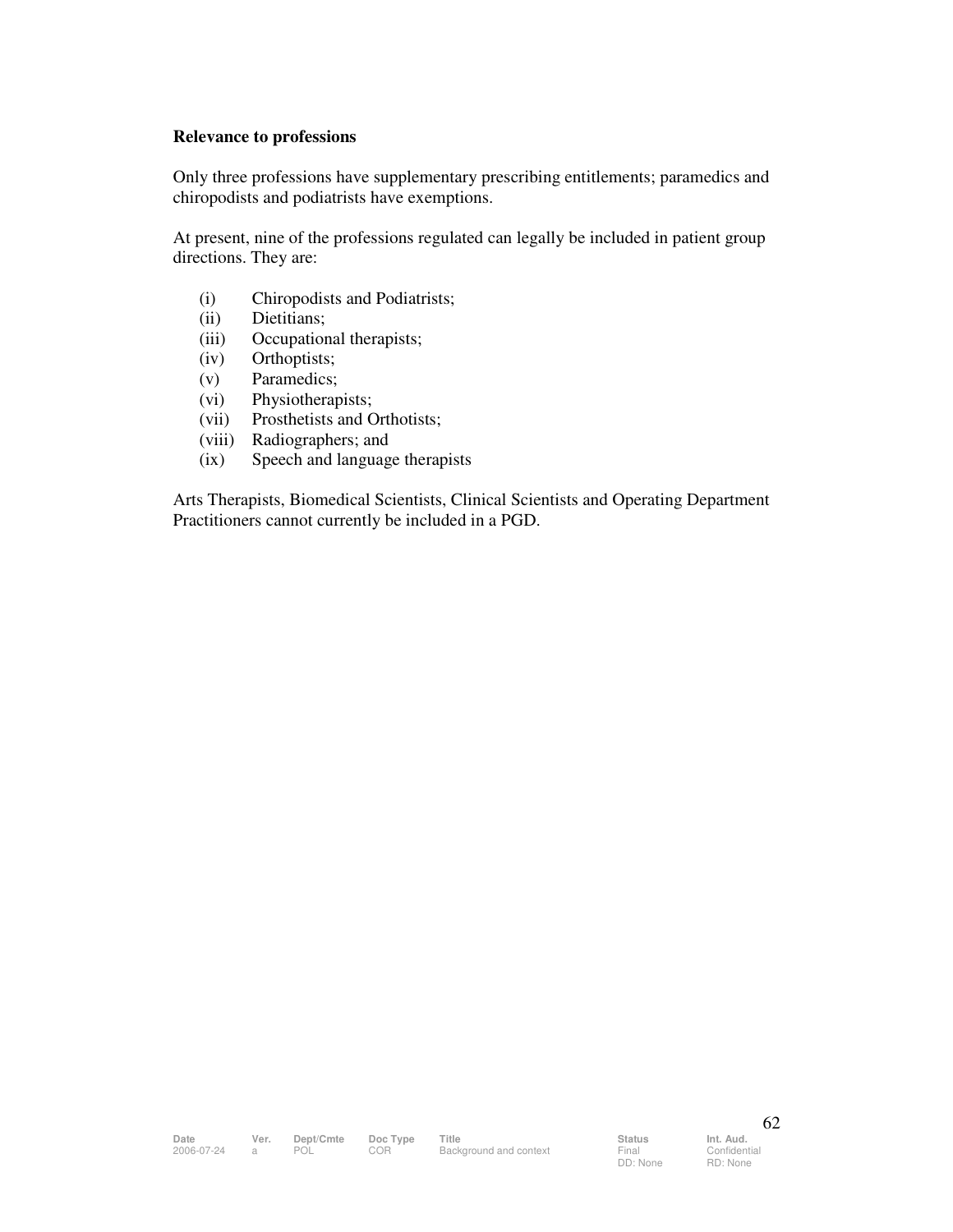#### **Feedback**

Articles appeared in the June and August editions of HPC's *In focus* newsletter, inviting views on the topics identified by the Committee.

We received 10 responses from registrants to our invitation for comments.

A number of respondents were positive and welcomed the publication of additional guidance. A dietetic department said that they felt it would be useful to have guidance in all four agrees identified. They commented that would be useful for qualified staff and students on clinical placements. An Art therapist also agreed that guidance on these topics would be helpful.

A physiotherapist said that guidance on prescribing/ drug administration would be helpful and would be relevant to those who had undertaken supplementary prescribing courses; it would also 'remind those who have not to keep within their scope of practice'.

A paramedic said that advice about record keeping and confidentiality would be the most helpful. They described two situations relevant to paramedics which guidance might help with. The first was regarding ownership of clinical records and whether paramedics should retain a copy of their record or pass this on to the hospital staff receiving the patient. The second was regarding whether information about patients should be given to police officers or fire fighters who may be investigating an incident.

Another paramedic suggested that we issue guidance about living wills and do not resuscitate orders.

A chiropodist said regarding record keeping that: '… if the HPC wants to tackle this issues then the HPC should bring out a computer program, probably made in Microsoft access database, that can be used by healthcare professionals across the board'. Another registrant said that record keeping guidance would be helpful as, from their experience of working as a locum, they had seen a wide range of 'standards'.

Two registrants though that clear guidelines about consent were needed. An Art therapist said that 'clear, legally sound guidelines about informed consent' would be helpful. An occupational therapist agreed and said "I think guidelines would be beneficial to promote better practice".

Two respondents felt that producing additional guidance might be unnecessary. A speech and language therapist said: 'As we already have guidance from both our professional bodies and our Trusts, I think this would be potentially very confusing. On the surface, it seems that it would be helpful and clarify things, but in fact, it could just be another, potentially slightly different, set of guidance to keep track of'.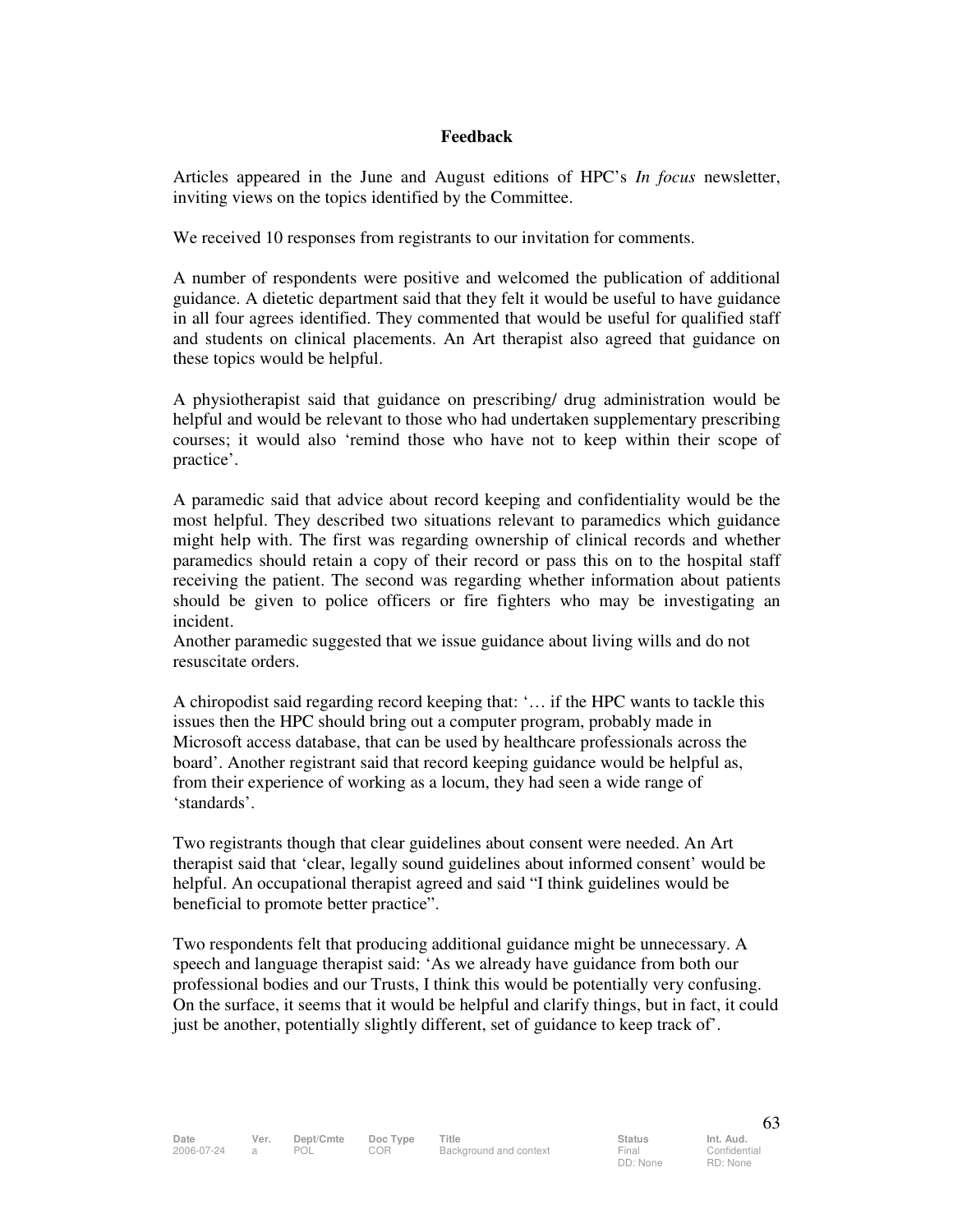A physiotherapist agreed, pointing to the guidance produced by the Chartered Society of Physiotherapy (CSP) which is tailored to physiotherapy. She said: 'My concern is that the HPC would be duplicating work and wasting time and money producing more guidelines which would not be as profession specific'.

Date Ver. Dept/Cmte Doc<sup>Type</sup> Title **Status** Status Int. Aud. 2006-07-24 a POL COR Background and context Final

DD: None

Confidential RD: None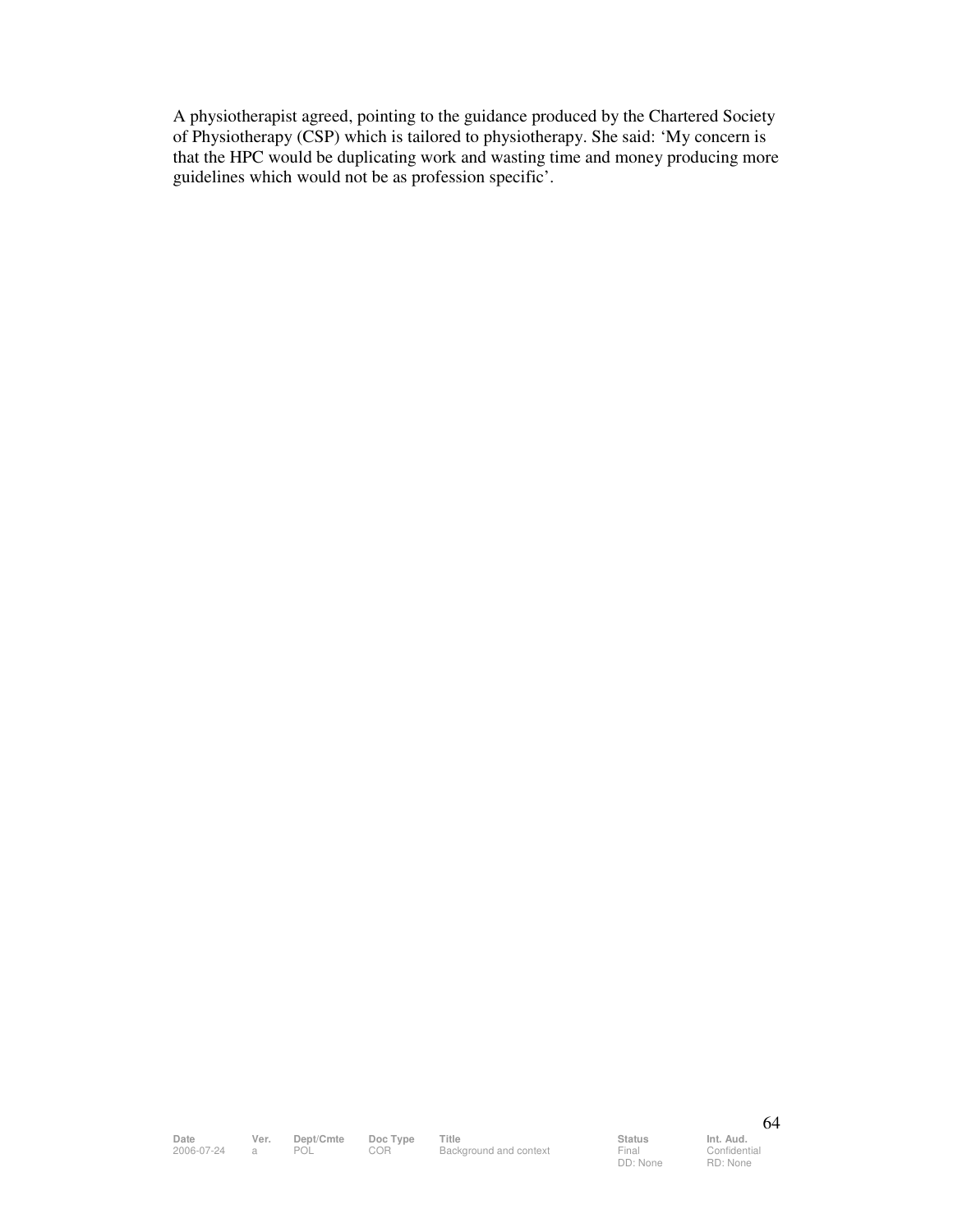# **Evaluation**

# **Confidentiality**

A number of recent fitness to practise cases indicate that it might be helpful to produce guidance about confidentiality. The most common issues arise around the use of personal data and the copying and removal of records.

The topic can appear complex because of the terms of data protection legislation but it would be possible to produce some clear guidance, building on our standards to provide clear advice about some of the important issues.

A draft guidance document produced on confidentiality is appended at appendix 2.

# **Administration of drugs**

Administration of drugs may be a useful topic to address. Recent changes to medicines legislation means that three of the professions regulated can now become supplementary prescribers who can prescribe in accordance with an agreed clinical management plan. Paramedics, chiropodists and podiatrists also have existing exemptions under medicines legislation. The majority of the professions currently regulated can be included in the terms of patient group directions (PGDs).

Administration of drugs is not an issue which has come-up in many fitness to practise cases. Many of the cases which are about drugs relate to the removal of drugs for personal use rather than specific contraventions of medicines legislation from which more general conclusions could be drawn.

However, in recent months the Policy and Standards department has received a number of queries about this topic, particularly in relation to patient group directions. It may be logical to assume that as more registrants become involved in prescribing that guidance may be desirable in this area.

# **Record keeping**

The existing standards for record keeping are relatively prescriptive. For example, the standards say that registrants should keep records, ensure that they are accurate and legible, and write, date and sign all entries.

Whilst guidance on record keeping would appear to be relatively straight-forward to produce it does not at first seem that such guidance would be particularly helpful.

Record keeping has been the subject of a number of fitness to practise cases. However, when looking at these cases they often relate more to deliberate failures to produce any

records rather than indicating that further guidance to clarify the standards and ways of meeting them might be necessary.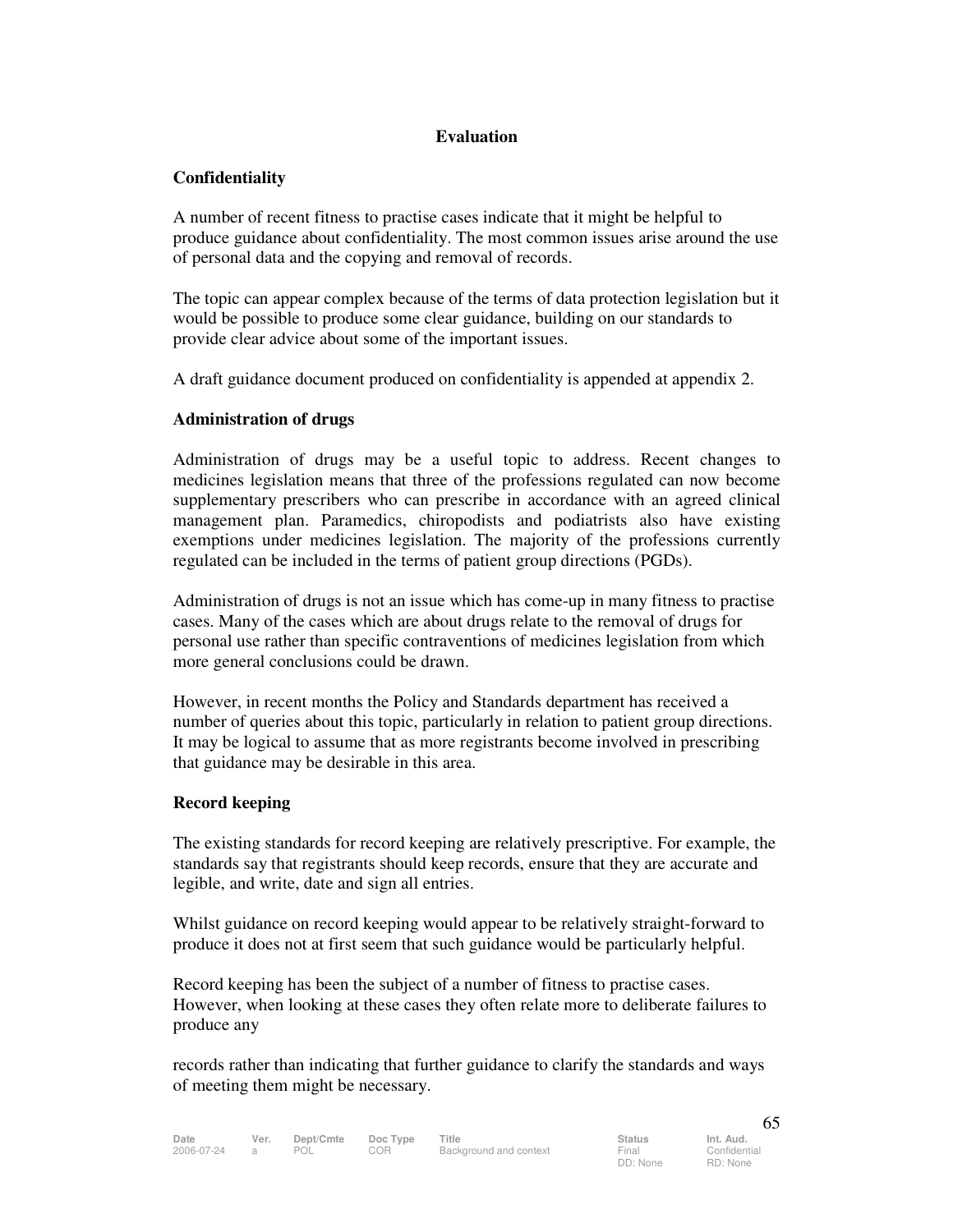# **Consent**

Consent is an issue which has appeared in a number of fitness to practise cases.

The larger regulators all produce guidance on consent issues. Further, initial scoping of this subject indicates that it would be possible to produce some straight forward, informative guidance on this issue and that it might complement guidance on confidentiality (if produced). The topic is also relevant to all professions currently regulated.

# **Conclusions and recommendations**

- 1.1 Most other regulators produce guidance to their standards relating to performance and conduct, usually on a small number of discrete topics.
- 1.2 Although some professional bodies do produce helpful guidance and guidelines for their members, many registrants are not members of their professional body. Further, the volume and detail of guidance produced by each professional body varies significantly; some professional bodies do not produce such information. The Council is often approached to provide an authoritative response to registrants' queries.
- 1.3 If the Council was to produce guidance, fitness to practise panels could take into account the extent to which a registrant had followed its guidance in deciding whether there was impairment of fitness to practise.
- 1.4 The budget and work plan for the policy and standards department 2006/7 allows for the production of one guidance document. The production of a further guidance document is planned for the workplan for the financial year 2007/8.
- 1.5 The Executive proposes that two guidance documents should be produced. They should be produced and, if possible, consulted on together with the new standards of conduct, performance and ethics. However, in the event that only one piece of guidance is ready at this time, the second piece of guidance should be consulted on later in the 2007/08 financial year.
- 1.6 Having considered the merits of each topic, the Committee is invited to agree that the Executive should produce guidance on confidentiality and consent.
- 1.7 If in agreement, the Committee is invited to comment on the draft confidentiality guidance produced and to agree that a revised draft (and an initial draft of consent

guidance, if ready) should be considered by the fitness to practise committees at their next meetings. In particular, suggestions for "real life" examples to illustrate points made in the guidance would be very welcome.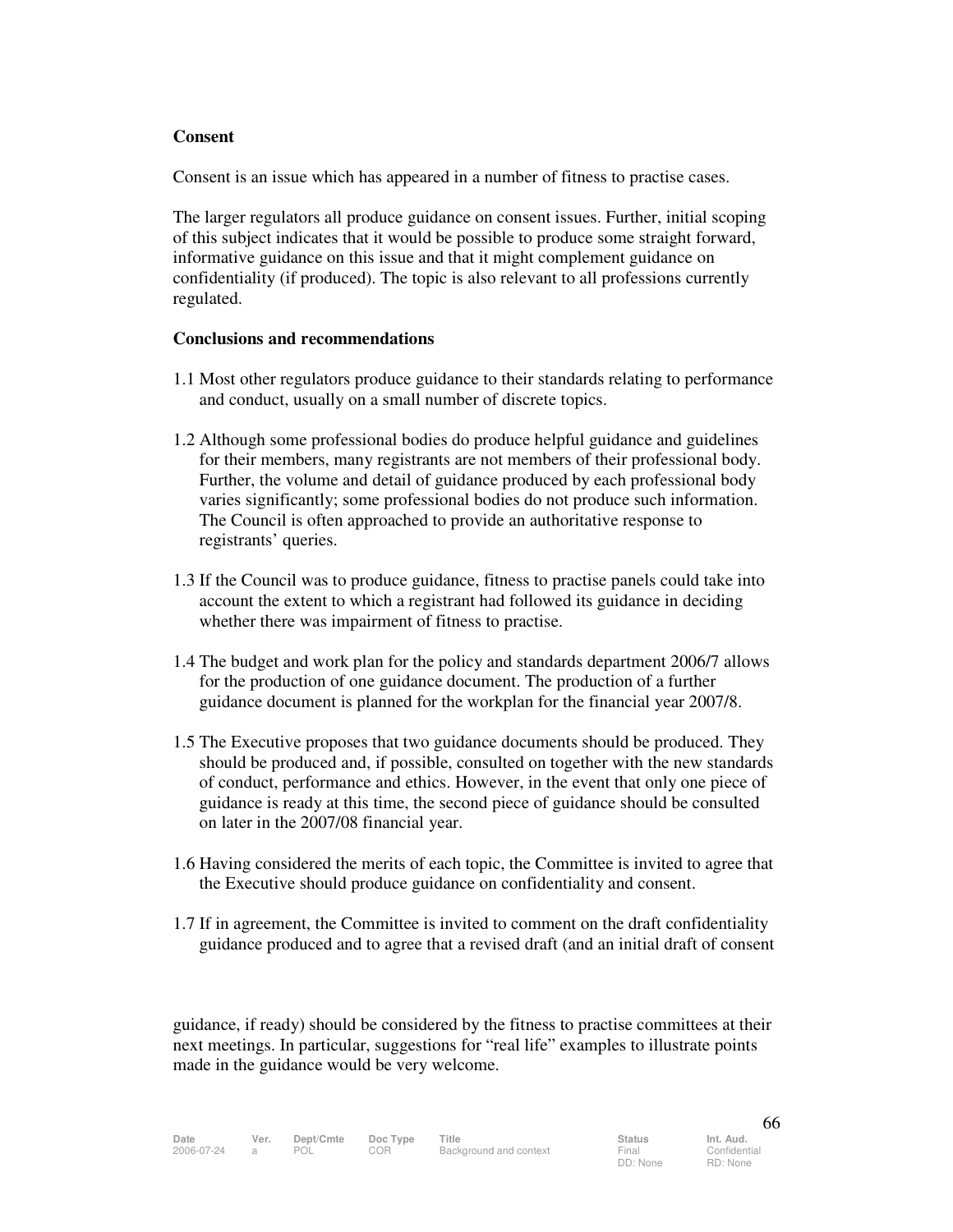#### [inside cover]

Our standards of conduct, performance and ethics describe our expectations of registrants in terms of their professional behaviour. Our standards say that:

- 1. You must act in the best interests of your patients, clients and users
- 2. You must respect the confidentiality of your patients, clients and users
- 3. You must keep high standards of personal conduct
- 4. You must provide nay important information about conduct, competence or health
- 5. You must keep your professional knowledge and skills up to date
- 6. You must act within the limits of your knowledge, skills and experience and, if necessary, refer the matter to another professional
- 7. You must maintain proper and effective communications with patients, clients and users and other professionals
- 8. You must effectively supervise tasks you have asked others to carry out for you
- 9. You must get informed consent to give treatment (except in an emergency)
- 10. You must keep accurate patient, client and users records
- 11. You must deal fairly and safely with the risks of infection
- 12. You must limit your work or stop practising if your performance or judgement is affected by your health
- 13. You must carry out your duties in a professional and ethical way
- 14. You must behave with integrity and honesty
- 15. You must follow our guidelines for how you advertise your services
- 16. You must make sure that your behaviour does not damage your profession's reputation

You can download copies of the standards from the publications section of our website or you can ask us to send you a copy. Please see the section 'More information' on page 16.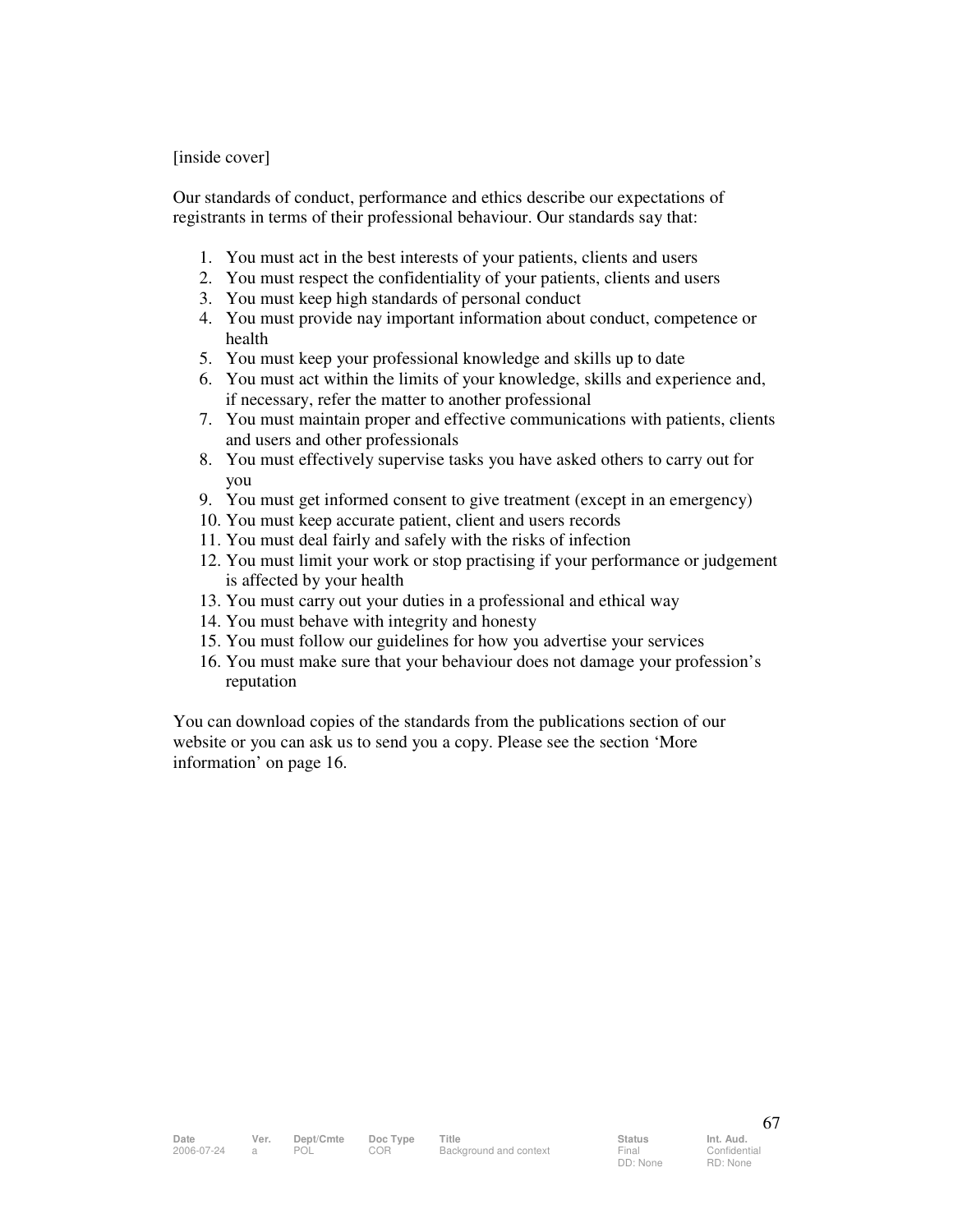# Confidentiality - guidance for registrants

 $(i)$ 

#### $2.$ This document

This document provides advice to registrants about some of the issues around handling information about patients, clients and users. It might also be helpful to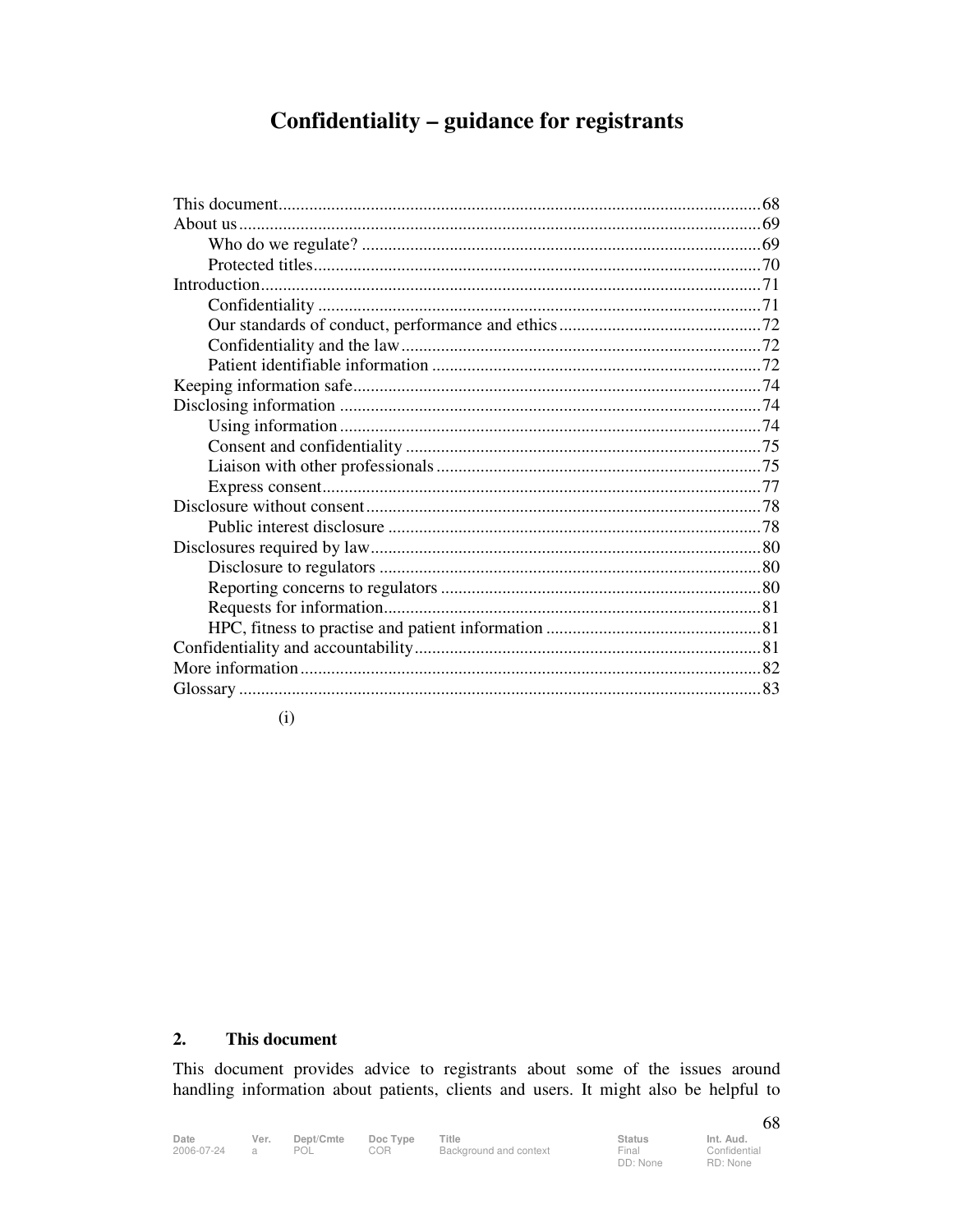potential registrants, employers and others who want to know the ways in which health professionals are expected to approach patient confidentiality.

In this document 'you' is a reference to a registrant and 'we' and 'our' are references to the Health Professions Council.

Our registrants work in a variety of different settings and with a variety of different people. However, for conciseness, in this document we refer to those who use or who are affected by the services of our registrants as 'patients'.

Please read the whole of this document. If you have any further questions, please see the 'More information' section on page 15.

#### **3. About us**

We are the Health Professions Council. We are a health regulator, and our job is to protect the health and wellbeing of people who use the services of the health professionals registered with us.

To protect the public, we set standards that health professionals must meet. Our standards cover health professionals' education and training, behaviour, professional skills, and their health. We publish a register of health professionals who meet our standards.

Health professionals on our register are called 'registrants'. If registrants do not meet our standards, we can take action against them which may include removing them from the register so that they can no longer practise.

When we say health professional, we mean a person whose work is concerned with improving and promoting the health and wellbeing of their patients, clients and users in a variety of different ways and in a variety of different settings.

# **(i) Who do we regulate?**

The health professions we regulate at the moment are:

- arts therapists;
- biomedical scientists;
- chiropodists and podiatrists;
- clinical scientists:
- dietitians;
- occupational therapists;
- operating department practitioners;
- orthoptists;
- paramedics;
- physiotherapists;
- prosthetists and orthotists;
- radiographers; and
- speech and language therapists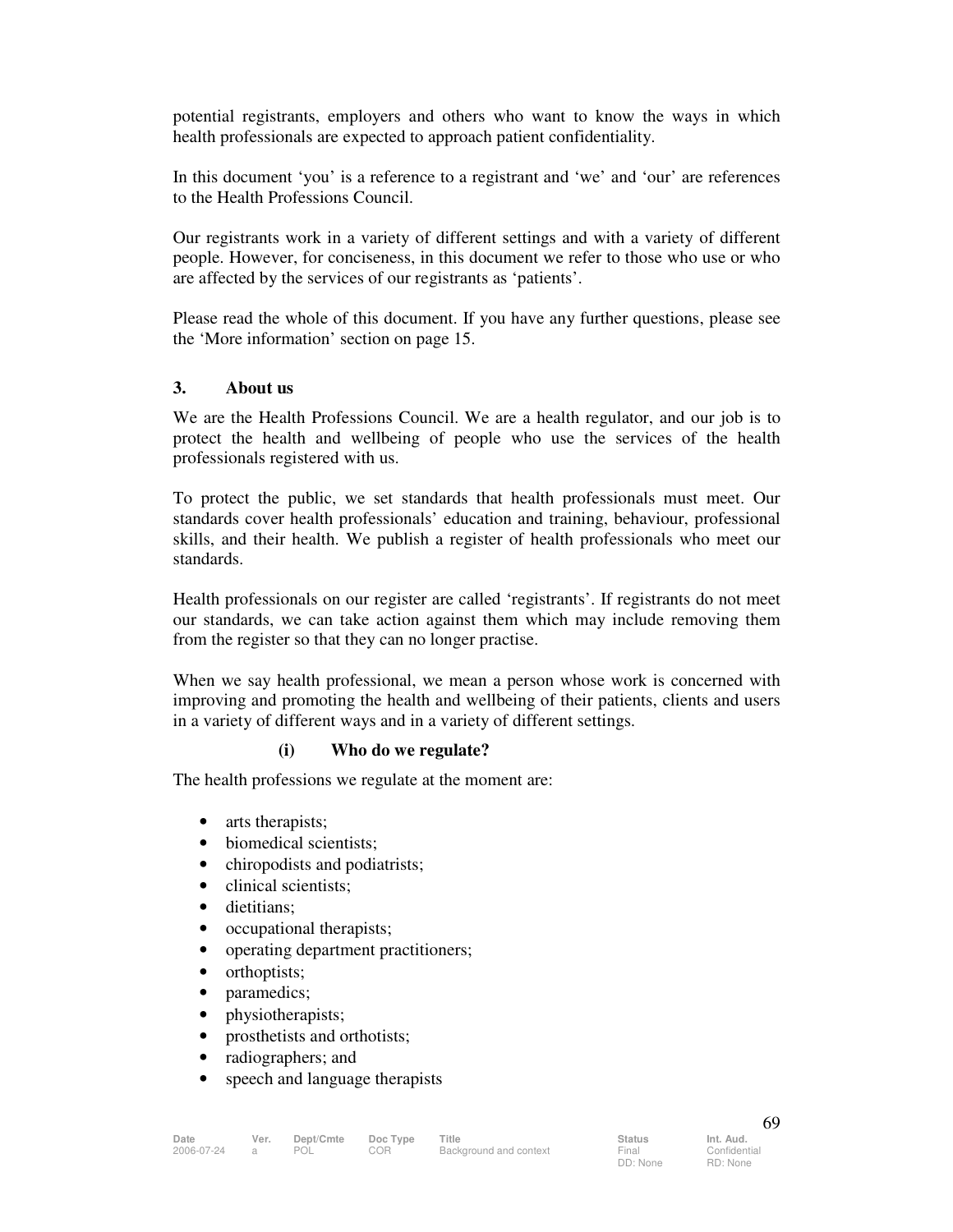We may regulate other professions in the future. For an up-to-date list of professions, please see our website.

# **(ii) Protected titles**

All of the professions have at least one professional title which is protected by law, including those shown above. This means, for example, that anyone using the titles 'physiotherapist' or 'dietitian' must be registered with us.

It is a criminal offence for someone to claim that they are registered with us when they are not, or to use a protected title that they are not entitled to use. We will prosecute people who commit these crimes.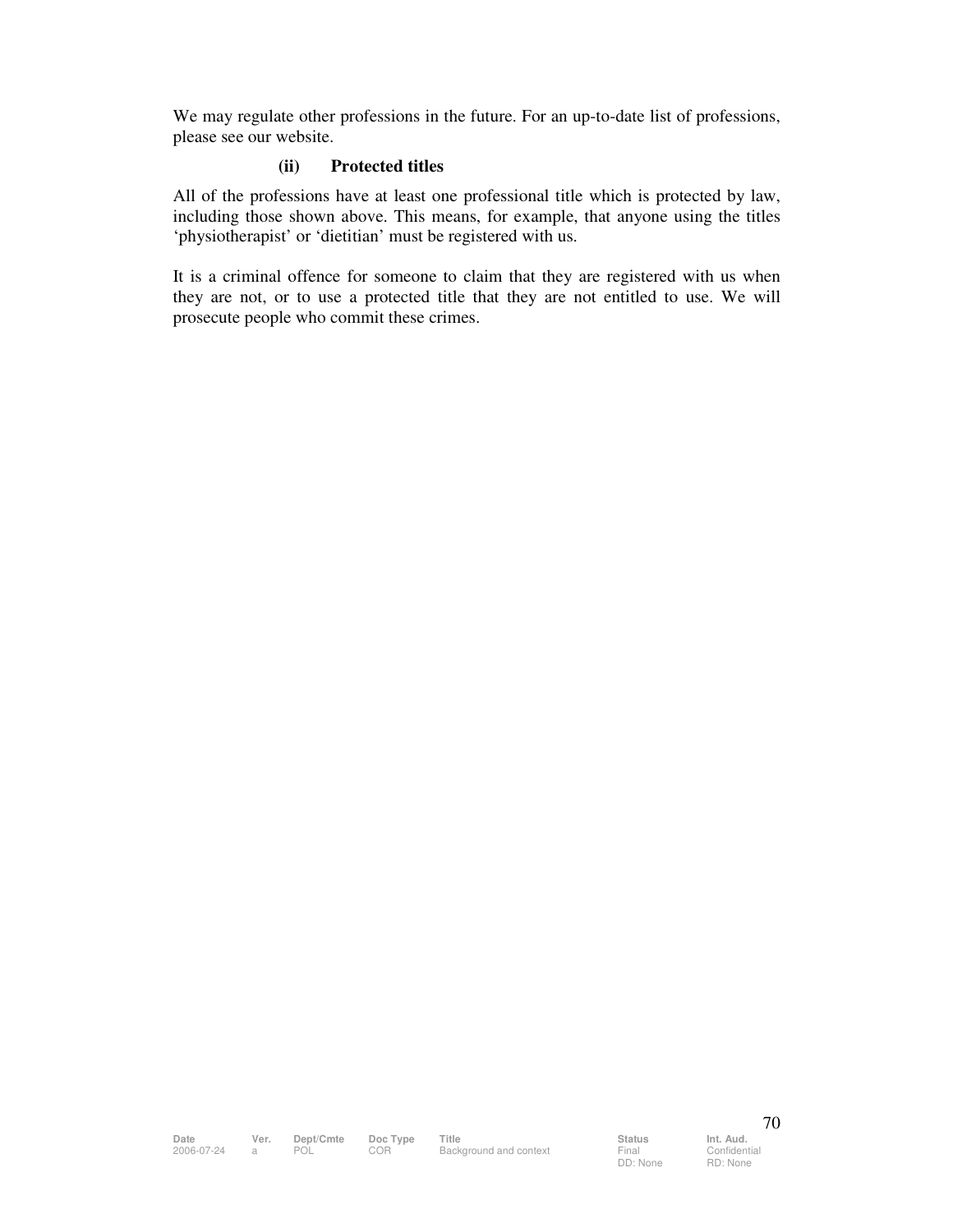# **4. Introduction**

# **(i) Confidentiality**

Patients expect that professionals involved in their care or who have access to information about them will protect their confidentiality at all times.

Patient information might include details of a patient's lifestyle, family or medical condition which is sensitive to them and which they want to be kept private. Breaches of confidentiality can affect patient care by making patients less likely to provide the information needed to care for them. It can also affect the trust of patients in the professionals involved in their healthcare and public trust and faith in all healthcare professionals.

This guidance cannot cover every situation where problems or challenges might come up about patient confidentiality. As a guide, however, you should keep in mind the following principles when handling information.

You should:

- take reasonable steps to keep patient information safe;
- obtain informed consent for disclosure and obtain express written consent when information is being used for reasons which are unrelated to the care of a patient;
- always disclose the minimum amount of patient identifiable information possible;
- keep patients informed of disclosures (where practical and possible);
- appropriately record disclosures;
- keep up to date with the relevant law and best practice;
- where appropriate, seek advice from HPC, colleagues, professional bodies, unions or legal advice; and
- make your own informed decisions about disclosure and be able to justify them.

This document covers the principles set out on the previous page and provides additional guidance about some of the issues which come up around confidentiality. It builds upon the expectations of health professionals which are outlined in our Standards of Conduct, Performance and Ethics.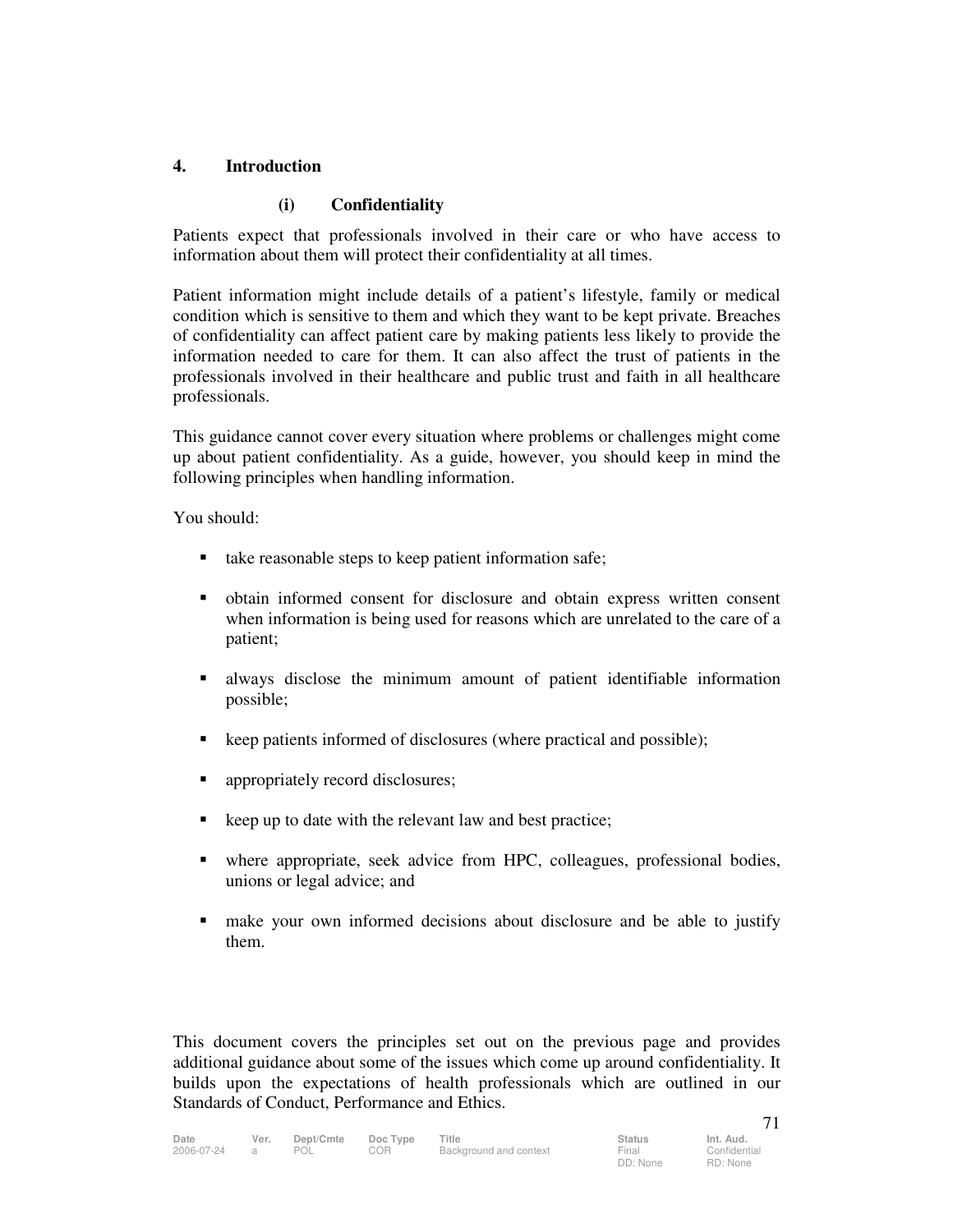# **(ii) Our standards of conduct, performance and ethics**

Our registrants work in a variety of different settings and undertake a variety of different roles. Because of this we have written our standards so that they are relevant to all our registrants, regardless of where or how they work. They are also written in a way so that they can take into account changes in the law, technology or working practices which might take place over time.

Our standards are flexible enough to allow individuals and employers to take into account local circumstances, such as a specific area of practice or the availability of resources, to develop ways of working which are practical, effective and meet the needs of patients.

This document has been written to help you meet our standards. However, there is often more than one way in which our standards can be met. As an autonomous health professional you still need to make personal decisions about the best way in which you can meet our standards, taking into your own practice and the needs of your service users.

If your practice is called into question we will take into account any steps you have taken, including following this guidance, in deciding whether you have met our standards.

# **Example**:

Registrant/ employer taking into account our standards/ other guidance to develop effective and pragmatic ways of working.

# **(iii) Confidentiality and the law**

Your duty as a registrant to respect and safeguard the confidentiality of patients at all times is both a professional and a legal responsibility.

We say it is a professional responsibility because our standards say that you should protect patient confidentiality at all times. Breaches of confidentiality can affect your registration.

It is a legal responsibility because of principles established by the law which say that professionals have an obligation of confidentiality to those they have a professional relationship with. Legislation also says how information should be kept, handled and disclosed.

This guidance draws on relevant laws that affect health professionals and their patients. We have not referred to the legislation by name to avoid any confusion and so that this document can be easily understood by all of our stakeholders.

# **(iv) Patient identifiable information**

Throughout this document we refer to 'patient identifiable information'. Patient identifiable information is any information held about a patient which could identify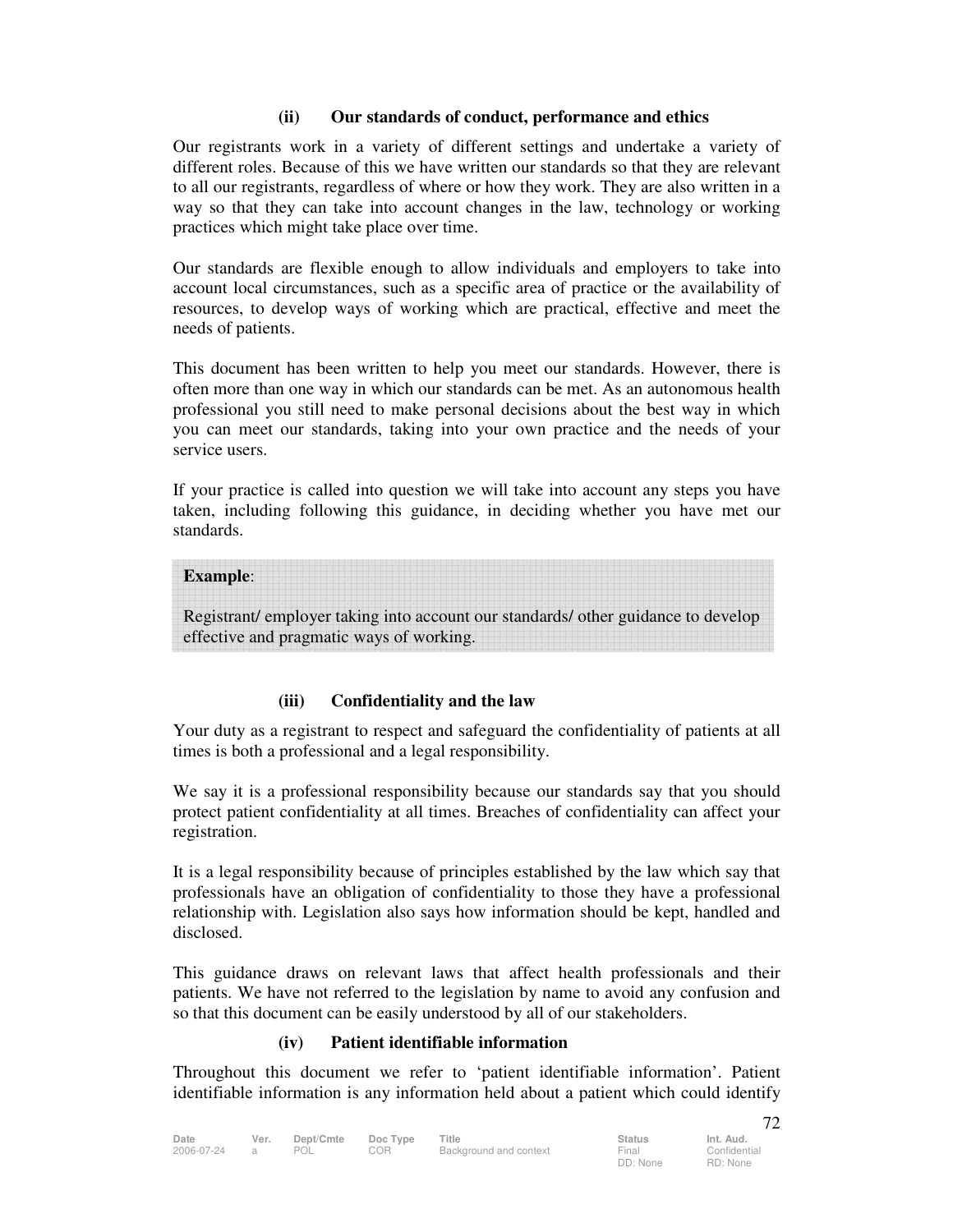them. This includes personal details such as names and addresses and also includes pictures or videos.

Date Ver. Dept/Cmte Doc<sup>Type</sup> Title **Status** Status Int. Aud. Date Ver. Dept/Cmte Doc Type Title<br>2006-07-24 a POL COR Background and context

Status<br>Final<br>DD: None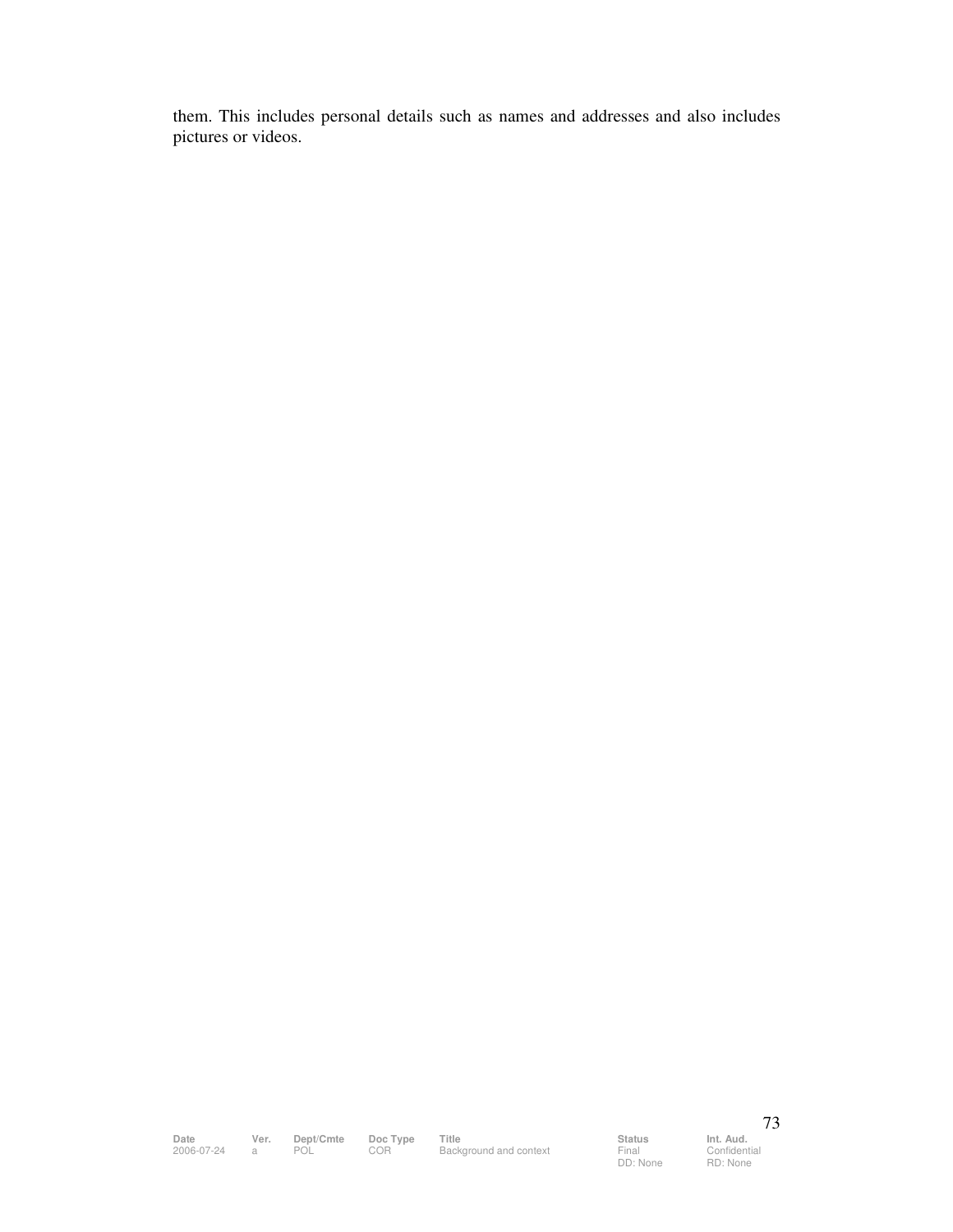# **5. Keeping information safe**

Our standards of conduct, performance and ethics say that:

*"You must not knowingly release any personal or confidential information to anyone who is not entitled to it, and you should check that people who ask for information are entitled to it…You must be particularly careful not to reveal, deliberately or accidentally, confidential information that is stored on computers."*

and

*"You must protect information in records against loss, damage or use by anyone who is not authorised. You can use computer based systems for keeping records but only if they are protected against anyone tampering with them."* 

You need to take reasonable steps (such as those described above) to safeguard information about patients.

By reasonable steps we mean that you need to take sensible, practical measures to make sure that patient information is kept safe. For example, you could store records in a locked container when moving them between clinics. If you run your own practice you could develop a clear policy for your practice and provide training for your members of staff.

If you are employed your employer will normally have policies and guidelines for how you should store, handle and provide information to others. In the vast majority of circumstances following these policies will allow you to comfortably meet our standards. However, you still need to think about your own practice to make sure that you are protecting patient confidentiality at all times.

As a responsible professional it is important that you take appropriate action if it is brought to your attention that confidentiality has been broken or if there might be a risk of this happening. You should inform your employer (if you have one) and take steps to try and make sure that the problem doesn't happen again.

If you feel that the policy of your employer might mean that patient confidentiality is put at risk you should contact your union or professional body for advice.

#### **Example**

Example here of registrant taking appropriate remedial action to remedy confidentiality problem – maybe speaking to trade union and/or raising concern with employer.

## **6. Disclosing information**

## (i) Using information

Our standards of conduct, performance and ethics say that:

| Date<br>2006-07-24 | Ver. | Dept/Cmte<br>POL | Doc Type<br>COR | Title<br>Background and context | <b>Status</b><br>Final<br>DD: None | Int. Aud.<br>Confidential<br>RD: None |
|--------------------|------|------------------|-----------------|---------------------------------|------------------------------------|---------------------------------------|

 $74$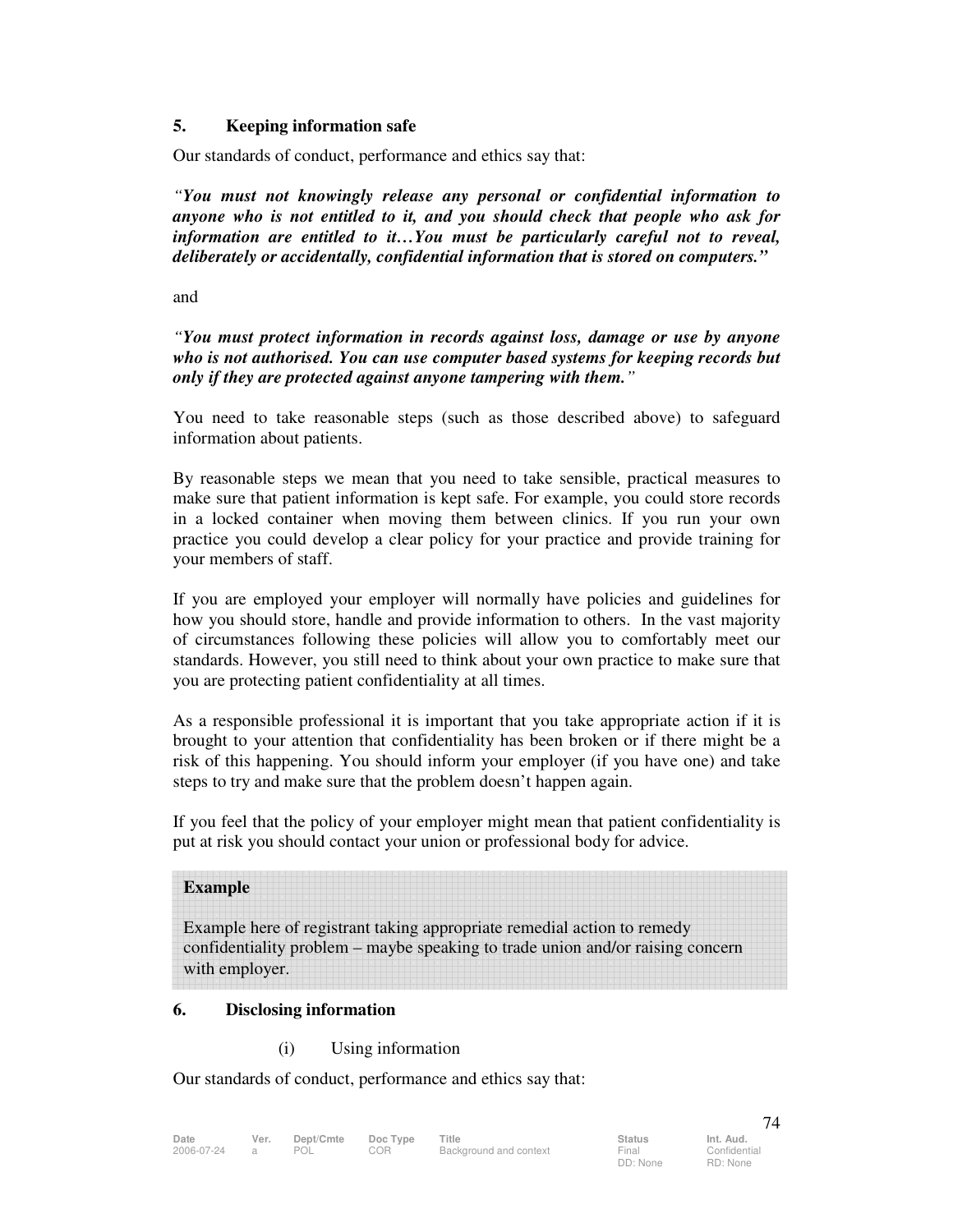## *'You must only use information about a patient, client or user to….continue to care for that person… or for purposes where that person has given you specific permission to use the information'.*

When we refer to the 'use' of information we mean the handling of patient information in any way. This includes accessing information, as well as disclosing information to third parties and using information in research or teaching.

In particular, you should be aware that accessing information without good reason or authorisation is considered to be breaking confidentiality even if this information is not passed on to a third party. It is good practice to limit your access to confidential information (wherever possible) to that which is relevant and necessary to protect the health and wellbeing of patients.

### (ii) Consent and confidentiality

Disclosure of patient identifiable information happens for a number of reasons. It can happen when making a referral to another professional or when a patient asks for information to be given to a third party.

Any handling of patient information touches on issues of consent and how this should be obtained. It is important that you seek and obtain informed consent before sharing or disclosing information or using information for reasons which are unrelated to care or the provision of services. There are some exceptions to this and we cover these later in this document.

By informed consent we mean that the patient has enough information to make a decision about whether they are happy for information to be shared with others. Patients should be fully aware why any information about them is to be shared or disclosed and to whom the information will be given. They should also be informed of the likely impact upon their care or the services they receive if they do not consent.

There are two types of informed consent:

**Implied consent**: If you are using patient identifiable information in order to care for a patient then in most circumstances you will have implied consent. Most patients understand the importance of sharing information within the healthcare team. If you are unsure whether you have implied consent you should obtain express consent.

**Express consent**: This is where you are given specific consent to do something. It is necessary to gain express consent if you are using patient identifiable information for reasons which are unrelated to care or the provision of services. This might be when information is needed for use in teaching or research. It is also important to gain express consent where a patient has previously objected to information about them being shared with others.

This guidance deals with issues of consent wherever they are relevant to using patient information.

(iii) Liaison with other professionals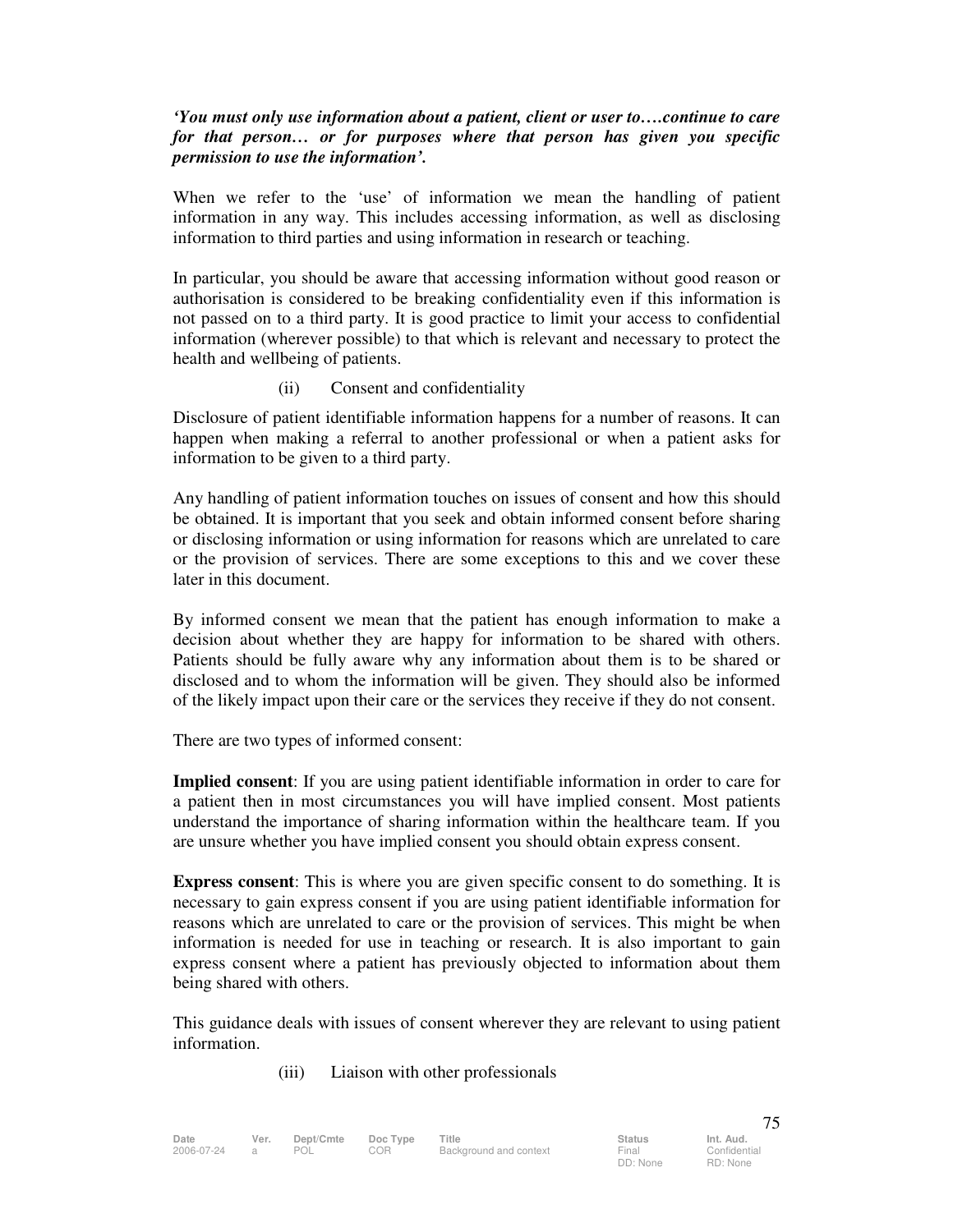One of the most common reasons for disclosing confidential information will be liaising with other health professionals. This might include discussing a case with a professional colleague or making a referral to another practitioner.

Sharing patient information is often part of best practice. Care or treatment of a patient is rarely undertaken by just one professional and effective communication and sharing of information within the healthcare team is often an important way of ensuring continuity of care.

Most patients will understand the importance of sharing information with members of the healthcare team so you will normally have implied consent to do this. However, you should make sure when sharing information with other colleagues that:

- it is necessary to provide the information and the information provided is relevant;
- the professional receiving the information understands why it is being shared and that it should be kept confidential;
- you and your colleagues respect the wishes of a patient if they object to information being shared; and
- you explain to the patient possible effect of not sharing information about their care or treatment.

At all times you should act in a way which is in the best interests of patients. This includes making reasonable efforts to persuade a patient to allow information to be shared or disclosed if this might be in their best interests.

However, it is important that you respect the informed wishes of patients. If you decide not to liaise with other professionals when you might reasonably be expected to, or if a patient asks that you not do so, it is important that you keep clear records of your considerations and are able to justify your decision.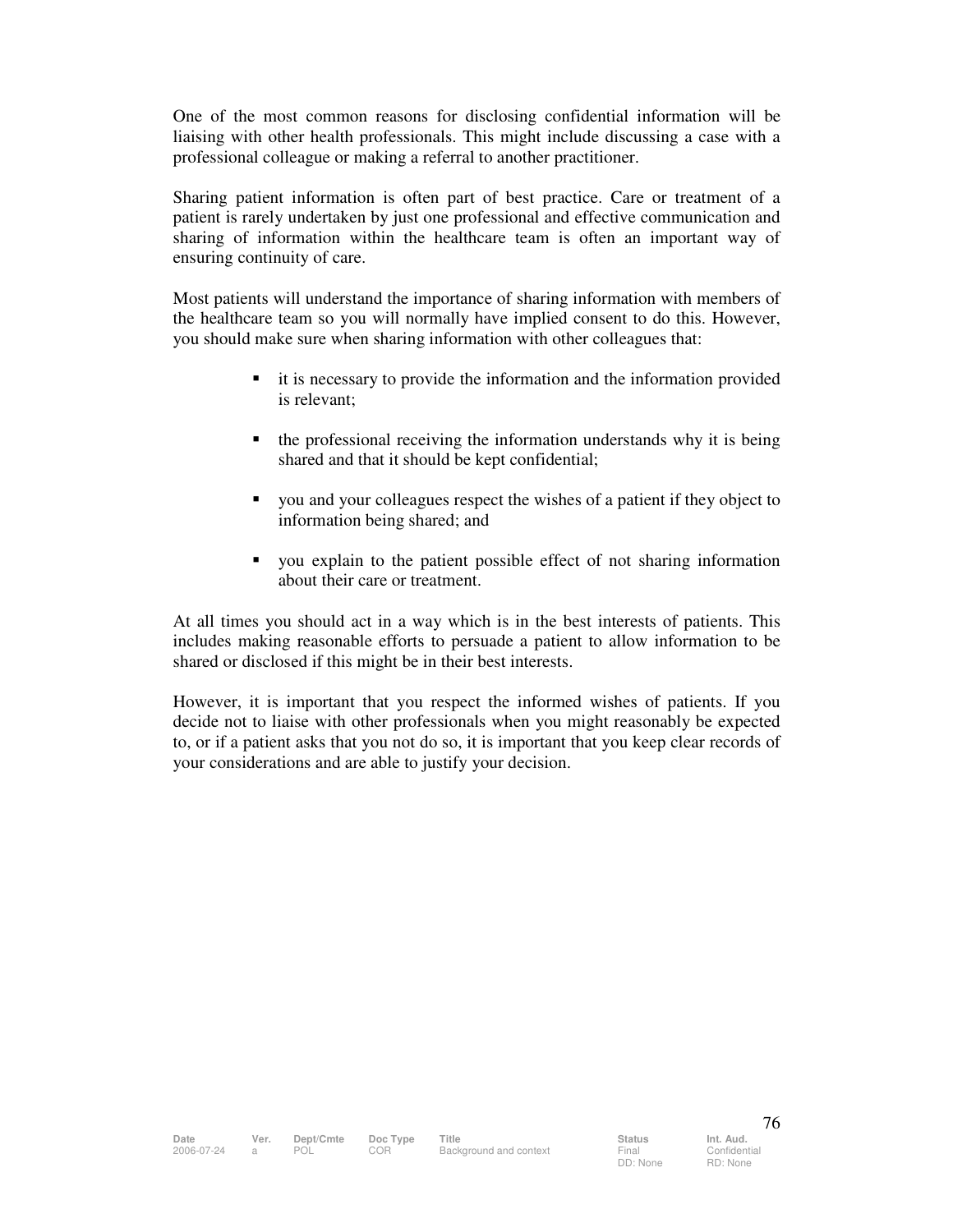### **Example**

A paediatric speech and language therapist is asked by the parents of a 6 year old boy to produce a report about his language difficulties. She would normally contact other professionals involved in his care when producing her report to gather information and to discuss her assessment. She would then normally send a copy of her report when complete.

The parents tell her that they would prefer she didn't contact any other professionals directly because they want an independent opinion. She discusses all the options with them and respects their wishes. They provide her with copies of previous reports to read. She documents in the report the information she took into account and why she didn't contact other professionals. She provides the parents with copies of her report which they can distribute if they want to.

In this example the registrant has respected the confidentiality of her patient by following the informed wishes of his parents. She has kept clear records and, if asked to, can justify her decision not to speak to other professionals.

### (iv) Express consent

It is important that specific, written consent is obtained if patient identifiable information is to be used for purposes unrelated to the care of a patient or if you have good reason to believe that you do not have implied consent. This might include when patient information is needed for use in research or teaching.

Anonymised information should always be used if this is satisfactory. This involves removing any identifiable information such as names, addresses or anything else which might identify the patient.

You should consider how much information you need to change or remove to make sure that the confidentiality of the patient is protected. For example, you should consider whether the area in which you work means that it might be possible to identify the patient by their occupation or by their medical condition.

If patient identifiable information is necessary you should explain fully to the patient how the information is to be used and any risks in consenting to disclosure. You should make sure that consent is clearly documented in the notes. It is important that once consent is received you do not move beyond that consent without gaining further consent from the patient concerned. .

Sometimes requests may be made for information to be disclosed to a third party who is not a health professional. This might be a request to send information to an insurance company or a solicitor*.*

You should take steps to make sure that you have consent to provide any information. For example, if the request has come directly from a solicitor you should make sure that the patient consents to this information being given. You should also clearly document the disclosure and only disclose what you have been asked to.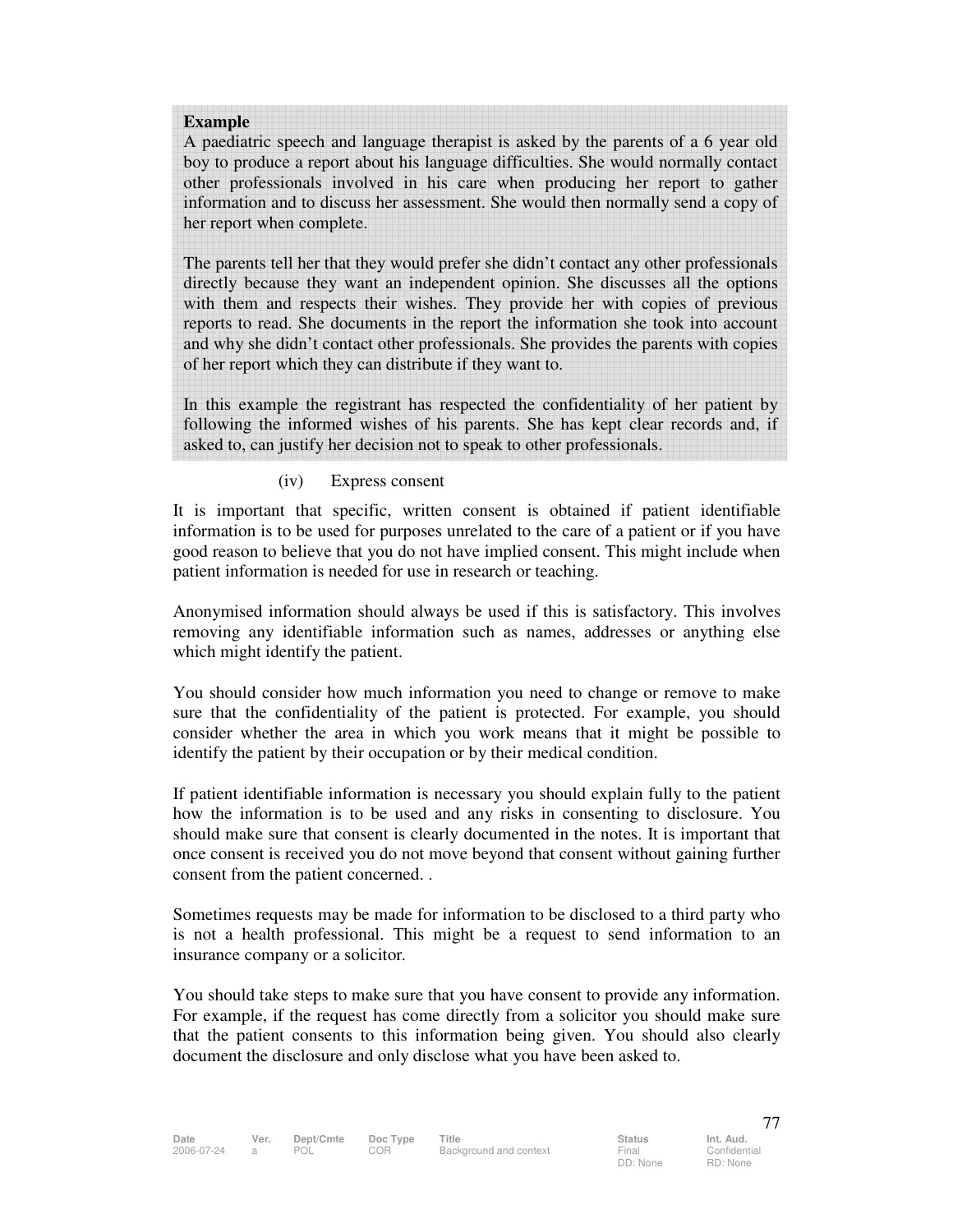## **7. Disclosure without consent**

There are a small number of circumstances where you might need to pass on information without consent, or when you have asked for consent, but it has been refused by the patient.

In circumstances where it is not possible to obtain consent, for example, in an emergency, a decision to disclose information should be made if it is in the best interests of the patient.

It is also important to make sure that a patient is competent to give consent. By this we mean that the patient is able to understand the information given to them so that they can reach an informed decision about whether they want to consent or not.

Whether a patient is competent to give consent will depend upon their mental health and their age. This can include children and adults with learning disabilities. If you think that a patient lacks competence to give consent, you should raise this with a colleague.

### (i) Public interest disclosure

Confidential information may be disclosed without consent or where consent has been withheld if it is in the public interest to do so. It is unlikely that such a situation will come up but it is possible that it might.

This might be in circumstances where information is necessary to prevent a serious crime or serious harm to others. The public interest is determined by balancing the potential risk of harm to others if the information wasn't disclosed against the possible consequences of disclosing the information. This includes taking into account the effect of disclosing the information upon the care or treatment of the patient.

Disclosures in the public interest should be carefully considered. You should speak to your employer (if you have one). You may also wish to seek legal advice. You may be asked to justify a decision to disclose information in the public interest (or a decision not to disclose) so it is important that you keep clear records.

Appropriate steps should still be taken to obtain the consent of the patient before disclosure occurs. They should be kept informed of the situation as far as possible.

However, this might not be possible or appropriate in some circumstances, such as when information is disclosed to prevent or detect a serious crime.

#### **Example**

Example here of discussions within the healthcare team, weighing confidentiality against risk of abuse/ harm – this might be by an Occupational Therapist or other within a Child and Adolescent Mental Health Service.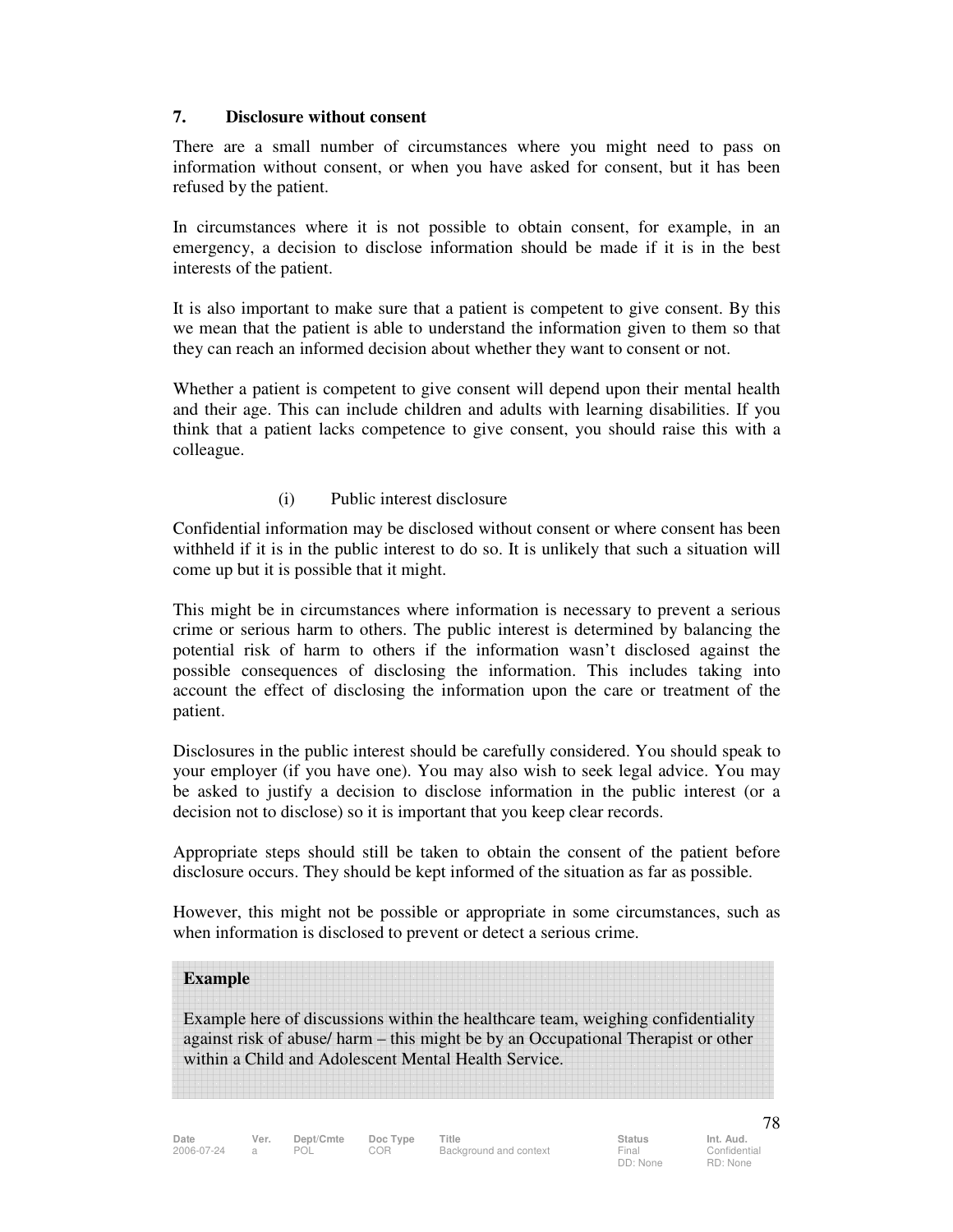**Date Ver. Dept/Cmte Doc Type Title and Context Status Int. Aud.**<br>2006-07-24 a POL COR Background and context Final Confiden

Status<br>Final<br>DD: None

Confidential RD: None

79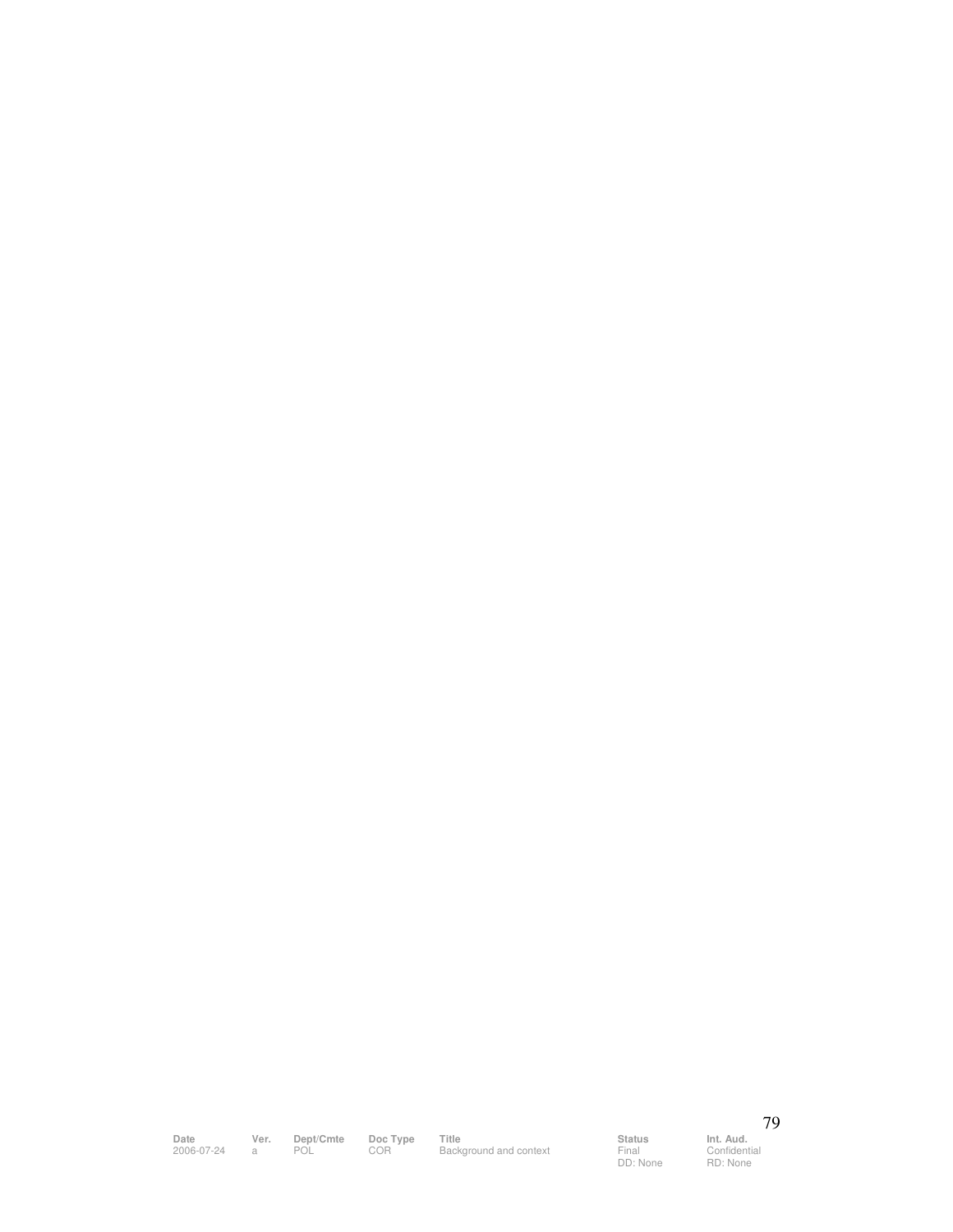# **8. Disclosures required by law**

The law describes who has rights to access information. For example, patients have a right to access information about them under the law. Although not every request for information will be made quoting the law, it is important that you respect patients' rights to obtain information about them.

Sometimes requests might be made directly under the law. This might be a formal request made by a solicitor or the order of a court. You have to comply with requests to disclose information to comply with legal obligations.

You should inform the patient of the disclosure unless there are good reasons not to. You should also only provide the information requested and record the disclosure in the patient records.

(i) Disclosure to regulators

There are a number of regulators such as the General Medical Council, the Audit Commission and us to whom disclosure of patient information might be necessary. This section refers to regulators of healthcare professionals as this is a common area where registrants might be asked for information. However, the guidance here is still relevant to other types of regulator.

We recognise that disclosing information to regulators can be problematic. Registrants are often hesitant about disclosing patient identifiable information because they are uncertain about how this information might be used. However, so that regulators can protect the public it is important that they are informed when there are concerns about the fitness to practise of a registered health professional. This is also related to your duties under our standards of conduct, performance and ethics.

(ii) Reporting concerns to regulators

In the course of telling a regulator about your concerns you may need to include patient information. This might be because your concerns are about the treatment of a particular patient or group of patients.

If you need to disclose patient information you should make sure that:

- the information is relevant to your concerns;
- the patient's consent has been sought for the disclosure and/or;
- patient identifiable information including names and addresses has been removed; and
- you appropriately record the reasons for the disclosure and can justify your decision if asked to.

You might also wish to discuss such matters with your line manager (if you have one) or a professional colleague.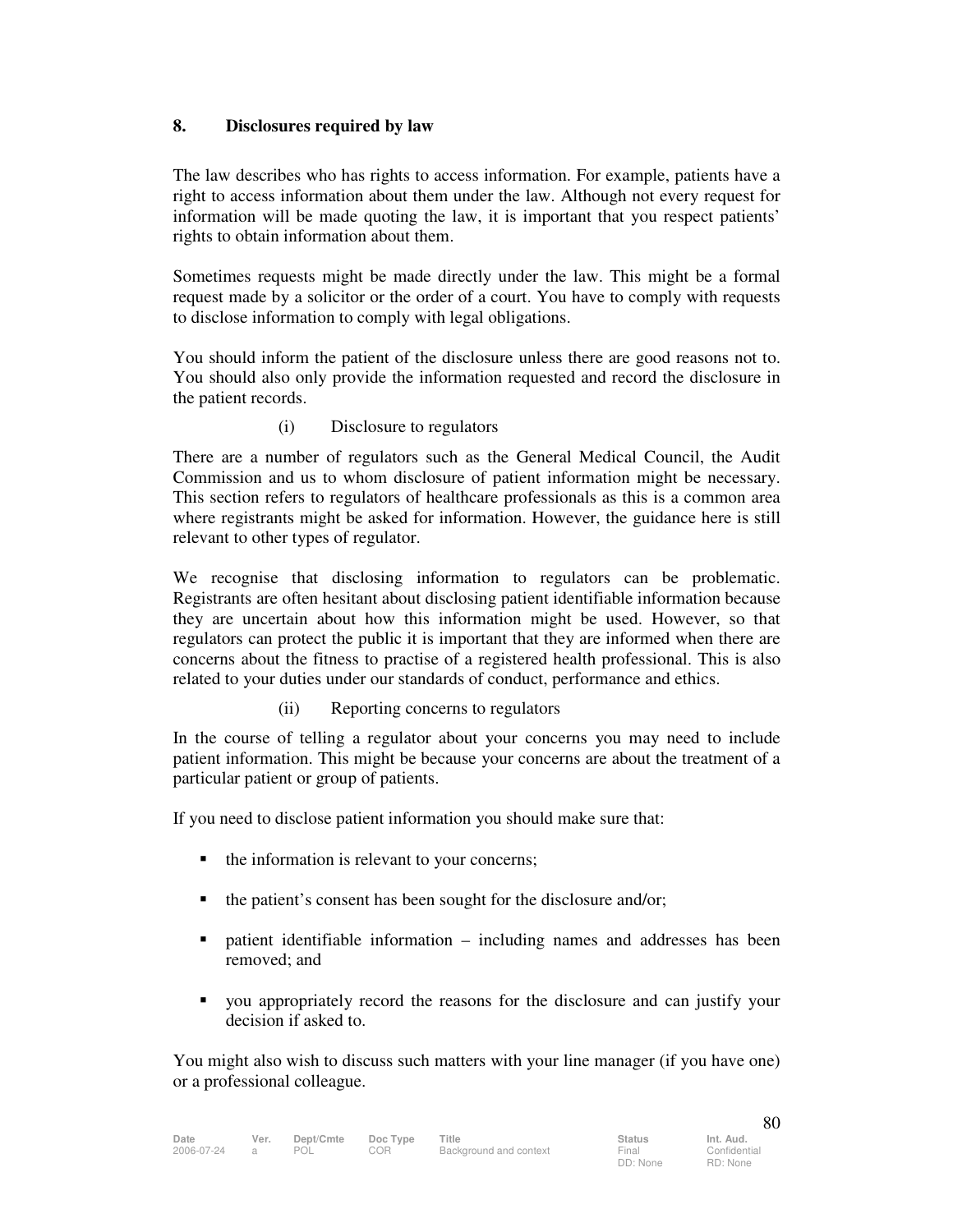If you are uncertain about whether to inform a regulator, what information to provide, or how the information will be used, you should contact the regulator for further advice.

### (iii) Requests for information

Sometimes requests are made by regulators for patient records in order to assist them in an ongoing investigation.

For example, if we are looking at a complaint about inadequate record keeping we might need to ask for copies of the patient records so that we can decide whether our standards have been met. Regulators often have powers to request anyone who they think can provide them with information or documents, apart from the health professional about whom an allegation has been made.

Such requests will often be made using 'statutory powers'. These are powers that a regulator has under law to request information to assist them in an investigation. You have to comply with such requests but it is good practice to inform patients (wherever possible) that information has been requested. You should take care that you only provide the information requested and provide anonymised or partially anonymised information when this is satisfactory.

If a request causes concern, for example, if it appears that the information requested is not relevant to the matters at hand, you should contact the regulator for clarification. You may also wish to seek legal advice or the advice of a union or professional body. You can also contact us.

(iv) HPC, fitness to practise and patient information

In the course of investigating the fitness to practise of a registrant, we may need to request patient identifiable information. We often need to ask for patient identifiable information because we need this to form part of the evidence at a hearing.

We sometimes use our statutory powers to request information. If we do so we will put this into writing and explain why we asking for the information and how it will be used. Any information we use in the course of a hearing has to be anonymised and we will always take appropriate steps to make sure that patient confidentiality is protected. These include referring to a patient by their initials and holding hearings in private when necessary. We have a legal responsibility to handle such information responsibly and confidentially.

## **9. Confidentiality and accountability**

As an autonomous health professional you are responsible and accountable for the decisions you make.

We feel that you are best placed to make practical decisions, taking into account the way or area in which you practice. You need to make informed, reasoned decisions about your own practice to make sure that you respect and safeguard the confidentiality of patients at all times. It is also important that you are able to justify the decisions you make.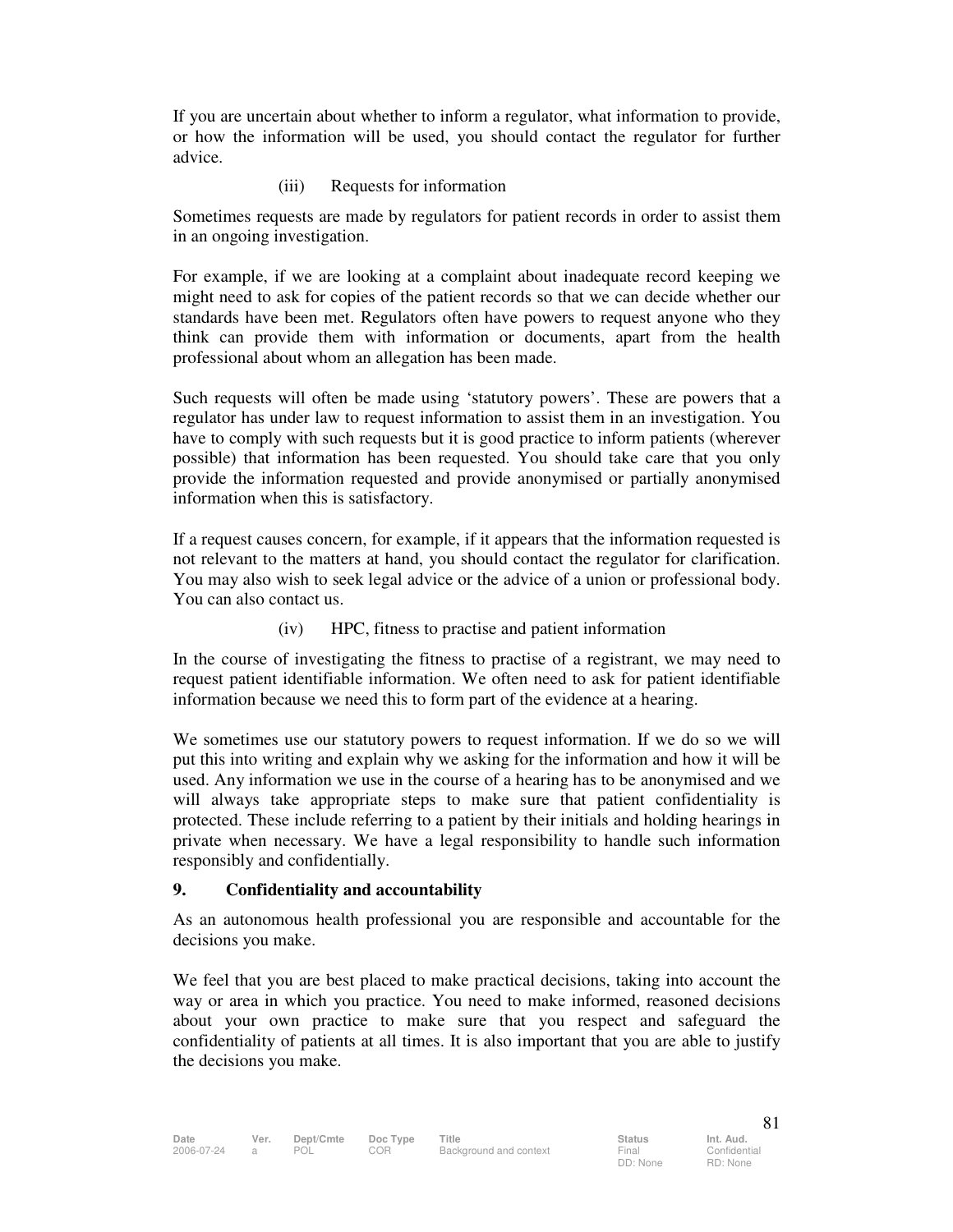## **10. More information**

If you have any questions, please do not hesitate to contact us. Please note, however, that we are unable to offer legal advice. You can contact us at the following address:

Health Professions Council Park House 184 Kennington Park Road London SE11 4BU

Telephone: 020 7582 0866

You can download copies of our standards documents and other publications from our website at www.hpc-uk.org.

You may also wish to contact your union or professional body for further help and support.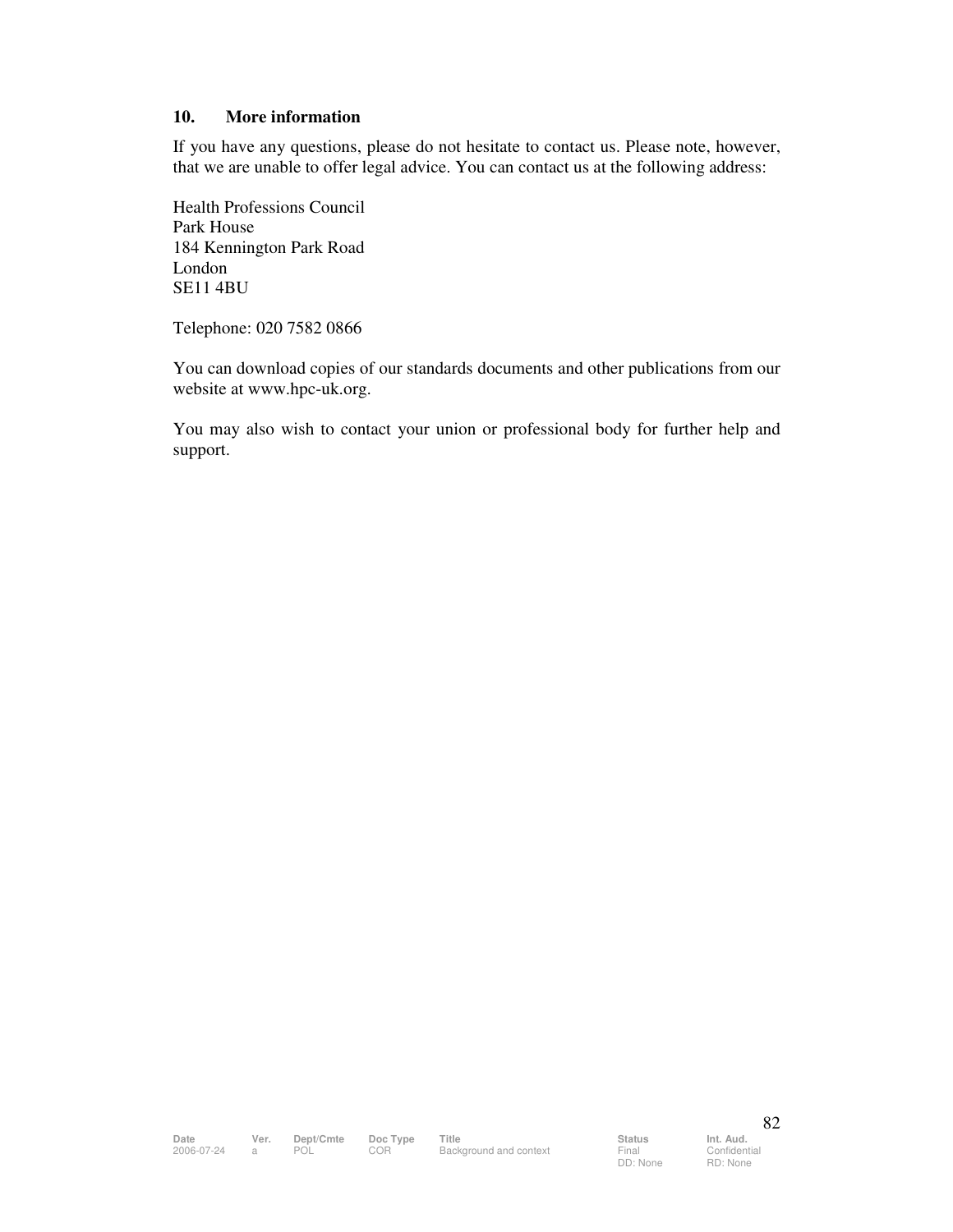### **11. Glossary**

#### **Court order**

An order made by a judge or an officer of the court for something to happen.

### **Express consent**

Specific consent, written or oral, for care, treatment or use of information.

### **Fitness to practise**

If someone is fit to practise, this means that they have the health and character, as well as the necessary skills and knowledge to practise their profession safely and effectively. Our fitness to practise process allows us to investigate if a registrant might not meet our standards for their competence, behaviour and health.

### **Health Professional**

A person whose work is concerned with improving and promoting the health and wellbeing of their patients, clients and users in a variety of different ways and in a variety of different settings.

### **Implied consent**

When a patient is aware of the potential for sharing information and their right to refuse and makes no objection.

### **Patient identifiable information**

Any information which might identify a patient, client or user.

## **Professional Body**

The professional bodies representing the health professions regulated by the HPC.

#### **Public interest disclosure**

Providing information without consent but where it might be needed to prevent serious harm.

#### **Register**

A published list of health professionals who meet the HPC's standards. The register is available on our website.

#### **Registrant**

A health professional that appears on our register

#### **Regulator**

An organisation that acts to make sure that people comply with certain laws or requirements.

#### **Standards of conduct, performance and ethics**

RD: None